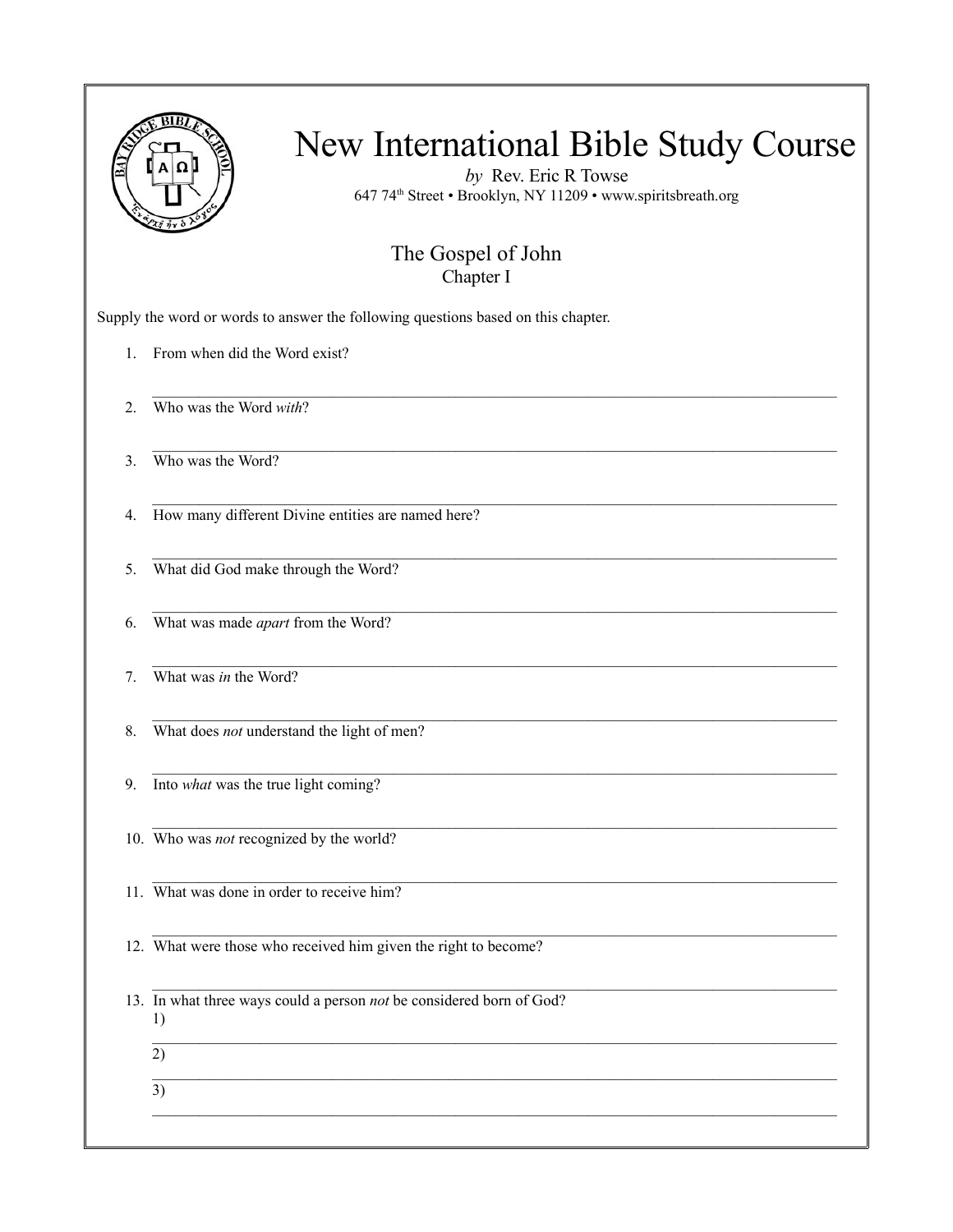| 14. What did the Word become?                                                  |
|--------------------------------------------------------------------------------|
| 15. Who was this Word who came from the Father?                                |
| 16. Why had John testified that he (the Word) had surpassed him?               |
| 17. From what were blessings received?                                         |
| 18. What was given through Moses?                                              |
| 19. What came through Jesus Christ?                                            |
| 20. Who has only seen God?                                                     |
| 21. Where is Jesus Christ?                                                     |
| 22. What three did John the Baptist deny being?<br>2)<br>1)                    |
| 3)                                                                             |
| 23. Who wrote about the Prophet they were looking for? (See Deuteronomy 18:15) |
| 24. Who did John say that he was?                                              |
| 25. From whom was John quoting?                                                |
| 26. What was John's baptism?                                                   |
| 27. In what town was John baptizing?                                           |
| 28. How did John refer to Jesus as he saw him coming toward him?               |
| 29. Why did John baptize with water?                                           |
| 30. In what form did the Spirit descend upon Jesus?                            |
| 31. What was John told that the one upon whom the Spirit remained would do?    |
| John I - Page 2                                                                |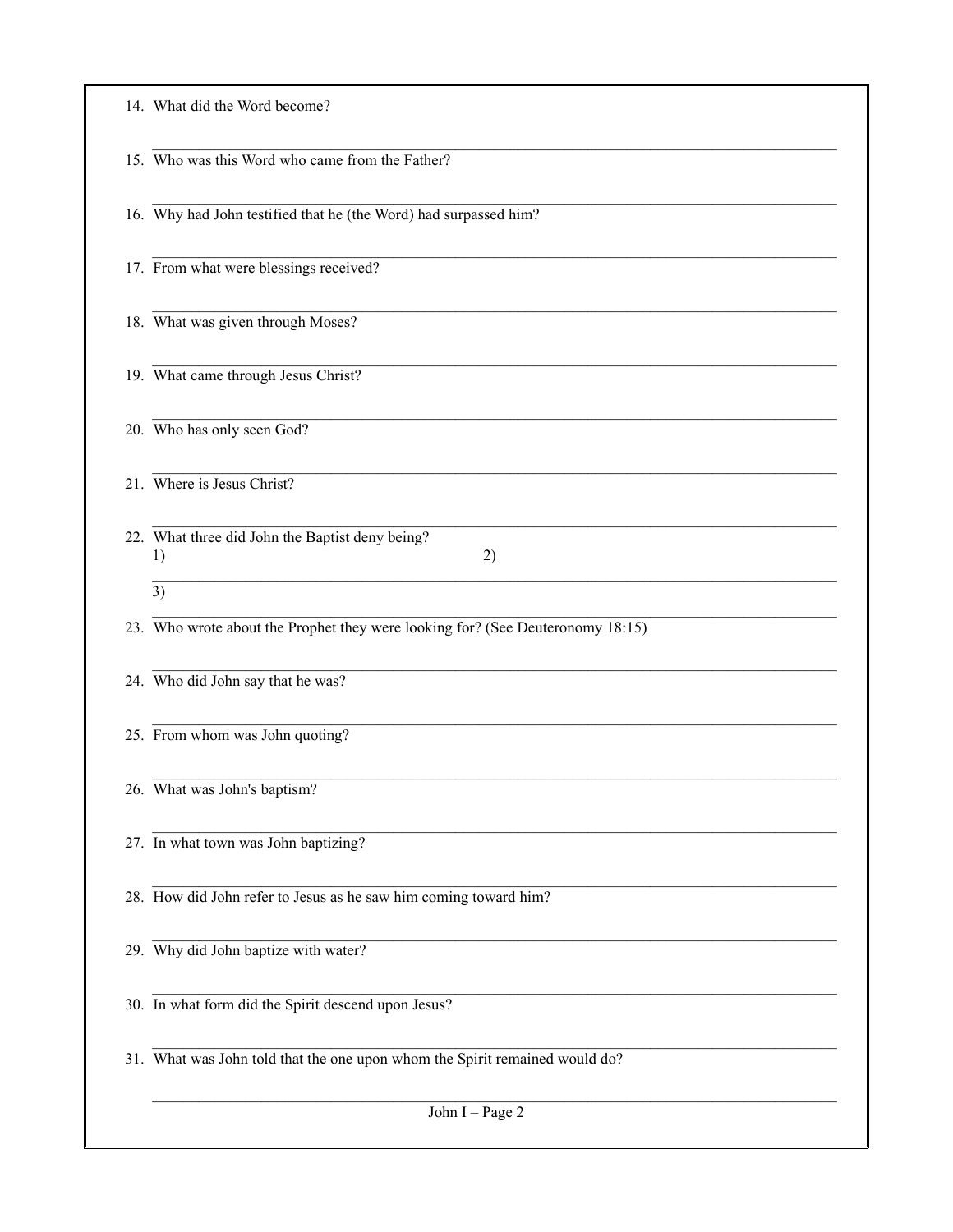32. To what did John testify about him?

33. What did John call Jesus in from of his two disciples?

34. Who was Andrew's brother?

35. What did Andrew tell his brother that he had found?

36. What name did Jesus give to Simon son of Jonah?

37. Consult a Bible dictionary or NIV footnotes and give the meaning of this name (q. 36).

38. Who did Jesus call on the next day?

39. With what words was he called?  $(q. 38)$ 

40. From what town were Philip, Andrew, and Peter?

41. According to Philip, who had written about Jesus of Nazareth?

42. Whose son did Philip consider Jesus to be?

43. What did Nathanael say about Nazareth?

44. What was Jesus' testimony concerning Nathanael?

45. Where had Jesus seen Nathanael?

46. What two things did Nathanael declare Jesus to be?

47. What did Jesus say that they would see when heaven opened?

| Name:    |                 | Score:      |
|----------|-----------------|-------------|
| Address: | City:           | ST:<br>Zip: |
|          | John I - Page 3 |             |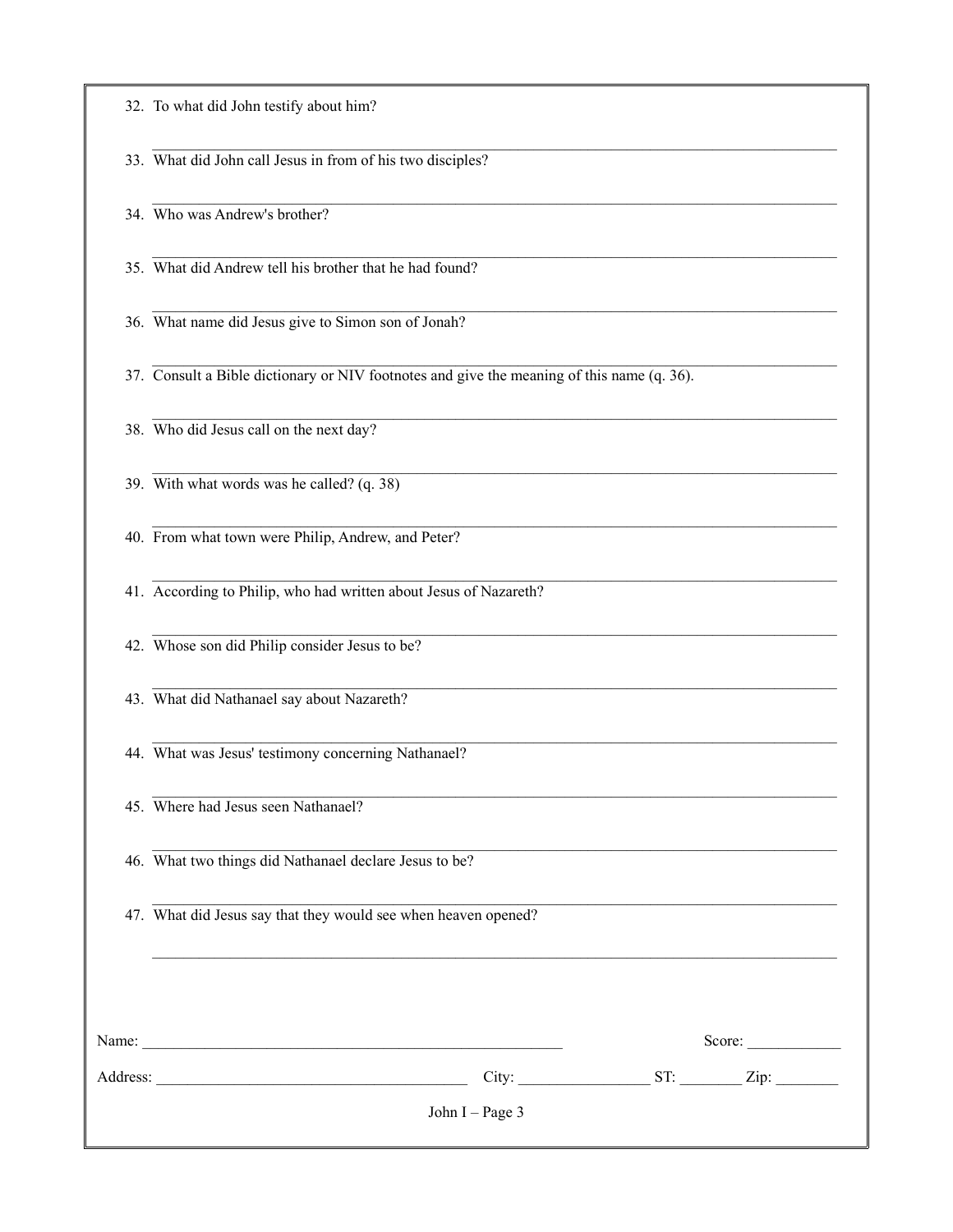

*by* Rev. Eric R Towse 647 74th Street • Brooklyn, NY 11209 • www.spiritsbreath.org

#### The Gospel of John Chapter II

 $\mathcal{L}_\text{max}$ 

 $\mathcal{L}_\mathcal{L} = \{ \mathcal{L}_\mathcal{L} = \{ \mathcal{L}_\mathcal{L} = \{ \mathcal{L}_\mathcal{L} = \{ \mathcal{L}_\mathcal{L} = \{ \mathcal{L}_\mathcal{L} = \{ \mathcal{L}_\mathcal{L} = \{ \mathcal{L}_\mathcal{L} = \{ \mathcal{L}_\mathcal{L} = \{ \mathcal{L}_\mathcal{L} = \{ \mathcal{L}_\mathcal{L} = \{ \mathcal{L}_\mathcal{L} = \{ \mathcal{L}_\mathcal{L} = \{ \mathcal{L}_\mathcal{L} = \{ \mathcal{L}_\mathcal{$ 

 $\mathcal{L}_\mathcal{L} = \{ \mathcal{L}_\mathcal{L} = \{ \mathcal{L}_\mathcal{L} = \{ \mathcal{L}_\mathcal{L} = \{ \mathcal{L}_\mathcal{L} = \{ \mathcal{L}_\mathcal{L} = \{ \mathcal{L}_\mathcal{L} = \{ \mathcal{L}_\mathcal{L} = \{ \mathcal{L}_\mathcal{L} = \{ \mathcal{L}_\mathcal{L} = \{ \mathcal{L}_\mathcal{L} = \{ \mathcal{L}_\mathcal{L} = \{ \mathcal{L}_\mathcal{L} = \{ \mathcal{L}_\mathcal{L} = \{ \mathcal{L}_\mathcal{$ 

 $\mathcal{L}_\text{max}$ 

Supply the word or words to answer the following questions based on this chapter.

- 1. What event was taking place in Cana in Galilee?
- 2. Who was there *besides* Jesus and his disciples?
- 3. What did Jesus' mother tell him?
- 4. Why did Jesus *not* want his mother to involve him?
- 5. How many stone water jars did Jesus tell the servants to fill?
- $\mathcal{L}_\mathcal{L} = \{ \mathcal{L}_\mathcal{L} = \{ \mathcal{L}_\mathcal{L} = \{ \mathcal{L}_\mathcal{L} = \{ \mathcal{L}_\mathcal{L} = \{ \mathcal{L}_\mathcal{L} = \{ \mathcal{L}_\mathcal{L} = \{ \mathcal{L}_\mathcal{L} = \{ \mathcal{L}_\mathcal{L} = \{ \mathcal{L}_\mathcal{L} = \{ \mathcal{L}_\mathcal{L} = \{ \mathcal{L}_\mathcal{L} = \{ \mathcal{L}_\mathcal{L} = \{ \mathcal{L}_\mathcal{L} = \{ \mathcal{L}_\mathcal{$ 6. Who sampled the water that had turned to wine?
- $\mathcal{L}_\text{max}$ 7. What comment did the master make to the bridegroom concerning the best wine?
- 8. What did Jesus reveal by performing this miracle?
- 9. Who put their faith in him?
- $\mathcal{L}_\mathcal{L} = \{ \mathcal{L}_\mathcal{L} = \{ \mathcal{L}_\mathcal{L} = \{ \mathcal{L}_\mathcal{L} = \{ \mathcal{L}_\mathcal{L} = \{ \mathcal{L}_\mathcal{L} = \{ \mathcal{L}_\mathcal{L} = \{ \mathcal{L}_\mathcal{L} = \{ \mathcal{L}_\mathcal{L} = \{ \mathcal{L}_\mathcal{L} = \{ \mathcal{L}_\mathcal{L} = \{ \mathcal{L}_\mathcal{L} = \{ \mathcal{L}_\mathcal{L} = \{ \mathcal{L}_\mathcal{L} = \{ \mathcal{L}_\mathcal{$ 10. Who accompanied Jesus to Capernaum?
- 11. From where did Jesus drive out merchants and animals?
- 12. What did the Jews demand of Jesus to prove his authority?
- $\mathcal{L}_\mathcal{L} = \{ \mathcal{L}_\mathcal{L} = \{ \mathcal{L}_\mathcal{L} = \{ \mathcal{L}_\mathcal{L} = \{ \mathcal{L}_\mathcal{L} = \{ \mathcal{L}_\mathcal{L} = \{ \mathcal{L}_\mathcal{L} = \{ \mathcal{L}_\mathcal{L} = \{ \mathcal{L}_\mathcal{L} = \{ \mathcal{L}_\mathcal{L} = \{ \mathcal{L}_\mathcal{L} = \{ \mathcal{L}_\mathcal{L} = \{ \mathcal{L}_\mathcal{L} = \{ \mathcal{L}_\mathcal{L} = \{ \mathcal{L}_\mathcal{$ 13. What miracle did Jesus say he would perform?
- 14. How long had it taken to build Jerusalem's temple?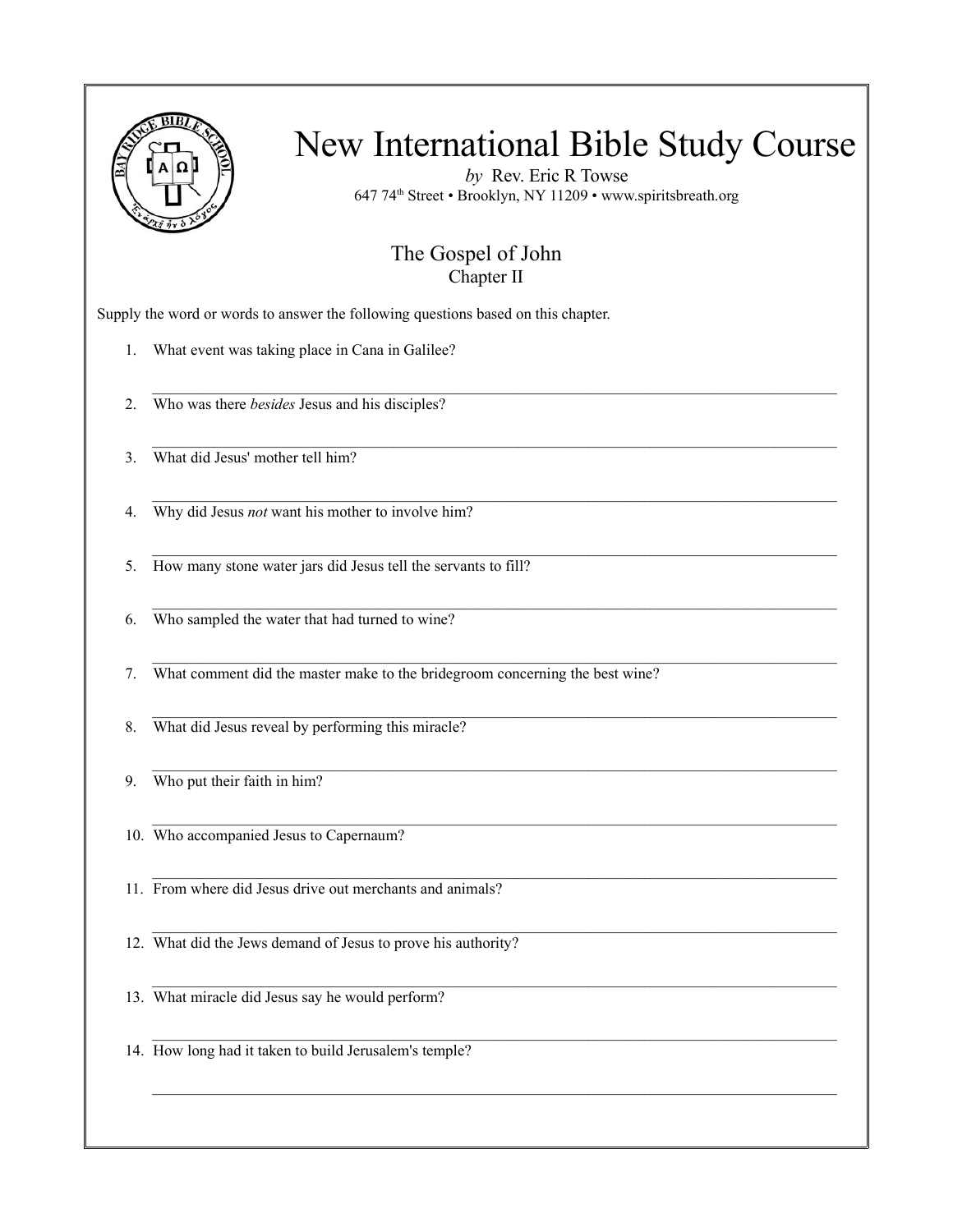15. What temple was Jesus referring to?

16. When did his disciples believe the Scripture and the words Jesus had spoken?

17. After performing what acts did people at the feast believe in him?

18. Why would Jesus not entrust himself to them?

19. What did Jesus not need?

20. What did Jesus know?

| Name:    |                  | Score:      |
|----------|------------------|-------------|
| Address: | City:            | ST:<br>Zip: |
|          | John II – Page 2 |             |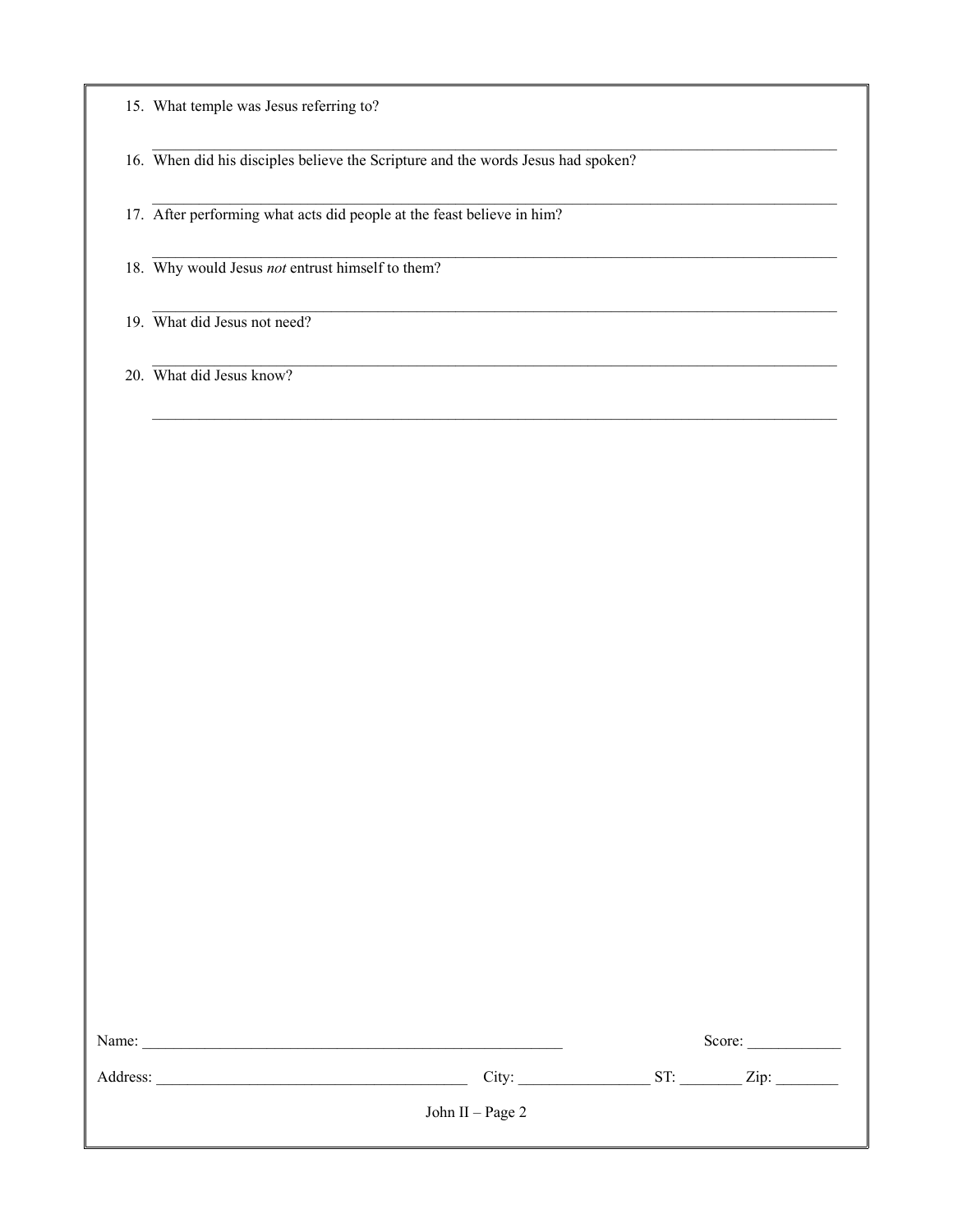|    | New International Bible Study Course<br>by Rev. Eric R Towse<br>647 74 <sup>th</sup> Street • Brooklyn, NY 11209 • www.spiritsbreath.org |
|----|------------------------------------------------------------------------------------------------------------------------------------------|
|    | The Gospel of John<br>Chapter III                                                                                                        |
|    | Supply the word or words to answer the following questions based on this chapter.                                                        |
| 1. | Who came to Jesus at night?                                                                                                              |
| 2. | What did he know Jesus to be?                                                                                                            |
| 3. | What was necessary for a man to see the Kingdom of God?                                                                                  |
| 4. | In what two ways did a man have to be born?                                                                                              |
| 5. | What does flesh give birth to?                                                                                                           |
| 6. | What does spirit give birth to?                                                                                                          |
| 7. | With what example did Jesus equate everyone born of God?                                                                                 |
| 8. | Where had no one ever gone?                                                                                                              |
| 9. | Where had the Son of Man come from?                                                                                                      |
|    | 10. With what example did Jesus compare to his being lifted up?                                                                          |
|    | 11. What happened to those who looked at the snake upon the pole? (See: Numbers 21:4-9)                                                  |
|    | 12. What would people have who believed in Jesus?                                                                                        |
|    | 13. By what title did Jesus refer to himself?                                                                                            |
|    | 14. Why did god give his one and only Son?                                                                                               |
|    |                                                                                                                                          |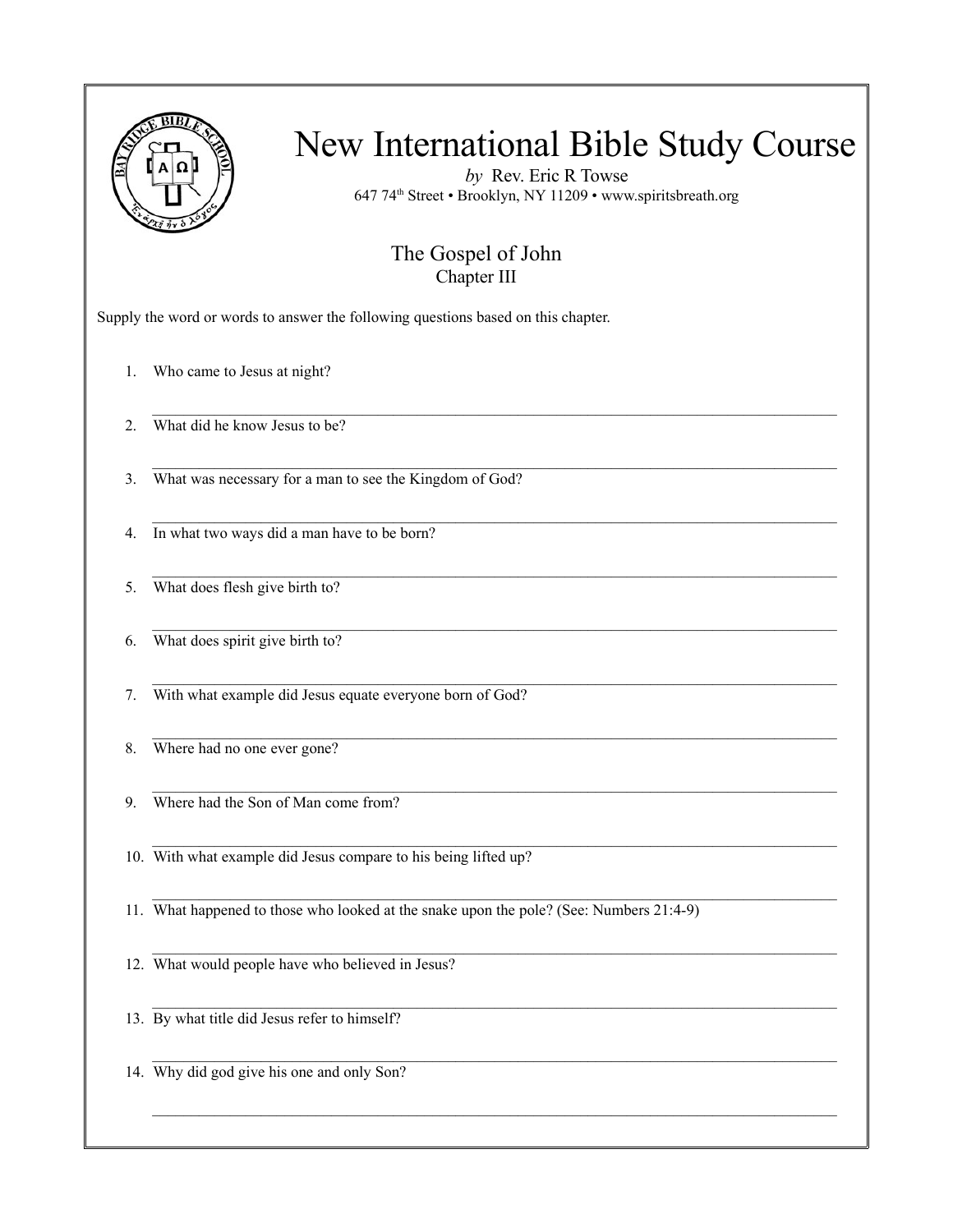| John III - Page 2                                               |
|-----------------------------------------------------------------|
|                                                                 |
| Score:                                                          |
|                                                                 |
| 28. Why would one who rejects the Son not see eternal life?     |
| 27. Into whose hands has the Father placed everything?          |
| 26. What did god give to the one he had sent?                   |
| 25. According to John, who is above all?                        |
| 24. What did John say must become of Jesus and himself?         |
| 23. Who did John compare himself to in the wedding parable?     |
| 22. Over what did John's disciples and a certain Jew argue?     |
| 21. Where was John baptizing?                                   |
| 20. What were Jesus' disciples doing in the Judean countryside? |
| 19. What person comes into the light?                           |
| 18. Why would a man not come into the light?                    |
| 17. Why did men love darkness instead of light?                 |
| 16. In what state is one who does not believe in his name?      |
| 15. For what reason did God not send Jesus into the world?      |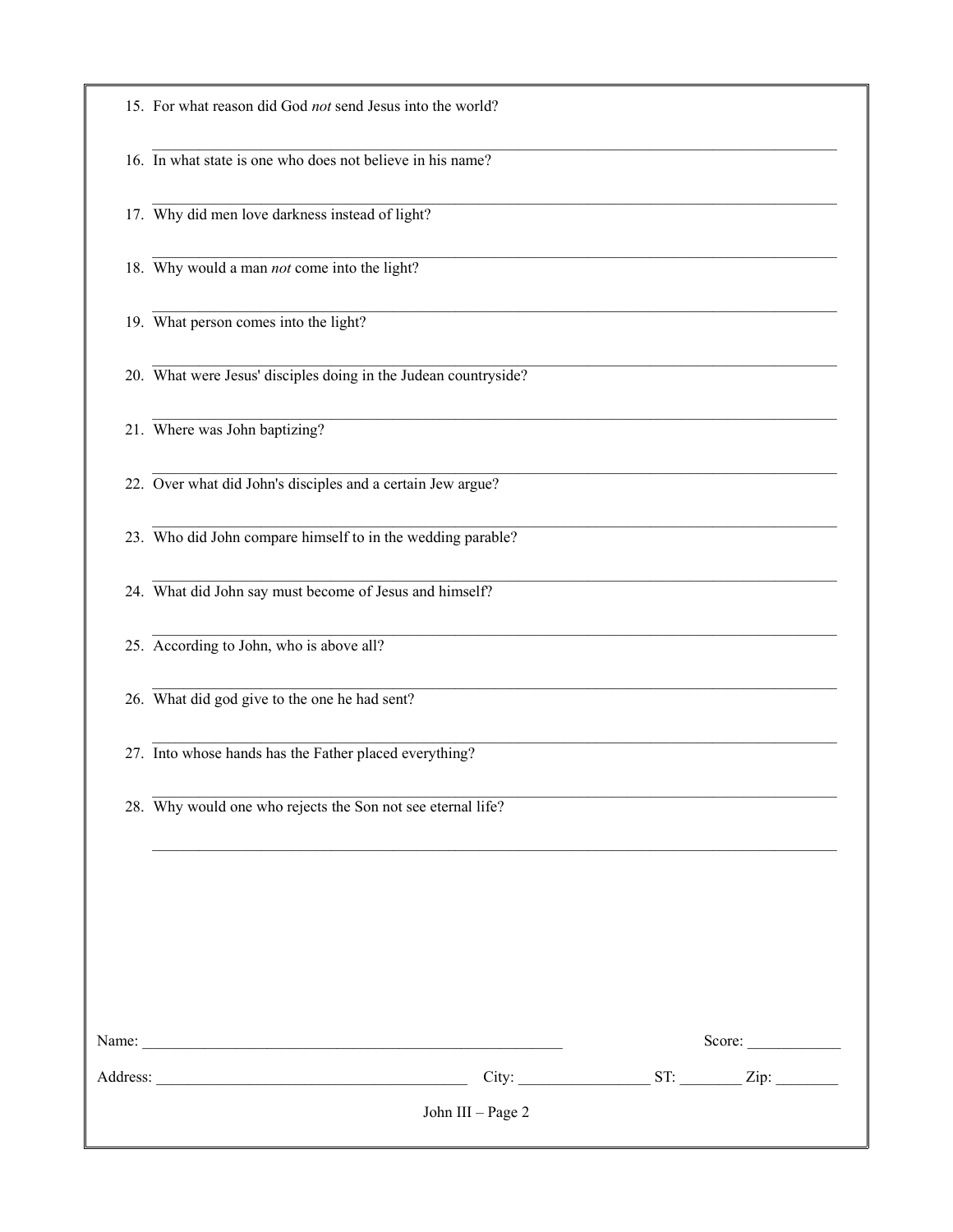

*by* Rev. Eric R Towse 647 74th Street • Brooklyn, NY 11209 • www.spiritsbreath.org

#### The Gospel of John Chapter IV

 $\mathcal{L}_\text{max}$ 

 $\mathcal{L}_\mathcal{L} = \{ \mathcal{L}_\mathcal{L} = \{ \mathcal{L}_\mathcal{L} = \{ \mathcal{L}_\mathcal{L} = \{ \mathcal{L}_\mathcal{L} = \{ \mathcal{L}_\mathcal{L} = \{ \mathcal{L}_\mathcal{L} = \{ \mathcal{L}_\mathcal{L} = \{ \mathcal{L}_\mathcal{L} = \{ \mathcal{L}_\mathcal{L} = \{ \mathcal{L}_\mathcal{L} = \{ \mathcal{L}_\mathcal{L} = \{ \mathcal{L}_\mathcal{L} = \{ \mathcal{L}_\mathcal{L} = \{ \mathcal{L}_\mathcal{$ 

 $\mathcal{L}_\mathcal{L} = \{ \mathcal{L}_\mathcal{L} = \{ \mathcal{L}_\mathcal{L} = \{ \mathcal{L}_\mathcal{L} = \{ \mathcal{L}_\mathcal{L} = \{ \mathcal{L}_\mathcal{L} = \{ \mathcal{L}_\mathcal{L} = \{ \mathcal{L}_\mathcal{L} = \{ \mathcal{L}_\mathcal{L} = \{ \mathcal{L}_\mathcal{L} = \{ \mathcal{L}_\mathcal{L} = \{ \mathcal{L}_\mathcal{L} = \{ \mathcal{L}_\mathcal{L} = \{ \mathcal{L}_\mathcal{L} = \{ \mathcal{L}_\mathcal{$ 

 $\mathcal{L}_\text{max}$ 

 $\mathcal{L}_\mathcal{L} = \{ \mathcal{L}_\mathcal{L} = \{ \mathcal{L}_\mathcal{L} = \{ \mathcal{L}_\mathcal{L} = \{ \mathcal{L}_\mathcal{L} = \{ \mathcal{L}_\mathcal{L} = \{ \mathcal{L}_\mathcal{L} = \{ \mathcal{L}_\mathcal{L} = \{ \mathcal{L}_\mathcal{L} = \{ \mathcal{L}_\mathcal{L} = \{ \mathcal{L}_\mathcal{L} = \{ \mathcal{L}_\mathcal{L} = \{ \mathcal{L}_\mathcal{L} = \{ \mathcal{L}_\mathcal{L} = \{ \mathcal{L}_\mathcal{$ 

 $\mathcal{L}_\mathcal{L} = \{ \mathcal{L}_\mathcal{L} = \{ \mathcal{L}_\mathcal{L} = \{ \mathcal{L}_\mathcal{L} = \{ \mathcal{L}_\mathcal{L} = \{ \mathcal{L}_\mathcal{L} = \{ \mathcal{L}_\mathcal{L} = \{ \mathcal{L}_\mathcal{L} = \{ \mathcal{L}_\mathcal{L} = \{ \mathcal{L}_\mathcal{L} = \{ \mathcal{L}_\mathcal{L} = \{ \mathcal{L}_\mathcal{L} = \{ \mathcal{L}_\mathcal{L} = \{ \mathcal{L}_\mathcal{L} = \{ \mathcal{L}_\mathcal{$ 

 $\mathcal{L}_\text{max}$ 

Supply the word or words to answer the following questions based on this chapter.

1. Who was it that was baptizing among Jesus and his disciples?

2. Leaving Judea, to where was Jesus traveling?

3. In what Samarian town did Jesus sit by Jacob's well?

 $\mathcal{L}_\mathcal{L} = \{ \mathcal{L}_\mathcal{L} = \{ \mathcal{L}_\mathcal{L} = \{ \mathcal{L}_\mathcal{L} = \{ \mathcal{L}_\mathcal{L} = \{ \mathcal{L}_\mathcal{L} = \{ \mathcal{L}_\mathcal{L} = \{ \mathcal{L}_\mathcal{L} = \{ \mathcal{L}_\mathcal{L} = \{ \mathcal{L}_\mathcal{L} = \{ \mathcal{L}_\mathcal{L} = \{ \mathcal{L}_\mathcal{L} = \{ \mathcal{L}_\mathcal{L} = \{ \mathcal{L}_\mathcal{L} = \{ \mathcal{L}_\mathcal{$ 4. What did Jesus ask a Samaritan woman for?

5. Why was the woman surprised at his request?

6. What would the woman have asked for if she knew the gift of God?

7. What would the water that Jesus gives become?

8. With whom did Jesus ask her to return?

9. How many husbands had she had?

10. What people was salvation from?

11. How will true worshipers worship the Father?

12. What is God?

13. Who did Jesus declare himself to be?

14. What did Jesus' disciples want him to do?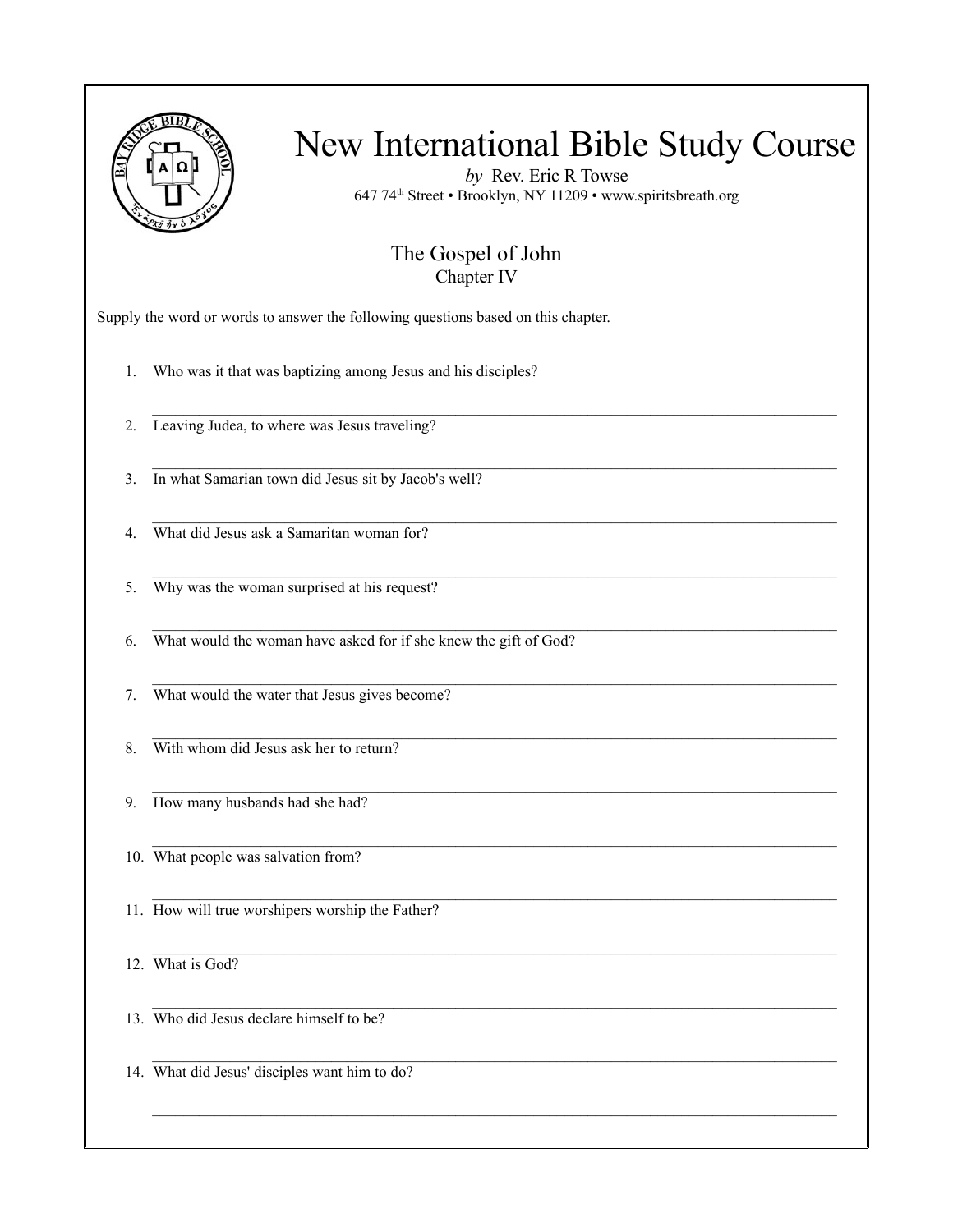|  |  | 15. By what title did Jesus' disciples refer to him? |  |  |  |
|--|--|------------------------------------------------------|--|--|--|
|--|--|------------------------------------------------------|--|--|--|

 $\mathcal{L}_\mathcal{L} = \{ \mathcal{L}_\mathcal{L} = \{ \mathcal{L}_\mathcal{L} = \{ \mathcal{L}_\mathcal{L} = \{ \mathcal{L}_\mathcal{L} = \{ \mathcal{L}_\mathcal{L} = \{ \mathcal{L}_\mathcal{L} = \{ \mathcal{L}_\mathcal{L} = \{ \mathcal{L}_\mathcal{L} = \{ \mathcal{L}_\mathcal{L} = \{ \mathcal{L}_\mathcal{L} = \{ \mathcal{L}_\mathcal{L} = \{ \mathcal{L}_\mathcal{L} = \{ \mathcal{L}_\mathcal{L} = \{ \mathcal{L}_\mathcal{$ 16. What was the food that Jesus' disciples knew nothing about?

17. What was Jesus referring to in his meaning of the sower, reaper, fields, and harvest?

 $\mathcal{L}_\mathcal{L} = \{ \mathcal{L}_\mathcal{L} = \{ \mathcal{L}_\mathcal{L} = \{ \mathcal{L}_\mathcal{L} = \{ \mathcal{L}_\mathcal{L} = \{ \mathcal{L}_\mathcal{L} = \{ \mathcal{L}_\mathcal{L} = \{ \mathcal{L}_\mathcal{L} = \{ \mathcal{L}_\mathcal{L} = \{ \mathcal{L}_\mathcal{L} = \{ \mathcal{L}_\mathcal{L} = \{ \mathcal{L}_\mathcal{L} = \{ \mathcal{L}_\mathcal{L} = \{ \mathcal{L}_\mathcal{L} = \{ \mathcal{L}_\mathcal{$ 

 $\mathcal{L}_\mathcal{L} = \{ \mathcal{L}_\mathcal{L} = \{ \mathcal{L}_\mathcal{L} = \{ \mathcal{L}_\mathcal{L} = \{ \mathcal{L}_\mathcal{L} = \{ \mathcal{L}_\mathcal{L} = \{ \mathcal{L}_\mathcal{L} = \{ \mathcal{L}_\mathcal{L} = \{ \mathcal{L}_\mathcal{L} = \{ \mathcal{L}_\mathcal{L} = \{ \mathcal{L}_\mathcal{L} = \{ \mathcal{L}_\mathcal{L} = \{ \mathcal{L}_\mathcal{L} = \{ \mathcal{L}_\mathcal{L} = \{ \mathcal{L}_\mathcal{$ 

 $\mathcal{L}_\text{max}$ 

 $\mathcal{L}_\mathcal{L} = \{ \mathcal{L}_\mathcal{L} = \{ \mathcal{L}_\mathcal{L} = \{ \mathcal{L}_\mathcal{L} = \{ \mathcal{L}_\mathcal{L} = \{ \mathcal{L}_\mathcal{L} = \{ \mathcal{L}_\mathcal{L} = \{ \mathcal{L}_\mathcal{L} = \{ \mathcal{L}_\mathcal{L} = \{ \mathcal{L}_\mathcal{L} = \{ \mathcal{L}_\mathcal{L} = \{ \mathcal{L}_\mathcal{L} = \{ \mathcal{L}_\mathcal{L} = \{ \mathcal{L}_\mathcal{L} = \{ \mathcal{L}_\mathcal{$ 

 $\mathcal{L}_\mathcal{L} = \{ \mathcal{L}_\mathcal{L} = \{ \mathcal{L}_\mathcal{L} = \{ \mathcal{L}_\mathcal{L} = \{ \mathcal{L}_\mathcal{L} = \{ \mathcal{L}_\mathcal{L} = \{ \mathcal{L}_\mathcal{L} = \{ \mathcal{L}_\mathcal{L} = \{ \mathcal{L}_\mathcal{L} = \{ \mathcal{L}_\mathcal{L} = \{ \mathcal{L}_\mathcal{L} = \{ \mathcal{L}_\mathcal{L} = \{ \mathcal{L}_\mathcal{L} = \{ \mathcal{L}_\mathcal{L} = \{ \mathcal{L}_\mathcal{$ 

18. Because of what did many Samaritans believe in Jesus?

19. Having heard the words of Jesus, what did the Samaritan believers know?

20. What had Jesus pointed out?

21. Who lay sick at Capernaum?

22. What did Jesus declare that the people would not do unless they saw signs and wonders?

23. What was the result of Jesus healing the official's son?

24. What was the first miraculous sign that Jesus performed in Galilee?

| Name:    |                  |     | Score: |  |
|----------|------------------|-----|--------|--|
| Address: | City:            | ST: | Zip:   |  |
|          | John IV – Page 2 |     |        |  |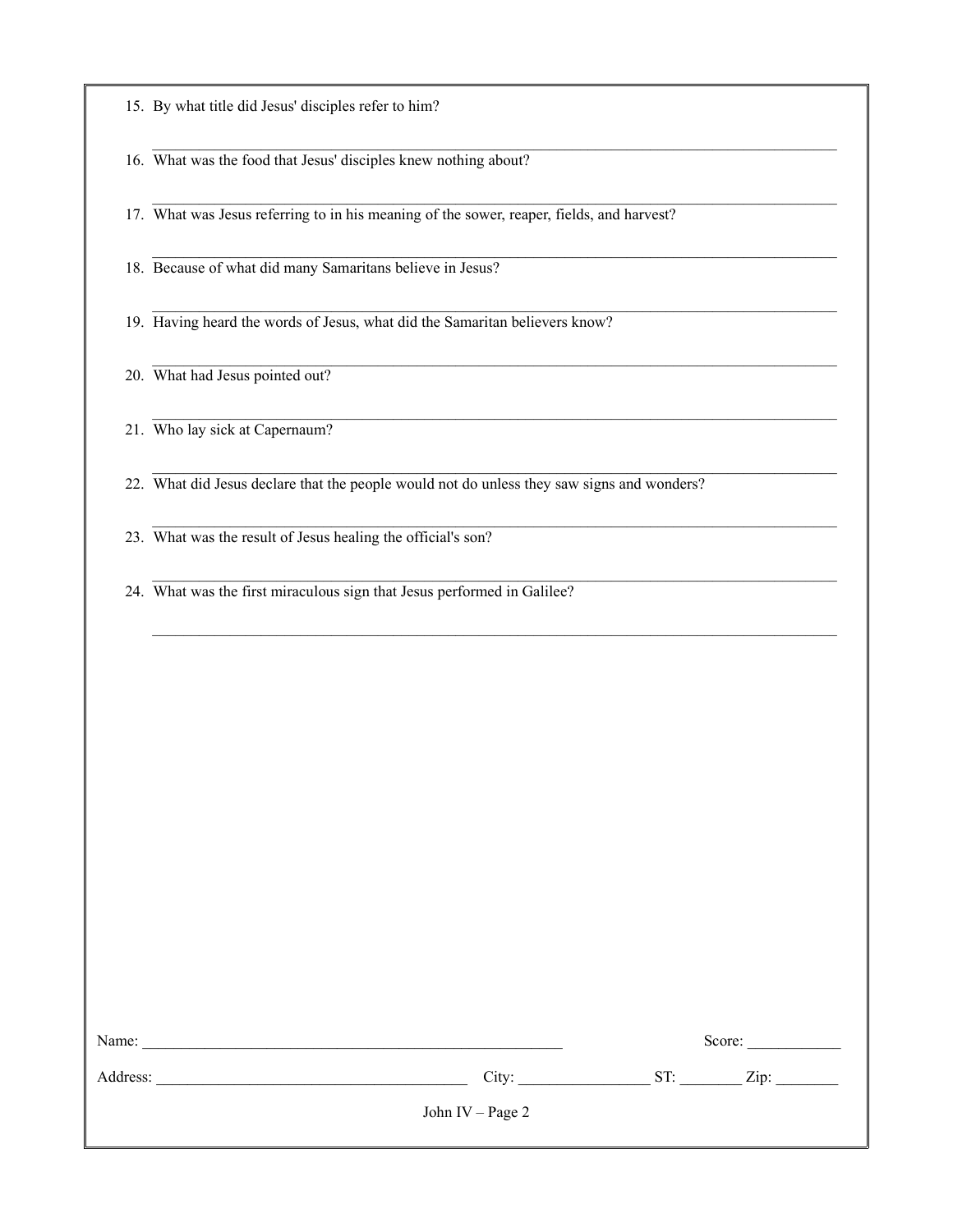

*by* Rev. Eric R Towse 647 74th Street • Brooklyn, NY 11209 • www.spiritsbreath.org

#### The Gospel of John Chapter V

 $\mathcal{L}_\text{max}$ 

 $\mathcal{L}_\mathcal{L} = \{ \mathcal{L}_\mathcal{L} = \{ \mathcal{L}_\mathcal{L} = \{ \mathcal{L}_\mathcal{L} = \{ \mathcal{L}_\mathcal{L} = \{ \mathcal{L}_\mathcal{L} = \{ \mathcal{L}_\mathcal{L} = \{ \mathcal{L}_\mathcal{L} = \{ \mathcal{L}_\mathcal{L} = \{ \mathcal{L}_\mathcal{L} = \{ \mathcal{L}_\mathcal{L} = \{ \mathcal{L}_\mathcal{L} = \{ \mathcal{L}_\mathcal{L} = \{ \mathcal{L}_\mathcal{L} = \{ \mathcal{L}_\mathcal{$ 

 $\mathcal{L}_\mathcal{L} = \{ \mathcal{L}_\mathcal{L} = \{ \mathcal{L}_\mathcal{L} = \{ \mathcal{L}_\mathcal{L} = \{ \mathcal{L}_\mathcal{L} = \{ \mathcal{L}_\mathcal{L} = \{ \mathcal{L}_\mathcal{L} = \{ \mathcal{L}_\mathcal{L} = \{ \mathcal{L}_\mathcal{L} = \{ \mathcal{L}_\mathcal{L} = \{ \mathcal{L}_\mathcal{L} = \{ \mathcal{L}_\mathcal{L} = \{ \mathcal{L}_\mathcal{L} = \{ \mathcal{L}_\mathcal{L} = \{ \mathcal{L}_\mathcal{$ 

 $\mathcal{L}_\text{max}$ 

 $\mathcal{L}_\mathcal{L} = \{ \mathcal{L}_\mathcal{L} = \{ \mathcal{L}_\mathcal{L} = \{ \mathcal{L}_\mathcal{L} = \{ \mathcal{L}_\mathcal{L} = \{ \mathcal{L}_\mathcal{L} = \{ \mathcal{L}_\mathcal{L} = \{ \mathcal{L}_\mathcal{L} = \{ \mathcal{L}_\mathcal{L} = \{ \mathcal{L}_\mathcal{L} = \{ \mathcal{L}_\mathcal{L} = \{ \mathcal{L}_\mathcal{L} = \{ \mathcal{L}_\mathcal{L} = \{ \mathcal{L}_\mathcal{L} = \{ \mathcal{L}_\mathcal{$ 

 $\mathcal{L}_\mathcal{L} = \{ \mathcal{L}_\mathcal{L} = \{ \mathcal{L}_\mathcal{L} = \{ \mathcal{L}_\mathcal{L} = \{ \mathcal{L}_\mathcal{L} = \{ \mathcal{L}_\mathcal{L} = \{ \mathcal{L}_\mathcal{L} = \{ \mathcal{L}_\mathcal{L} = \{ \mathcal{L}_\mathcal{L} = \{ \mathcal{L}_\mathcal{L} = \{ \mathcal{L}_\mathcal{L} = \{ \mathcal{L}_\mathcal{L} = \{ \mathcal{L}_\mathcal{L} = \{ \mathcal{L}_\mathcal{L} = \{ \mathcal{L}_\mathcal{$ 

Supply the word or words to answer the following questions based on this chapter.

1. Why had Jesus gone up to Jerusalem?

2. What was the name of the pool near the Sheep Gate?

3. What type of people would lie there?

 $\mathcal{L}_\mathcal{L} = \{ \mathcal{L}_\mathcal{L} = \{ \mathcal{L}_\mathcal{L} = \{ \mathcal{L}_\mathcal{L} = \{ \mathcal{L}_\mathcal{L} = \{ \mathcal{L}_\mathcal{L} = \{ \mathcal{L}_\mathcal{L} = \{ \mathcal{L}_\mathcal{L} = \{ \mathcal{L}_\mathcal{L} = \{ \mathcal{L}_\mathcal{L} = \{ \mathcal{L}_\mathcal{L} = \{ \mathcal{L}_\mathcal{L} = \{ \mathcal{L}_\mathcal{L} = \{ \mathcal{L}_\mathcal{L} = \{ \mathcal{L}_\mathcal{$ 4. What would they wait for? (See NIV footnote)

5. How long had this one man been an invalid?

6. With what words did Jesus heal him?

7. Why were the Jews concerned about the man carrying his mat?

8. Why was the man unable to tell the Jews who it was that healed him?

9. What did Jesus say would happen if he continued sinning?

10. Why did the Jews persecute Jesus?

11. What did Jesus say that both he and the Father were doing?

12. For what two reasons were the Jews trying to kill him?

13. What did Jesus base his actions upon?

14. In stating that the Father raises the dead, what great doctrinal dispute among the Jews was he settling? (See Acts 23:6-8)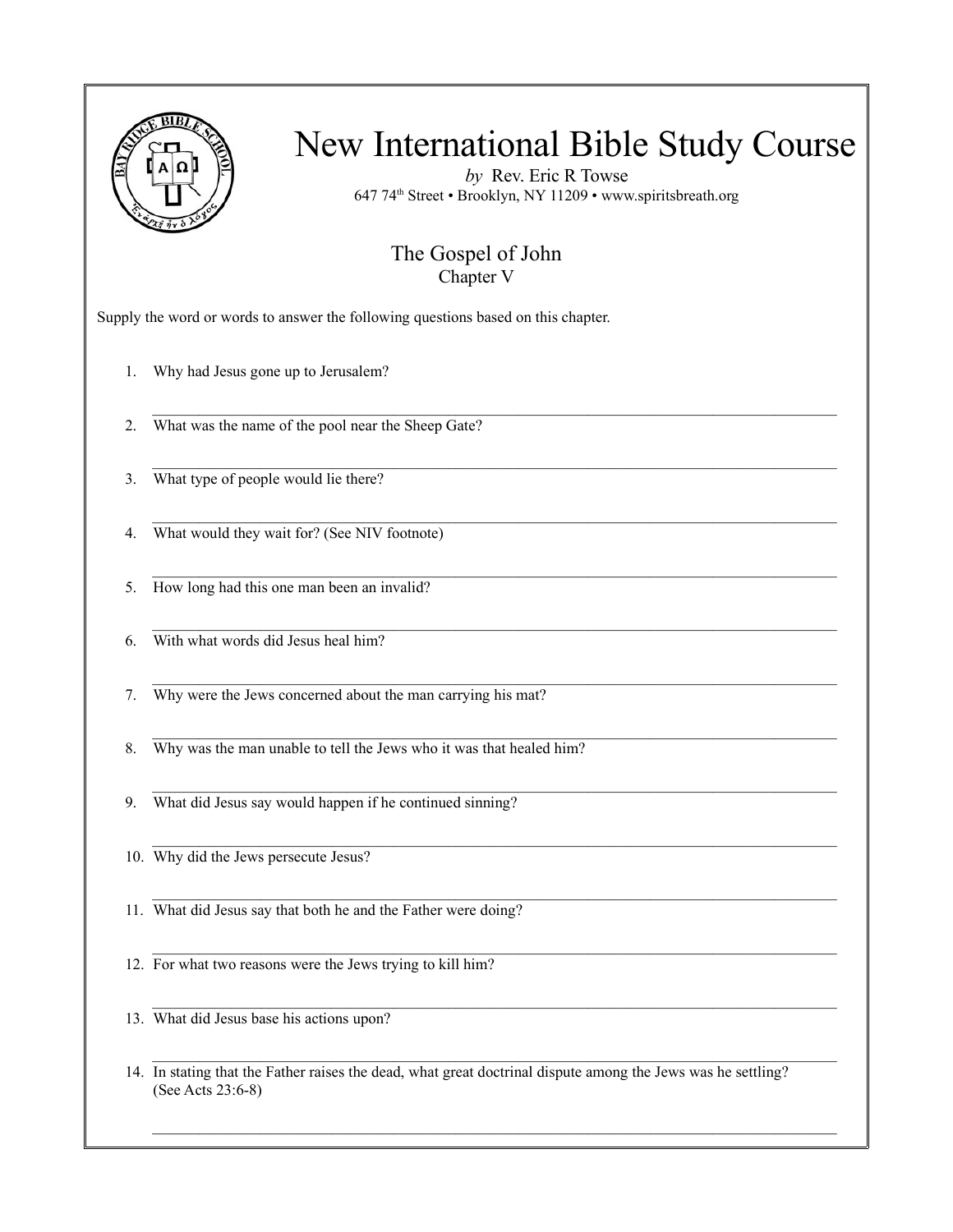| 15. To whom did God entrust all judgment? |
|-------------------------------------------|
|-------------------------------------------|

16. What was to be paid equally to both the Father and the Son?

17. According to Jesus, by what two acts would one cross over from death to eternal life?

18. Who would hear Jesus' voice and live?

19. What did both the Father and Son have in themselves?

20. To what two ends wold all the dead one day rise?

21. In judging, who does Jesus seek to please?

22. What testimony did Jesus not accept?

23. What was Jesus to do with the work the Father gave him?

24. Who, besides John, testified concerning Jesus?

25. Through what did he do this?

26. What was laking in the hearts of the Jews?

27. Who was the accuser of the Jews?

28. What did Moses write about?

| Name:    |                   | Score:      |
|----------|-------------------|-------------|
| Address: | City:             | ST:<br>Zip: |
|          | John $V - Page 2$ |             |
|          |                   |             |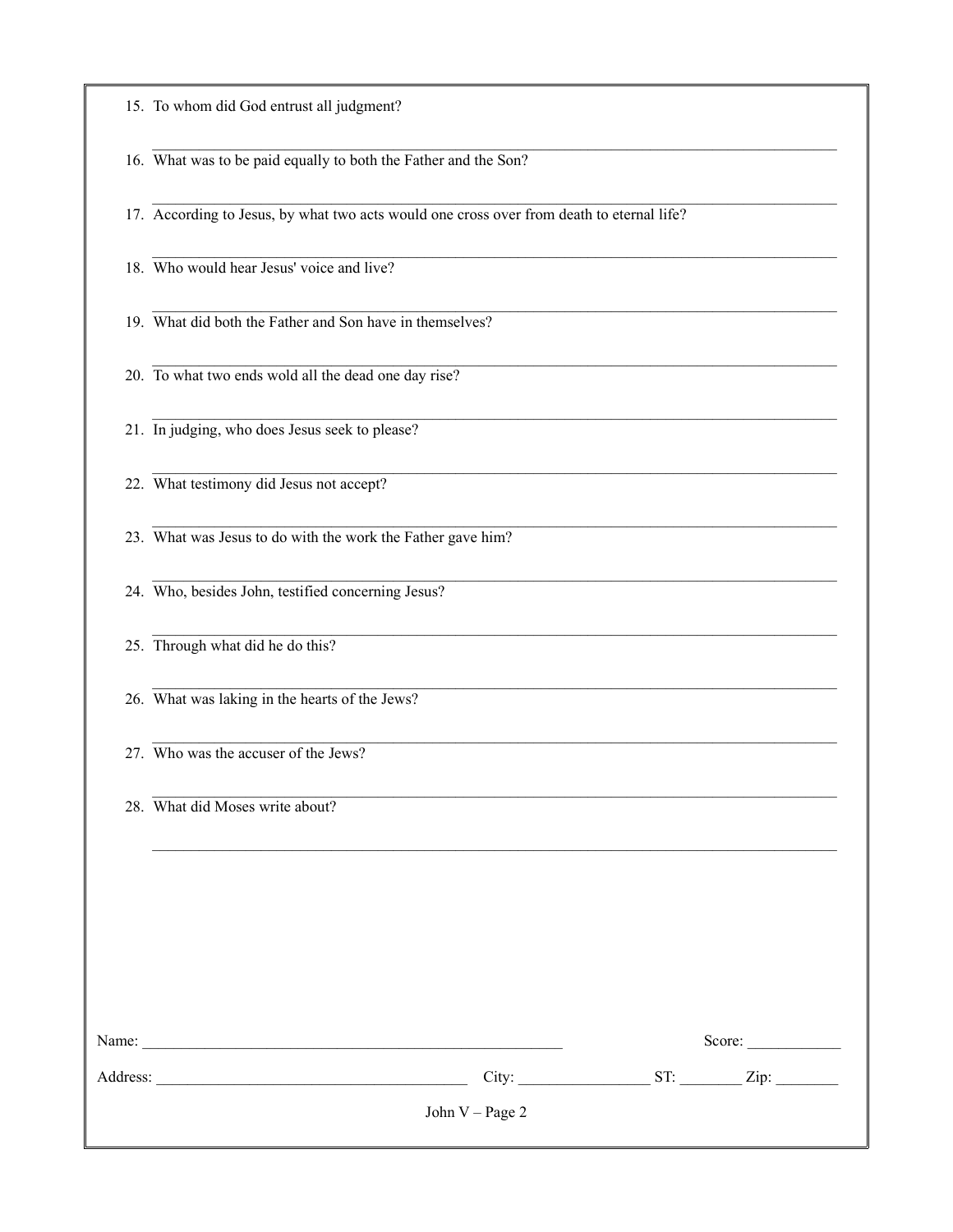

*by* Rev. Eric R Towse 647 74th Street • Brooklyn, NY 11209 • www.spiritsbreath.org

#### The Gospel of John Chapter VI

 $\mathcal{L}_\text{max}$ 

 $\mathcal{L}_\mathcal{L} = \{ \mathcal{L}_\mathcal{L} = \{ \mathcal{L}_\mathcal{L} = \{ \mathcal{L}_\mathcal{L} = \{ \mathcal{L}_\mathcal{L} = \{ \mathcal{L}_\mathcal{L} = \{ \mathcal{L}_\mathcal{L} = \{ \mathcal{L}_\mathcal{L} = \{ \mathcal{L}_\mathcal{L} = \{ \mathcal{L}_\mathcal{L} = \{ \mathcal{L}_\mathcal{L} = \{ \mathcal{L}_\mathcal{L} = \{ \mathcal{L}_\mathcal{L} = \{ \mathcal{L}_\mathcal{L} = \{ \mathcal{L}_\mathcal{$ 

 $\mathcal{L}_\mathcal{L} = \{ \mathcal{L}_\mathcal{L} = \{ \mathcal{L}_\mathcal{L} = \{ \mathcal{L}_\mathcal{L} = \{ \mathcal{L}_\mathcal{L} = \{ \mathcal{L}_\mathcal{L} = \{ \mathcal{L}_\mathcal{L} = \{ \mathcal{L}_\mathcal{L} = \{ \mathcal{L}_\mathcal{L} = \{ \mathcal{L}_\mathcal{L} = \{ \mathcal{L}_\mathcal{L} = \{ \mathcal{L}_\mathcal{L} = \{ \mathcal{L}_\mathcal{L} = \{ \mathcal{L}_\mathcal{L} = \{ \mathcal{L}_\mathcal{$ 

 $\mathcal{L}_\text{max}$ 

 $\mathcal{L}_\mathcal{L} = \{ \mathcal{L}_\mathcal{L} = \{ \mathcal{L}_\mathcal{L} = \{ \mathcal{L}_\mathcal{L} = \{ \mathcal{L}_\mathcal{L} = \{ \mathcal{L}_\mathcal{L} = \{ \mathcal{L}_\mathcal{L} = \{ \mathcal{L}_\mathcal{L} = \{ \mathcal{L}_\mathcal{L} = \{ \mathcal{L}_\mathcal{L} = \{ \mathcal{L}_\mathcal{L} = \{ \mathcal{L}_\mathcal{L} = \{ \mathcal{L}_\mathcal{L} = \{ \mathcal{L}_\mathcal{L} = \{ \mathcal{L}_\mathcal{$ 

 $\mathcal{L}_\text{max}$ 

Supply the word or words to answer the following questions based on this chapter.

1. Why did a great crowd of people follow Jesus?

2. How many people ate of the five barley loaves and two fish?

3. How many basketsful of pieces were left over?

 $\mathcal{L}_\mathcal{L} = \{ \mathcal{L}_\mathcal{L} = \{ \mathcal{L}_\mathcal{L} = \{ \mathcal{L}_\mathcal{L} = \{ \mathcal{L}_\mathcal{L} = \{ \mathcal{L}_\mathcal{L} = \{ \mathcal{L}_\mathcal{L} = \{ \mathcal{L}_\mathcal{L} = \{ \mathcal{L}_\mathcal{L} = \{ \mathcal{L}_\mathcal{L} = \{ \mathcal{L}_\mathcal{L} = \{ \mathcal{L}_\mathcal{L} = \{ \mathcal{L}_\mathcal{L} = \{ \mathcal{L}_\mathcal{L} = \{ \mathcal{L}_\mathcal{$ 4. Who did the people declare him to be? (Compare Deuteronomy 10:15)

5. What were the people intending to do?

6. Who walked on the water to the disciples in their boat?

7. What happened to the boat when Jesus entered it?

8. What type of food did Jesus tell the people to work for?

9. Who would give them this food?

10. What had God placed upon him?

11. What was required to do the work of God?

12. What did the people require of Jesus that they might believe?

13. What had their forefathers eaten in the desert?

 $\mathcal{L}_\mathcal{L} = \{ \mathcal{L}_\mathcal{L} = \{ \mathcal{L}_\mathcal{L} = \{ \mathcal{L}_\mathcal{L} = \{ \mathcal{L}_\mathcal{L} = \{ \mathcal{L}_\mathcal{L} = \{ \mathcal{L}_\mathcal{L} = \{ \mathcal{L}_\mathcal{L} = \{ \mathcal{L}_\mathcal{L} = \{ \mathcal{L}_\mathcal{L} = \{ \mathcal{L}_\mathcal{L} = \{ \mathcal{L}_\mathcal{L} = \{ \mathcal{L}_\mathcal{L} = \{ \mathcal{L}_\mathcal{L} = \{ \mathcal{L}_\mathcal{$ 14. According to Jesus, what is the bread of God?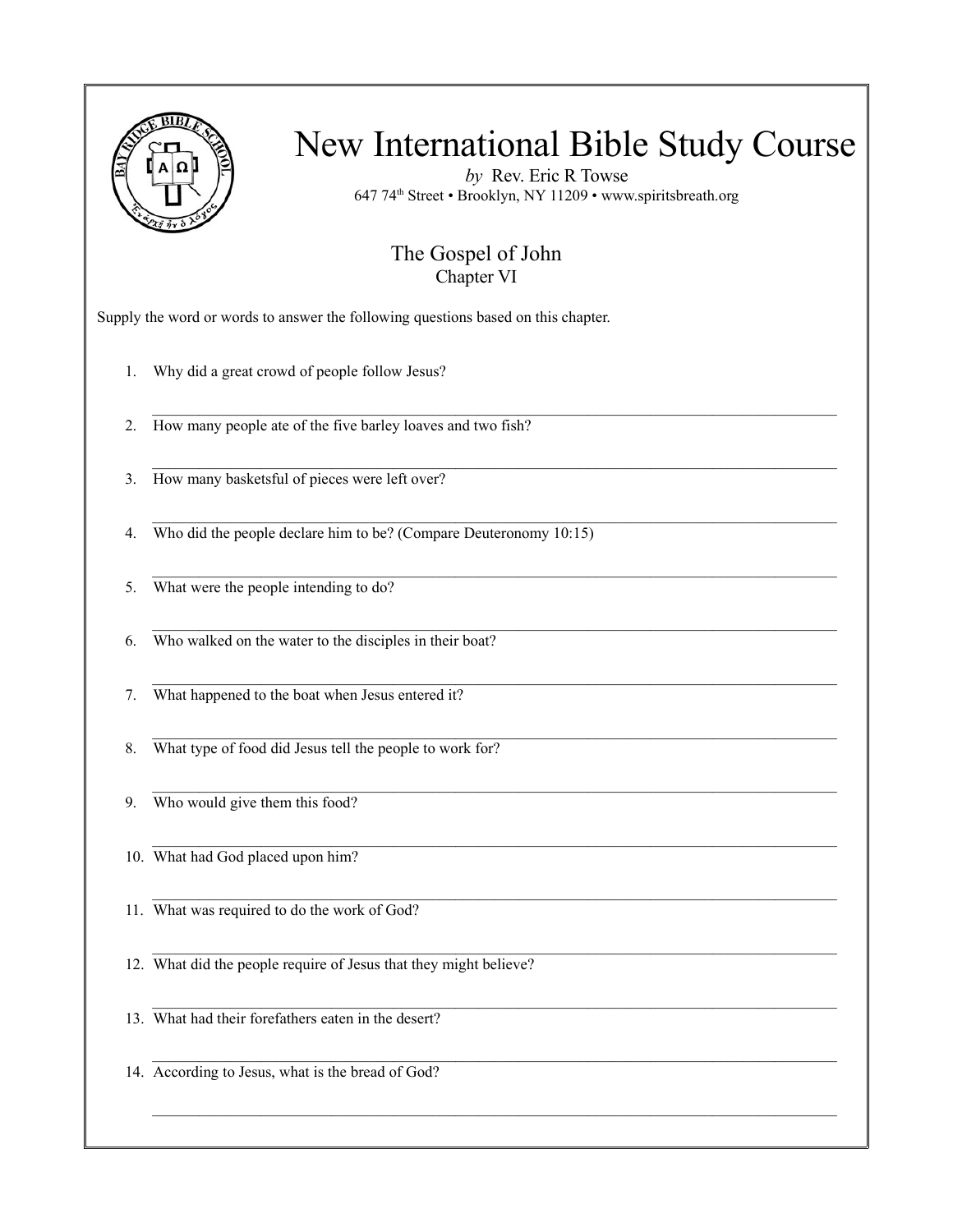| 15. What did Jesus call himself? |
|----------------------------------|
|----------------------------------|

|  |  |  |  |  |  |  |  | 16. What would Jesus do to those that believe in him? |  |  |  |
|--|--|--|--|--|--|--|--|-------------------------------------------------------|--|--|--|
|--|--|--|--|--|--|--|--|-------------------------------------------------------|--|--|--|

17. How – only - could one come to Jesus?

18. Who – only – had seen the father?

19. What two things concerning Jesus' body were consumed for eternal life?

20. What two things had Jesus known from the beginning?

21. What did many of his disciples do at that point?

22. After this, how many disciples were left?

23. What did Simon Peter know that caused him to stay?

24. Who would later betray Jesus?

| Name:    |                  |     | Score: |
|----------|------------------|-----|--------|
| Address: | City:            | ST: | Zip:   |
|          | John VI – Page 2 |     |        |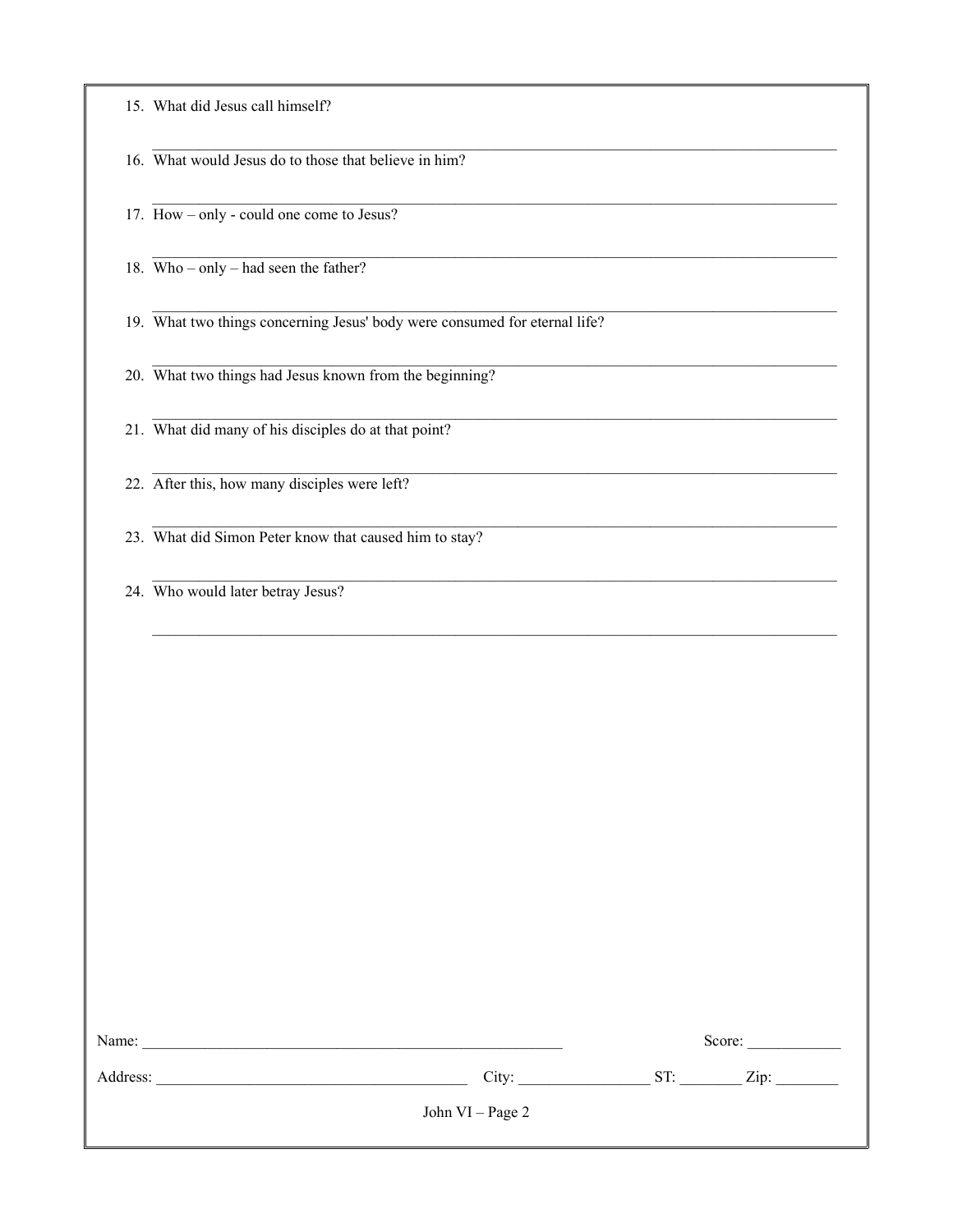

*by* Rev. Eric R Towse 647 74th Street • Brooklyn, NY 11209 • www.spiritsbreath.org

#### The Gospel of John Chapter VII

 $\mathcal{L}_\text{max}$ 

 $\mathcal{L}_\mathcal{L} = \{ \mathcal{L}_\mathcal{L} = \{ \mathcal{L}_\mathcal{L} = \{ \mathcal{L}_\mathcal{L} = \{ \mathcal{L}_\mathcal{L} = \{ \mathcal{L}_\mathcal{L} = \{ \mathcal{L}_\mathcal{L} = \{ \mathcal{L}_\mathcal{L} = \{ \mathcal{L}_\mathcal{L} = \{ \mathcal{L}_\mathcal{L} = \{ \mathcal{L}_\mathcal{L} = \{ \mathcal{L}_\mathcal{L} = \{ \mathcal{L}_\mathcal{L} = \{ \mathcal{L}_\mathcal{L} = \{ \mathcal{L}_\mathcal{$ 

 $\mathcal{L}_\text{max}$ 

 $\mathcal{L}_\mathcal{L} = \{ \mathcal{L}_\mathcal{L} = \{ \mathcal{L}_\mathcal{L} = \{ \mathcal{L}_\mathcal{L} = \{ \mathcal{L}_\mathcal{L} = \{ \mathcal{L}_\mathcal{L} = \{ \mathcal{L}_\mathcal{L} = \{ \mathcal{L}_\mathcal{L} = \{ \mathcal{L}_\mathcal{L} = \{ \mathcal{L}_\mathcal{L} = \{ \mathcal{L}_\mathcal{L} = \{ \mathcal{L}_\mathcal{L} = \{ \mathcal{L}_\mathcal{L} = \{ \mathcal{L}_\mathcal{L} = \{ \mathcal{L}_\mathcal{$ 

 $\mathcal{L}_\text{max}$ 

Supply the word or words to answer the following questions based on this chapter.

1. Why did Jesus remain in Galilee and stay away from Judea?

2. Who encouraged Jesus to go to Judea?

3. Why did they do this?

 $\mathcal{L}_\mathcal{L} = \{ \mathcal{L}_\mathcal{L} = \{ \mathcal{L}_\mathcal{L} = \{ \mathcal{L}_\mathcal{L} = \{ \mathcal{L}_\mathcal{L} = \{ \mathcal{L}_\mathcal{L} = \{ \mathcal{L}_\mathcal{L} = \{ \mathcal{L}_\mathcal{L} = \{ \mathcal{L}_\mathcal{L} = \{ \mathcal{L}_\mathcal{L} = \{ \mathcal{L}_\mathcal{L} = \{ \mathcal{L}_\mathcal{L} = \{ \mathcal{L}_\mathcal{L} = \{ \mathcal{L}_\mathcal{L} = \{ \mathcal{L}_\mathcal{$ 4. Why did Jesus say that he was not going to the feast?

5. In what manner did Jesus go to the feast?

6. What two opinions were expressed concerning Jesus?

7. Why would no one speak publicly about him?

 $\mathcal{L}_\mathcal{L} = \{ \mathcal{L}_\mathcal{L} = \{ \mathcal{L}_\mathcal{L} = \{ \mathcal{L}_\mathcal{L} = \{ \mathcal{L}_\mathcal{L} = \{ \mathcal{L}_\mathcal{L} = \{ \mathcal{L}_\mathcal{L} = \{ \mathcal{L}_\mathcal{L} = \{ \mathcal{L}_\mathcal{L} = \{ \mathcal{L}_\mathcal{L} = \{ \mathcal{L}_\mathcal{L} = \{ \mathcal{L}_\mathcal{L} = \{ \mathcal{L}_\mathcal{L} = \{ \mathcal{L}_\mathcal{L} = \{ \mathcal{L}_\mathcal{$ 8. What amazed the Jews about Jesus' teaching?

9. From who did Jesus say his teaching came?

10. Who, among the people Jesus was speaking to, kept the law of Moses?

11. What did they accuse Jesus of being?

12. What could be done on the Sabbath so that the law of Moses would not be broken?

13. What had Jesus done that amazed them?

 $\mathcal{L}_\mathcal{L} = \{ \mathcal{L}_\mathcal{L} = \{ \mathcal{L}_\mathcal{L} = \{ \mathcal{L}_\mathcal{L} = \{ \mathcal{L}_\mathcal{L} = \{ \mathcal{L}_\mathcal{L} = \{ \mathcal{L}_\mathcal{L} = \{ \mathcal{L}_\mathcal{L} = \{ \mathcal{L}_\mathcal{L} = \{ \mathcal{L}_\mathcal{L} = \{ \mathcal{L}_\mathcal{L} = \{ \mathcal{L}_\mathcal{L} = \{ \mathcal{L}_\mathcal{L} = \{ \mathcal{L}_\mathcal{L} = \{ \mathcal{L}_\mathcal{$ 14. What did they think they knew about Jesus that caused some to conclude that he was not the Christ?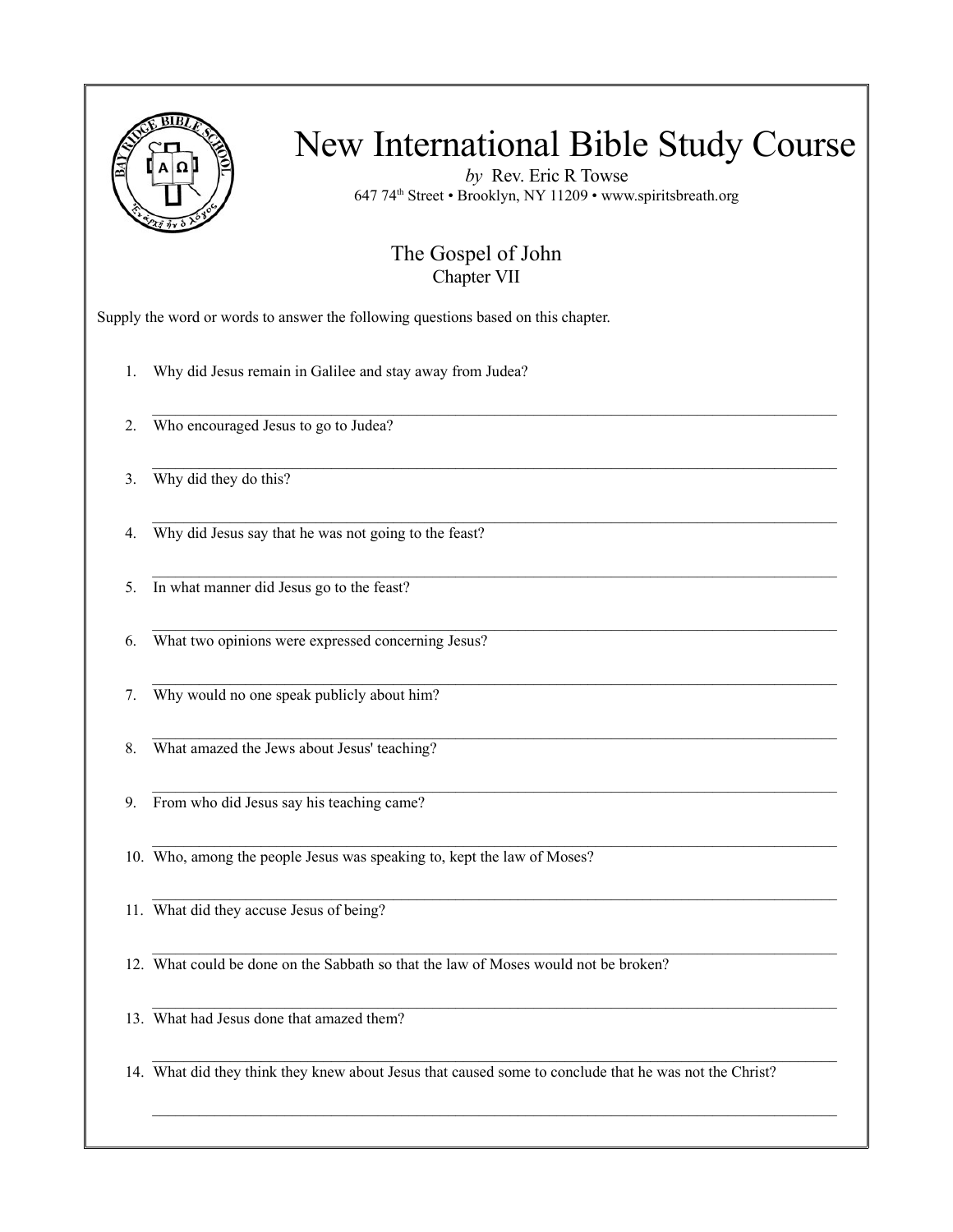|  |  |  | 15. Why were they unable to lay a hand on Jesus? |
|--|--|--|--------------------------------------------------|
|  |  |  |                                                  |

16. Who sent the temple guards to arrest Jesus?

17. What would flow from within those who believed in Jesus?

18. What was this a symbol of?

19. From what family and town was the Christ to come?

20. Who asked for a hearing for Jesus?

| Name:    |                   |     | Score: |  |
|----------|-------------------|-----|--------|--|
| Address: | City:             | ST: | Zip:   |  |
|          | John VII – Page 2 |     |        |  |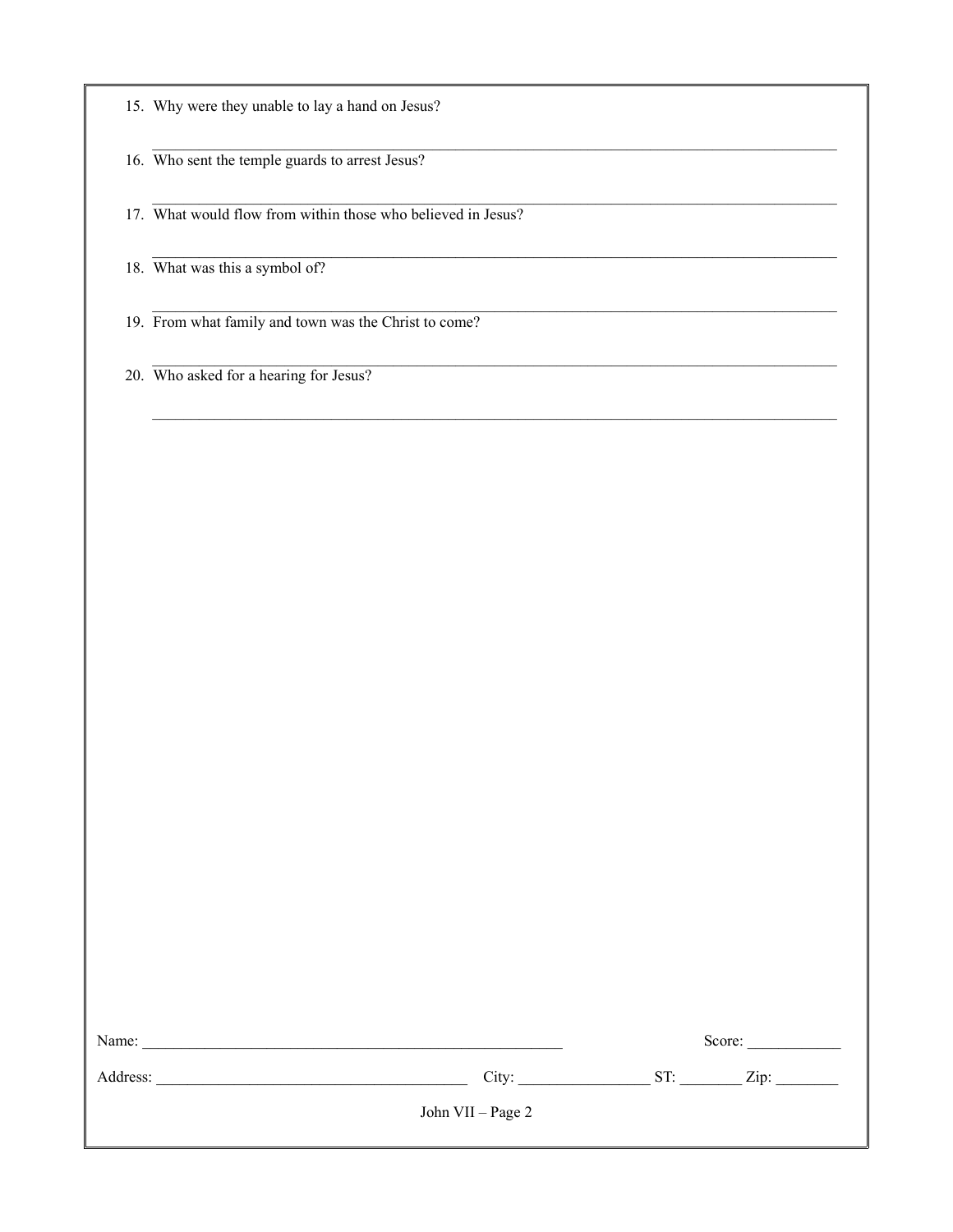

*by* Rev. Eric R Towse 647 74th Street • Brooklyn, NY 11209 • www.spiritsbreath.org

#### The Gospel of John Chapter VIII

 $\mathcal{L}_\text{max}$ 

 $\mathcal{L}_\mathcal{L} = \{ \mathcal{L}_\mathcal{L} = \{ \mathcal{L}_\mathcal{L} = \{ \mathcal{L}_\mathcal{L} = \{ \mathcal{L}_\mathcal{L} = \{ \mathcal{L}_\mathcal{L} = \{ \mathcal{L}_\mathcal{L} = \{ \mathcal{L}_\mathcal{L} = \{ \mathcal{L}_\mathcal{L} = \{ \mathcal{L}_\mathcal{L} = \{ \mathcal{L}_\mathcal{L} = \{ \mathcal{L}_\mathcal{L} = \{ \mathcal{L}_\mathcal{L} = \{ \mathcal{L}_\mathcal{L} = \{ \mathcal{L}_\mathcal{$ 

 $\mathcal{L}_\mathcal{L} = \{ \mathcal{L}_\mathcal{L} = \{ \mathcal{L}_\mathcal{L} = \{ \mathcal{L}_\mathcal{L} = \{ \mathcal{L}_\mathcal{L} = \{ \mathcal{L}_\mathcal{L} = \{ \mathcal{L}_\mathcal{L} = \{ \mathcal{L}_\mathcal{L} = \{ \mathcal{L}_\mathcal{L} = \{ \mathcal{L}_\mathcal{L} = \{ \mathcal{L}_\mathcal{L} = \{ \mathcal{L}_\mathcal{L} = \{ \mathcal{L}_\mathcal{L} = \{ \mathcal{L}_\mathcal{L} = \{ \mathcal{L}_\mathcal{$ 

 $\mathcal{L}_\text{max}$ 

 $\mathcal{L}_\mathcal{L} = \{ \mathcal{L}_\mathcal{L} = \{ \mathcal{L}_\mathcal{L} = \{ \mathcal{L}_\mathcal{L} = \{ \mathcal{L}_\mathcal{L} = \{ \mathcal{L}_\mathcal{L} = \{ \mathcal{L}_\mathcal{L} = \{ \mathcal{L}_\mathcal{L} = \{ \mathcal{L}_\mathcal{L} = \{ \mathcal{L}_\mathcal{L} = \{ \mathcal{L}_\mathcal{L} = \{ \mathcal{L}_\mathcal{L} = \{ \mathcal{L}_\mathcal{L} = \{ \mathcal{L}_\mathcal{L} = \{ \mathcal{L}_\mathcal{$ 

 $\mathcal{L}_\mathcal{L} = \{ \mathcal{L}_\mathcal{L} = \{ \mathcal{L}_\mathcal{L} = \{ \mathcal{L}_\mathcal{L} = \{ \mathcal{L}_\mathcal{L} = \{ \mathcal{L}_\mathcal{L} = \{ \mathcal{L}_\mathcal{L} = \{ \mathcal{L}_\mathcal{L} = \{ \mathcal{L}_\mathcal{L} = \{ \mathcal{L}_\mathcal{L} = \{ \mathcal{L}_\mathcal{L} = \{ \mathcal{L}_\mathcal{L} = \{ \mathcal{L}_\mathcal{L} = \{ \mathcal{L}_\mathcal{L} = \{ \mathcal{L}_\mathcal{$ 

 $\mathcal{L}_\text{max}$ 

Supply the word or words to answer the following questions based on this chapter.

1. Who did the teachers of the law and Pharisees bring to Jesus?

2. What did the law of Moses command concerning her?

3. What did Jesus do when asked what he thought should be done to her?

 $\mathcal{L}_\mathcal{L} = \{ \mathcal{L}_\mathcal{L} = \{ \mathcal{L}_\mathcal{L} = \{ \mathcal{L}_\mathcal{L} = \{ \mathcal{L}_\mathcal{L} = \{ \mathcal{L}_\mathcal{L} = \{ \mathcal{L}_\mathcal{L} = \{ \mathcal{L}_\mathcal{L} = \{ \mathcal{L}_\mathcal{L} = \{ \mathcal{L}_\mathcal{L} = \{ \mathcal{L}_\mathcal{L} = \{ \mathcal{L}_\mathcal{L} = \{ \mathcal{L}_\mathcal{L} = \{ \mathcal{L}_\mathcal{L} = \{ \mathcal{L}_\mathcal{$ 4. Who was to be the first to throw a stone at her?

5. In what order did the people leave?

6. What was no one left to do?

7. What did Jesus tell her to do?

8. What did Jesus refer to himself as?

9. Who was the other witness who made Jesus' testimony valid?

10. By knowing Jesus, who also would they know?

11. What would happen if they did not believe in Jesus?

12. When would they know who Jesus was?

13. What did many do as he spoke?

14. Who was a true disciple?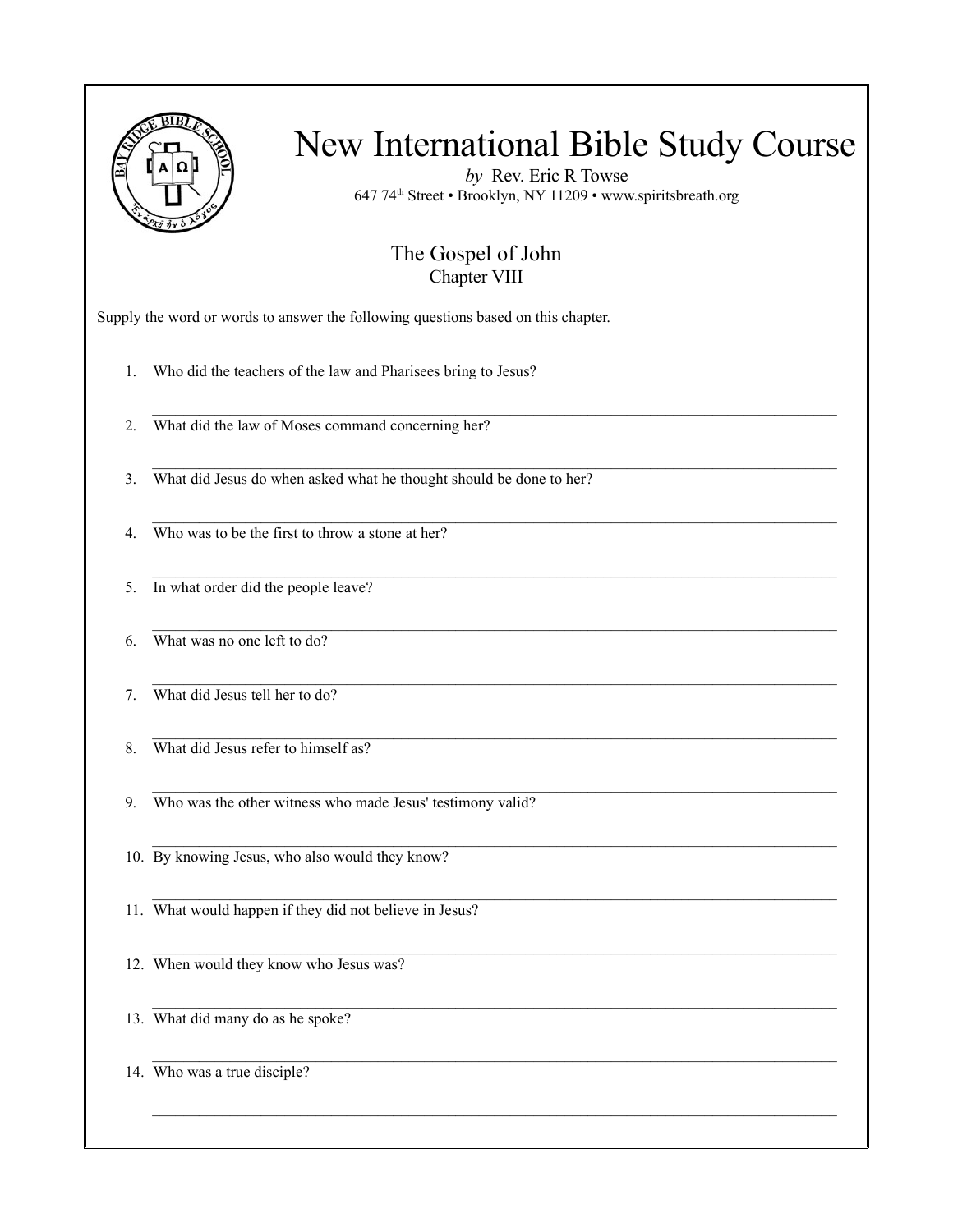| 15. What would the truth do?                                         |
|----------------------------------------------------------------------|
| 16. What is everyone who sins?                                       |
| 17. What would one be if set free by the Son?                        |
| 18. Whose children did the Jews claim to be?                         |
| 19. Then, who did they say was their only Father?                    |
| 20. Who did Jesus say their father was?                              |
| 21. What was the Devil from the beginning?                           |
| 22. Why was he considered to be so?                                  |
| 23. What was his native language?                                    |
| 24. Why did the people not hear?                                     |
| 25. What two things did the Jews accuse Jesus of being?              |
| 26. What would become of a man who kept Jesus' word?                 |
| 27. What type of death did they think he was talking about?          |
| 28. Who saw Jesus day and was glad?                                  |
| 29. Why were the Jews going to stone Jesus? (Compare Exodus $3:14$ ) |
|                                                                      |
|                                                                      |
| Score: $\qquad \qquad$                                               |
|                                                                      |
| John VIII - Page 2                                                   |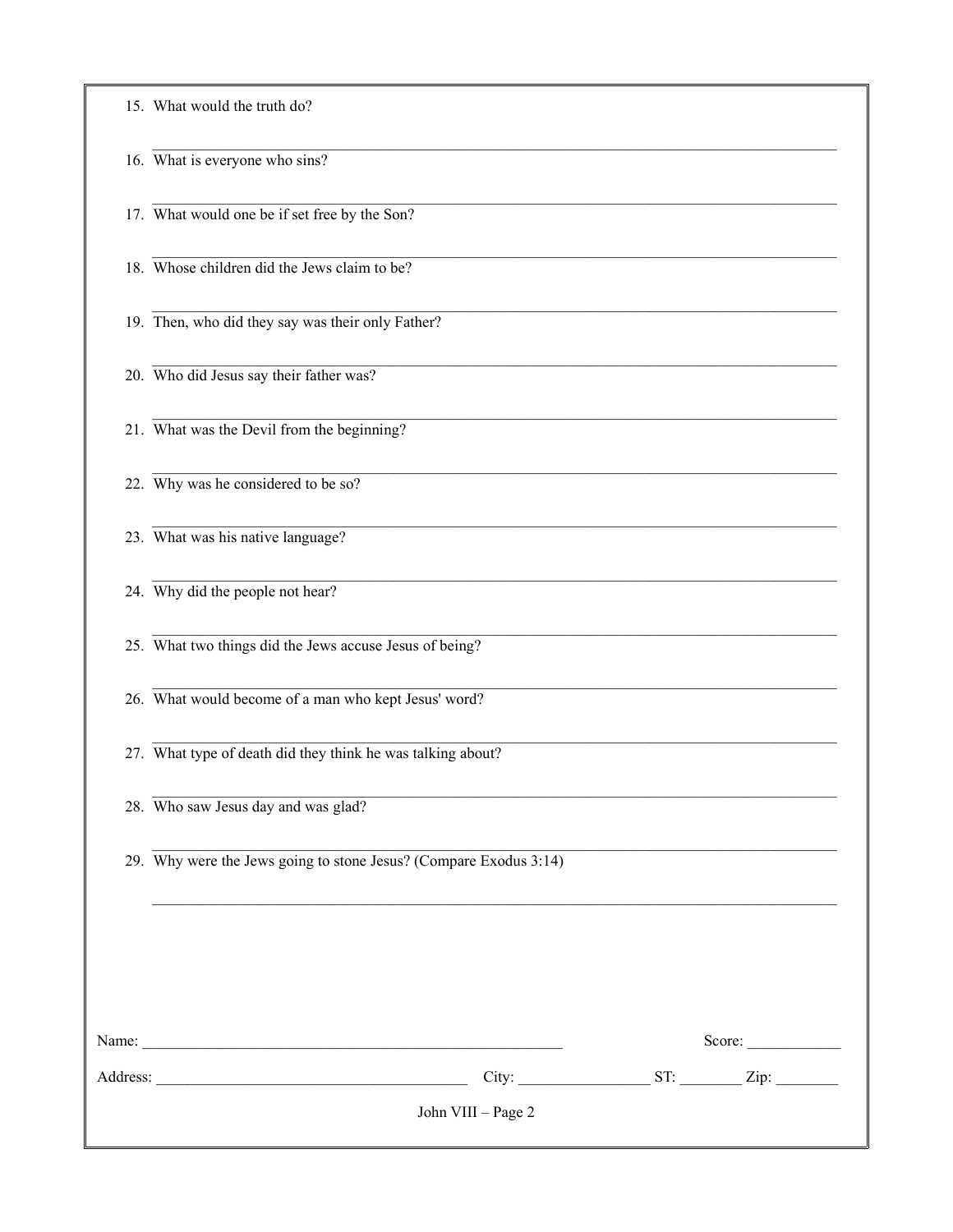

*by* Rev. Eric R Towse 647 74th Street • Brooklyn, NY 11209 • www.spiritsbreath.org

#### The Gospel of John Chapter IX

 $\mathcal{L}_\mathcal{L} = \{ \mathcal{L}_\mathcal{L} = \{ \mathcal{L}_\mathcal{L} = \{ \mathcal{L}_\mathcal{L} = \{ \mathcal{L}_\mathcal{L} = \{ \mathcal{L}_\mathcal{L} = \{ \mathcal{L}_\mathcal{L} = \{ \mathcal{L}_\mathcal{L} = \{ \mathcal{L}_\mathcal{L} = \{ \mathcal{L}_\mathcal{L} = \{ \mathcal{L}_\mathcal{L} = \{ \mathcal{L}_\mathcal{L} = \{ \mathcal{L}_\mathcal{L} = \{ \mathcal{L}_\mathcal{L} = \{ \mathcal{L}_\mathcal{$ 

 $\mathcal{L}_\text{max}$ 

 $\mathcal{L}_\mathcal{L} = \{ \mathcal{L}_\mathcal{L} = \{ \mathcal{L}_\mathcal{L} = \{ \mathcal{L}_\mathcal{L} = \{ \mathcal{L}_\mathcal{L} = \{ \mathcal{L}_\mathcal{L} = \{ \mathcal{L}_\mathcal{L} = \{ \mathcal{L}_\mathcal{L} = \{ \mathcal{L}_\mathcal{L} = \{ \mathcal{L}_\mathcal{L} = \{ \mathcal{L}_\mathcal{L} = \{ \mathcal{L}_\mathcal{L} = \{ \mathcal{L}_\mathcal{L} = \{ \mathcal{L}_\mathcal{L} = \{ \mathcal{L}_\mathcal{$ 

 $\mathcal{L}_\mathcal{L} = \{ \mathcal{L}_\mathcal{L} = \{ \mathcal{L}_\mathcal{L} = \{ \mathcal{L}_\mathcal{L} = \{ \mathcal{L}_\mathcal{L} = \{ \mathcal{L}_\mathcal{L} = \{ \mathcal{L}_\mathcal{L} = \{ \mathcal{L}_\mathcal{L} = \{ \mathcal{L}_\mathcal{L} = \{ \mathcal{L}_\mathcal{L} = \{ \mathcal{L}_\mathcal{L} = \{ \mathcal{L}_\mathcal{L} = \{ \mathcal{L}_\mathcal{L} = \{ \mathcal{L}_\mathcal{L} = \{ \mathcal{L}_\mathcal{$ 

 $\mathcal{L}_\text{max}$ 

 $\mathcal{L}_\mathcal{L} = \{ \mathcal{L}_\mathcal{L} = \{ \mathcal{L}_\mathcal{L} = \{ \mathcal{L}_\mathcal{L} = \{ \mathcal{L}_\mathcal{L} = \{ \mathcal{L}_\mathcal{L} = \{ \mathcal{L}_\mathcal{L} = \{ \mathcal{L}_\mathcal{L} = \{ \mathcal{L}_\mathcal{L} = \{ \mathcal{L}_\mathcal{L} = \{ \mathcal{L}_\mathcal{L} = \{ \mathcal{L}_\mathcal{L} = \{ \mathcal{L}_\mathcal{L} = \{ \mathcal{L}_\mathcal{L} = \{ \mathcal{L}_\mathcal{$ 

 $\mathcal{L}_\mathcal{L} = \{ \mathcal{L}_\mathcal{L} = \{ \mathcal{L}_\mathcal{L} = \{ \mathcal{L}_\mathcal{L} = \{ \mathcal{L}_\mathcal{L} = \{ \mathcal{L}_\mathcal{L} = \{ \mathcal{L}_\mathcal{L} = \{ \mathcal{L}_\mathcal{L} = \{ \mathcal{L}_\mathcal{L} = \{ \mathcal{L}_\mathcal{L} = \{ \mathcal{L}_\mathcal{L} = \{ \mathcal{L}_\mathcal{L} = \{ \mathcal{L}_\mathcal{L} = \{ \mathcal{L}_\mathcal{L} = \{ \mathcal{L}_\mathcal{$ 

 $\mathcal{L}_\text{max}$ 

Supply the word or words to answer the following questions based on this chapter.

1. How long had the man been blind?

2. What was the concern of the disciples?

3. Why did Jesus say that this had happened?

4. What would happen at night?

5. What did he place on the man's eyes?

6. Where was the man told to wash?

7. Why did the Pharisees who were investigating this healing conclude that Jesus was not from God?

8. What would the Jews do to anyone who acknowledged that Jesus was the Christ?

9. What was the one thing that the healed man knew?

10. Whose disciples did the Jews say they were?

11. What did they accuse the healed man of being?

12. What did Jesus ask the man?

13. What did the man do when he believed in Jesus?

14. What would be the results of Jesus' judgment?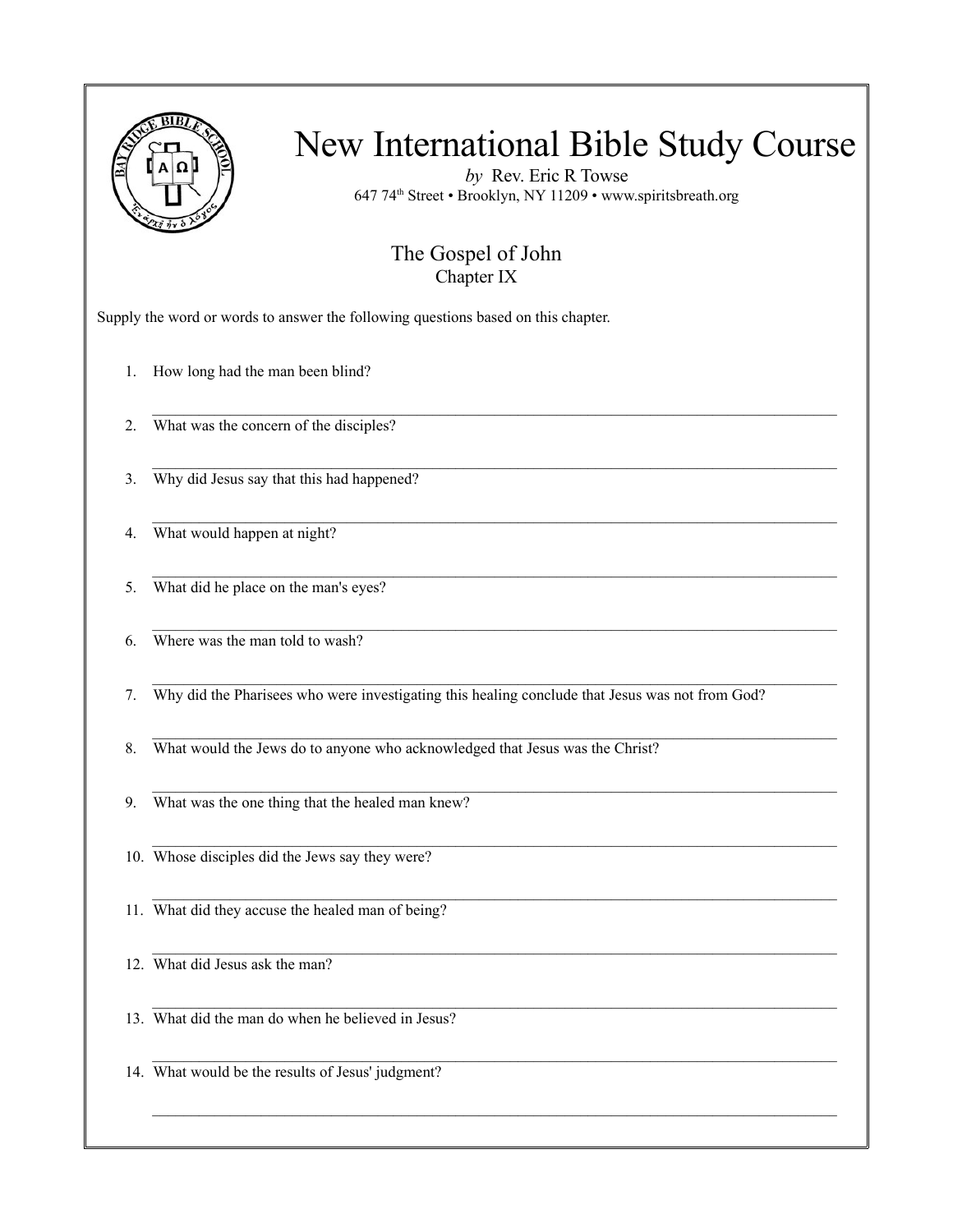15. What remained on those Pharisees who claimed to see?

|                                                                                                                       |                   | Score:                                                                                                               |
|-----------------------------------------------------------------------------------------------------------------------|-------------------|----------------------------------------------------------------------------------------------------------------------|
|                                                                                                                       | John $IX-Page\ 2$ |                                                                                                                      |
| <u> 1989 - Johann Barn, mars ann an t-Amhain an t-Amhain an t-Amhain an t-Amhain an t-Amhain an t-Amhain an t-Amh</u> |                   | <u> 1989 - Jan James James James James James James James James James James James James James James James James J</u> |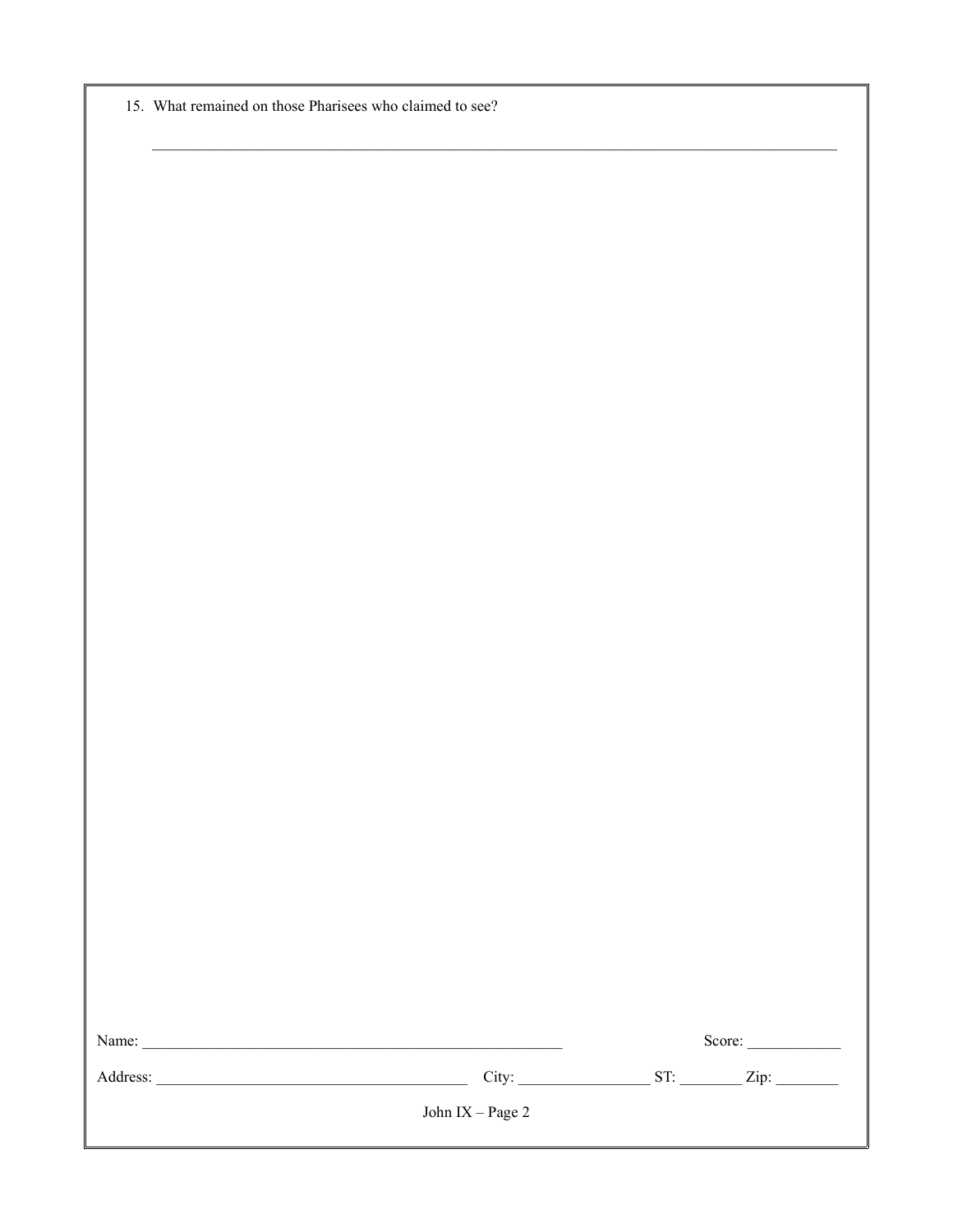

*by* Rev. Eric R Towse 647 74th Street • Brooklyn, NY 11209 • www.spiritsbreath.org

#### The Gospel of John Chapter X

 $\mathcal{L}_\mathcal{L} = \{ \mathcal{L}_\mathcal{L} = \{ \mathcal{L}_\mathcal{L} = \{ \mathcal{L}_\mathcal{L} = \{ \mathcal{L}_\mathcal{L} = \{ \mathcal{L}_\mathcal{L} = \{ \mathcal{L}_\mathcal{L} = \{ \mathcal{L}_\mathcal{L} = \{ \mathcal{L}_\mathcal{L} = \{ \mathcal{L}_\mathcal{L} = \{ \mathcal{L}_\mathcal{L} = \{ \mathcal{L}_\mathcal{L} = \{ \mathcal{L}_\mathcal{L} = \{ \mathcal{L}_\mathcal{L} = \{ \mathcal{L}_\mathcal{$ 

 $\mathcal{L}_\text{max}$ 

 $\mathcal{L}_\mathcal{L} = \{ \mathcal{L}_\mathcal{L} = \{ \mathcal{L}_\mathcal{L} = \{ \mathcal{L}_\mathcal{L} = \{ \mathcal{L}_\mathcal{L} = \{ \mathcal{L}_\mathcal{L} = \{ \mathcal{L}_\mathcal{L} = \{ \mathcal{L}_\mathcal{L} = \{ \mathcal{L}_\mathcal{L} = \{ \mathcal{L}_\mathcal{L} = \{ \mathcal{L}_\mathcal{L} = \{ \mathcal{L}_\mathcal{L} = \{ \mathcal{L}_\mathcal{L} = \{ \mathcal{L}_\mathcal{L} = \{ \mathcal{L}_\mathcal{$ 

 $\mathcal{L}_\mathcal{L} = \{ \mathcal{L}_\mathcal{L} = \{ \mathcal{L}_\mathcal{L} = \{ \mathcal{L}_\mathcal{L} = \{ \mathcal{L}_\mathcal{L} = \{ \mathcal{L}_\mathcal{L} = \{ \mathcal{L}_\mathcal{L} = \{ \mathcal{L}_\mathcal{L} = \{ \mathcal{L}_\mathcal{L} = \{ \mathcal{L}_\mathcal{L} = \{ \mathcal{L}_\mathcal{L} = \{ \mathcal{L}_\mathcal{L} = \{ \mathcal{L}_\mathcal{L} = \{ \mathcal{L}_\mathcal{L} = \{ \mathcal{L}_\mathcal{$ 

 $\mathcal{L}_\text{max}$ 

 $\mathcal{L}_\mathcal{L} = \{ \mathcal{L}_\mathcal{L} = \{ \mathcal{L}_\mathcal{L} = \{ \mathcal{L}_\mathcal{L} = \{ \mathcal{L}_\mathcal{L} = \{ \mathcal{L}_\mathcal{L} = \{ \mathcal{L}_\mathcal{L} = \{ \mathcal{L}_\mathcal{L} = \{ \mathcal{L}_\mathcal{L} = \{ \mathcal{L}_\mathcal{L} = \{ \mathcal{L}_\mathcal{L} = \{ \mathcal{L}_\mathcal{L} = \{ \mathcal{L}_\mathcal{L} = \{ \mathcal{L}_\mathcal{L} = \{ \mathcal{L}_\mathcal{$ 

 $\mathcal{L}_\mathcal{L} = \{ \mathcal{L}_\mathcal{L} = \{ \mathcal{L}_\mathcal{L} = \{ \mathcal{L}_\mathcal{L} = \{ \mathcal{L}_\mathcal{L} = \{ \mathcal{L}_\mathcal{L} = \{ \mathcal{L}_\mathcal{L} = \{ \mathcal{L}_\mathcal{L} = \{ \mathcal{L}_\mathcal{L} = \{ \mathcal{L}_\mathcal{L} = \{ \mathcal{L}_\mathcal{L} = \{ \mathcal{L}_\mathcal{L} = \{ \mathcal{L}_\mathcal{L} = \{ \mathcal{L}_\mathcal{L} = \{ \mathcal{L}_\mathcal{$ 

 $\mathcal{L}_\text{max}$ 

Supply the word or words to answer the following questions based on this chapter.

1. In what way would a thief or robber *not* enter the sheep pen?

2. Who enters through the gate?

3. Who opens the gate for him?

4. To what do the sheep listen?

5. Why do his sheep follow him?

6. Why will sheep run away from a stranger?

7. In explaining his figure of speech, who is the gate for the sheep?

8 Who were the thieves and robbers?

9. Who would be saved (or kept safe)?

10. For what three reasons does the thief come?

11. For what reason did Jesus come?

12. What would Jesus do as the good shepherd?

13. What does the hired hand do when he sees the wolf coming?

14. Who, also, must Jesus bring into the pen?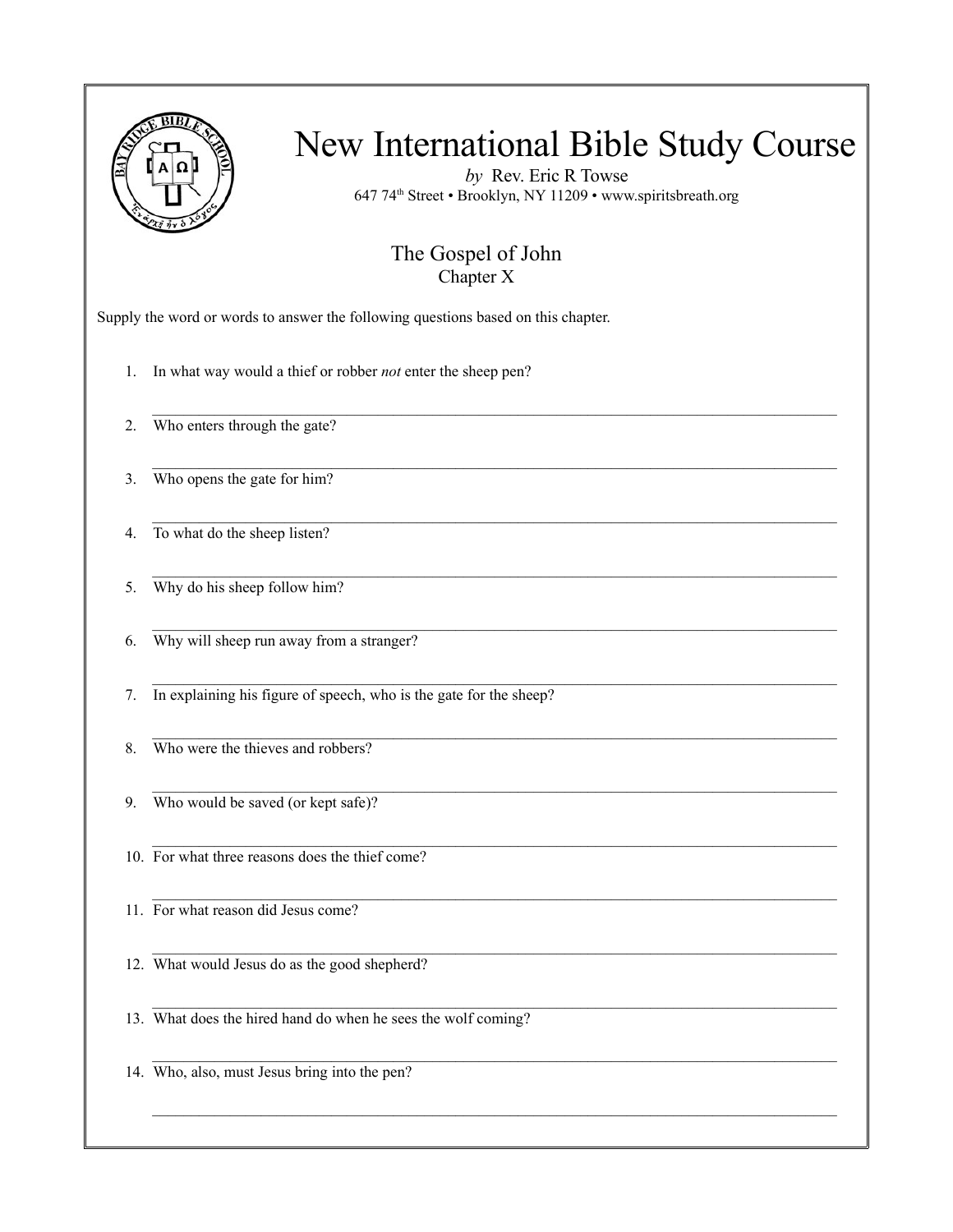$\mathcal{L}_\mathcal{L} = \{ \mathcal{L}_\mathcal{L} = \{ \mathcal{L}_\mathcal{L} = \{ \mathcal{L}_\mathcal{L} = \{ \mathcal{L}_\mathcal{L} = \{ \mathcal{L}_\mathcal{L} = \{ \mathcal{L}_\mathcal{L} = \{ \mathcal{L}_\mathcal{L} = \{ \mathcal{L}_\mathcal{L} = \{ \mathcal{L}_\mathcal{L} = \{ \mathcal{L}_\mathcal{L} = \{ \mathcal{L}_\mathcal{L} = \{ \mathcal{L}_\mathcal{L} = \{ \mathcal{L}_\mathcal{L} = \{ \mathcal{L}_\mathcal{$ 16. What did Jesus have that enabled him to lay down his life and take it up again?

 $\mathcal{L}_\mathcal{L} = \{ \mathcal{L}_\mathcal{L} = \{ \mathcal{L}_\mathcal{L} = \{ \mathcal{L}_\mathcal{L} = \{ \mathcal{L}_\mathcal{L} = \{ \mathcal{L}_\mathcal{L} = \{ \mathcal{L}_\mathcal{L} = \{ \mathcal{L}_\mathcal{L} = \{ \mathcal{L}_\mathcal{L} = \{ \mathcal{L}_\mathcal{L} = \{ \mathcal{L}_\mathcal{L} = \{ \mathcal{L}_\mathcal{L} = \{ \mathcal{L}_\mathcal{L} = \{ \mathcal{L}_\mathcal{L} = \{ \mathcal{L}_\mathcal{$ 

 $\mathcal{L}_\mathcal{L} = \{ \mathcal{L}_\mathcal{L} = \{ \mathcal{L}_\mathcal{L} = \{ \mathcal{L}_\mathcal{L} = \{ \mathcal{L}_\mathcal{L} = \{ \mathcal{L}_\mathcal{L} = \{ \mathcal{L}_\mathcal{L} = \{ \mathcal{L}_\mathcal{L} = \{ \mathcal{L}_\mathcal{L} = \{ \mathcal{L}_\mathcal{L} = \{ \mathcal{L}_\mathcal{L} = \{ \mathcal{L}_\mathcal{L} = \{ \mathcal{L}_\mathcal{L} = \{ \mathcal{L}_\mathcal{L} = \{ \mathcal{L}_\mathcal{$ 

 $\mathcal{L}_\text{max}$ 

 $\mathcal{L}_\mathcal{L} = \{ \mathcal{L}_\mathcal{L} = \{ \mathcal{L}_\mathcal{L} = \{ \mathcal{L}_\mathcal{L} = \{ \mathcal{L}_\mathcal{L} = \{ \mathcal{L}_\mathcal{L} = \{ \mathcal{L}_\mathcal{L} = \{ \mathcal{L}_\mathcal{L} = \{ \mathcal{L}_\mathcal{L} = \{ \mathcal{L}_\mathcal{L} = \{ \mathcal{L}_\mathcal{L} = \{ \mathcal{L}_\mathcal{L} = \{ \mathcal{L}_\mathcal{L} = \{ \mathcal{L}_\mathcal{L} = \{ \mathcal{L}_\mathcal{$ 

17. What did the Jews do when Jesus said that he and the Father are one?

18. From where did Jesus say that his miracles came?

19. For what reason did Jesus say that his miracles came?

20. Who were considered to be 'gods'? (See Psalm 82:6)

21. What did Jesus claim to be?

22. By believing in Jesus through his miracles, what might they understand?

23. What had John the Baptist *not* done?

| Name:    |                   | Score:      |
|----------|-------------------|-------------|
| Address: | City:             | ST:<br>Zip: |
|          | John $X - Page 2$ |             |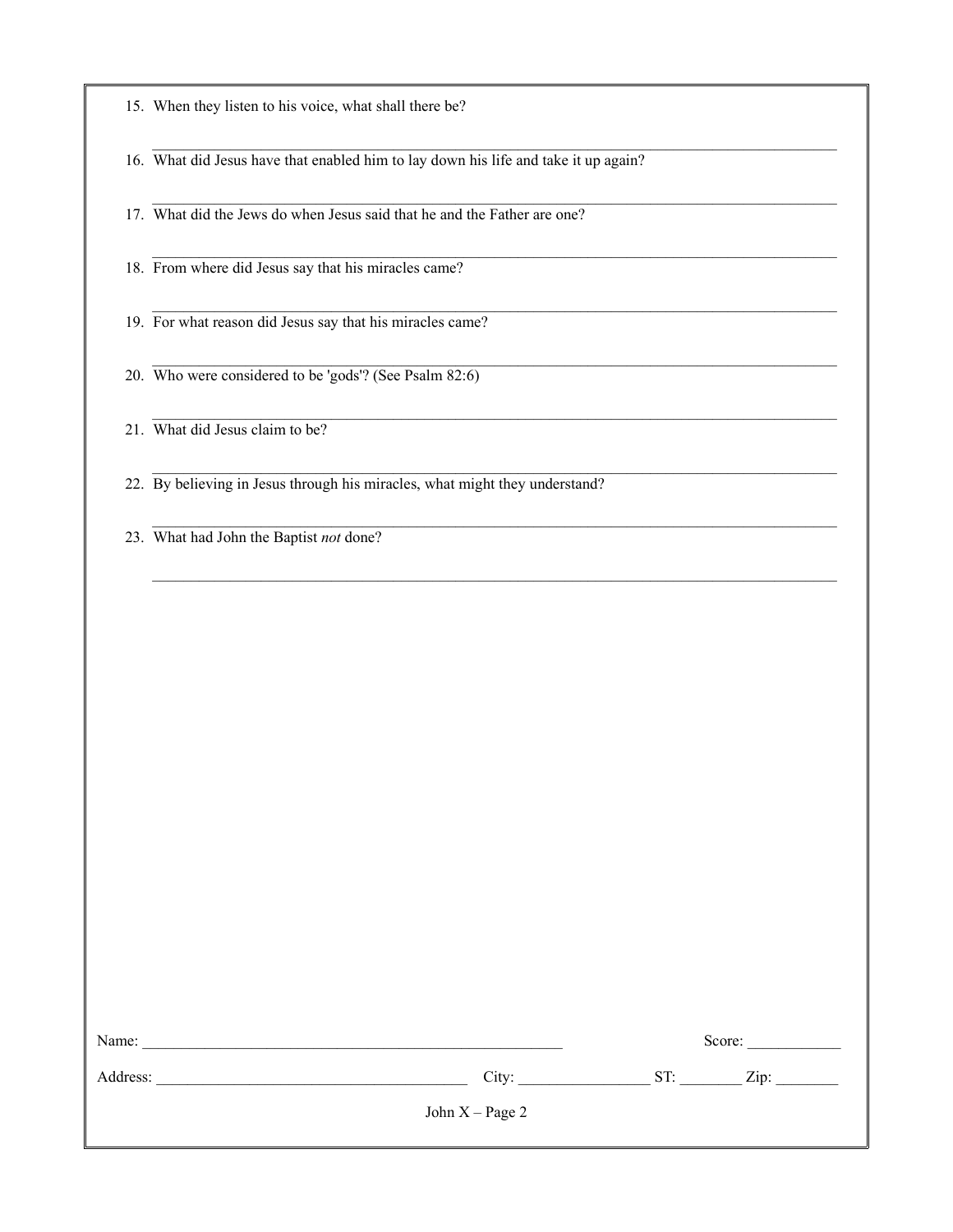

*by* Rev. Eric R Towse 647 74th Street • Brooklyn, NY 11209 • www.spiritsbreath.org

#### The Gospel of John Chapter XI

 $\mathcal{L}_\text{max}$ 

 $\mathcal{L}_\mathcal{L} = \{ \mathcal{L}_\mathcal{L} = \{ \mathcal{L}_\mathcal{L} = \{ \mathcal{L}_\mathcal{L} = \{ \mathcal{L}_\mathcal{L} = \{ \mathcal{L}_\mathcal{L} = \{ \mathcal{L}_\mathcal{L} = \{ \mathcal{L}_\mathcal{L} = \{ \mathcal{L}_\mathcal{L} = \{ \mathcal{L}_\mathcal{L} = \{ \mathcal{L}_\mathcal{L} = \{ \mathcal{L}_\mathcal{L} = \{ \mathcal{L}_\mathcal{L} = \{ \mathcal{L}_\mathcal{L} = \{ \mathcal{L}_\mathcal{$ 

 $\mathcal{L}_\text{max}$ 

 $\mathcal{L}_\text{max}$ 

Supply the word or words to answer the following questions based on this chapter.

- 1. From what town was Lazarus?
- 2. Who were his sisters?
- 3. What had Mary done?
- $\mathcal{L}_\mathcal{L} = \{ \mathcal{L}_\mathcal{L} = \{ \mathcal{L}_\mathcal{L} = \{ \mathcal{L}_\mathcal{L} = \{ \mathcal{L}_\mathcal{L} = \{ \mathcal{L}_\mathcal{L} = \{ \mathcal{L}_\mathcal{L} = \{ \mathcal{L}_\mathcal{L} = \{ \mathcal{L}_\mathcal{L} = \{ \mathcal{L}_\mathcal{L} = \{ \mathcal{L}_\mathcal{L} = \{ \mathcal{L}_\mathcal{L} = \{ \mathcal{L}_\mathcal{L} = \{ \mathcal{L}_\mathcal{L} = \{ \mathcal{L}_\mathcal{$ 4. In their message to Jesus, how did Lazarus' sisters refer to their brother?
- 5. What was the purpose of the sickness of Lazarus?
- 6. For what period of time did Jesus remain where he was?
- 7. What was Jesus going to do to sleeping Lazarus?
- $\mathcal{L}_\mathcal{L} = \{ \mathcal{L}_\mathcal{L} = \{ \mathcal{L}_\mathcal{L} = \{ \mathcal{L}_\mathcal{L} = \{ \mathcal{L}_\mathcal{L} = \{ \mathcal{L}_\mathcal{L} = \{ \mathcal{L}_\mathcal{L} = \{ \mathcal{L}_\mathcal{L} = \{ \mathcal{L}_\mathcal{L} = \{ \mathcal{L}_\mathcal{L} = \{ \mathcal{L}_\mathcal{L} = \{ \mathcal{L}_\mathcal{L} = \{ \mathcal{L}_\mathcal{L} = \{ \mathcal{L}_\mathcal{L} = \{ \mathcal{L}_\mathcal{$ 8. What did Jesus' disciples believe he was talking about?
- 9. What did Jesus plainly tell them?
- 10. What was Thomas prepared to to in Judea?
- $\mathcal{L}_\mathcal{L} = \{ \mathcal{L}_\mathcal{L} = \{ \mathcal{L}_\mathcal{L} = \{ \mathcal{L}_\mathcal{L} = \{ \mathcal{L}_\mathcal{L} = \{ \mathcal{L}_\mathcal{L} = \{ \mathcal{L}_\mathcal{L} = \{ \mathcal{L}_\mathcal{L} = \{ \mathcal{L}_\mathcal{L} = \{ \mathcal{L}_\mathcal{L} = \{ \mathcal{L}_\mathcal{L} = \{ \mathcal{L}_\mathcal{L} = \{ \mathcal{L}_\mathcal{L} = \{ \mathcal{L}_\mathcal{L} = \{ \mathcal{L}_\mathcal{$ 11. For how many days had Lazarus been in the tomb?

12. Who went to meet Jesus?

13. What did she say would not have happened had Jesus been there?

 $\mathcal{L}_\mathcal{L} = \{ \mathcal{L}_\mathcal{L} = \{ \mathcal{L}_\mathcal{L} = \{ \mathcal{L}_\mathcal{L} = \{ \mathcal{L}_\mathcal{L} = \{ \mathcal{L}_\mathcal{L} = \{ \mathcal{L}_\mathcal{L} = \{ \mathcal{L}_\mathcal{L} = \{ \mathcal{L}_\mathcal{L} = \{ \mathcal{L}_\mathcal{L} = \{ \mathcal{L}_\mathcal{L} = \{ \mathcal{L}_\mathcal{L} = \{ \mathcal{L}_\mathcal{L} = \{ \mathcal{L}_\mathcal{L} = \{ \mathcal{L}_\mathcal{$ 14. When did Martha Believe her brother would rise again?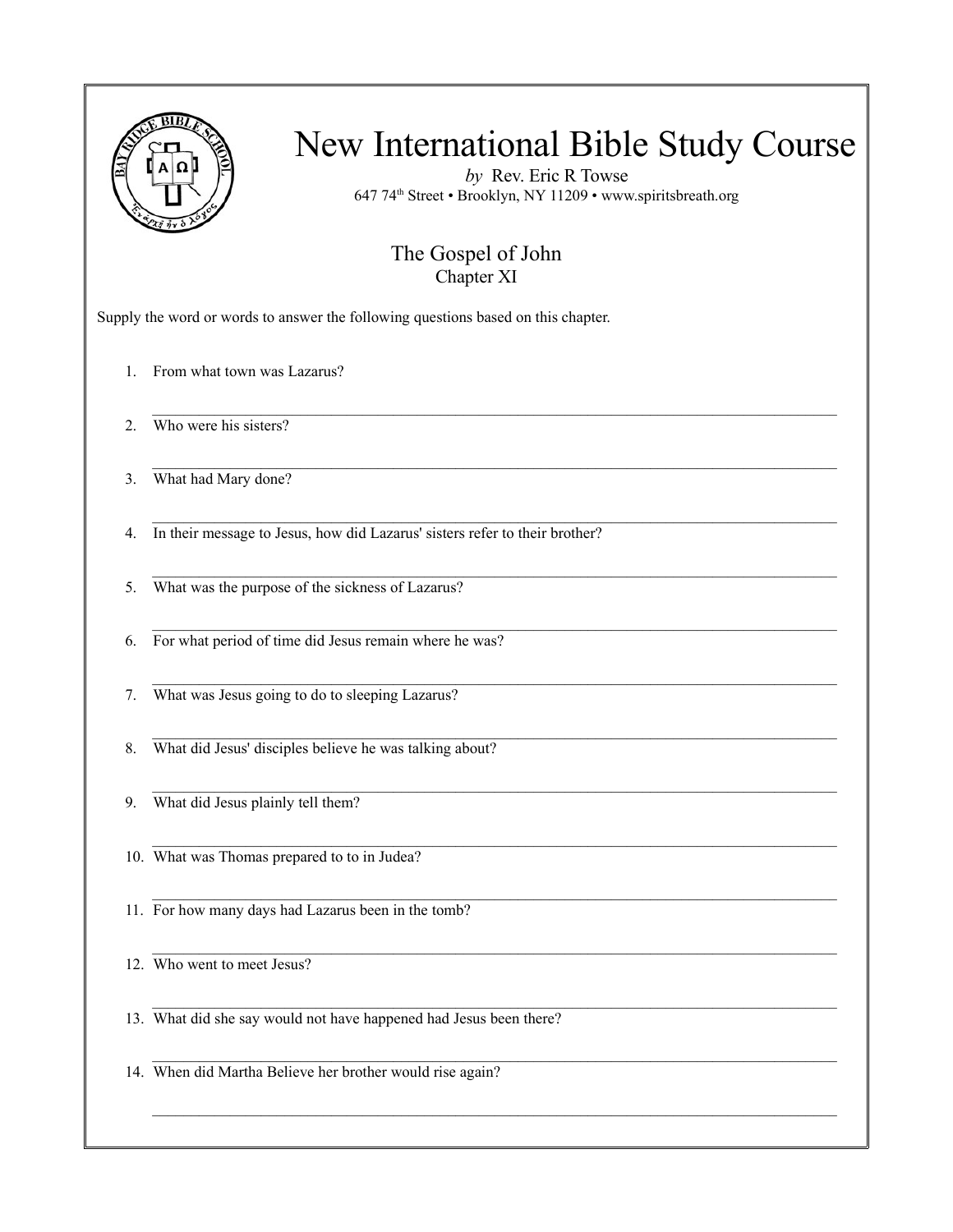| 15. What did Jesus claim to be? |  |  |  |
|---------------------------------|--|--|--|
|                                 |  |  |  |

16. What would become of one who believes in Jesus and dies?

17. What would become of one who lives and believes in Jesus?

18. Who did Martha believe Jesus to be?

19. What effect did Mary's weeping together with the weeping of the Jews have on Jesus?

20. What did Jesus do?

21. Why did Martha object to the removal of the stone from the tomb?

22. What did Jesus call out in a loud voice?

23. With what words did Caiaphas prophesy concerning Jesus' mission?

24. What position did Caiaphas hold that year?

25. Into what village did Jesus withdraw?

26. For what purpose did many travel to Jerusalem?

27. What would be done to Jesus if he were found?

| <u> 1980 - Jan Barbara, manazarta bashkar a shekara ta 1980 - An tsara tsara tsara tsara tsara tsara tsara tsara </u> |     | Score: |
|-----------------------------------------------------------------------------------------------------------------------|-----|--------|
|                                                                                                                       | ST: | Zip:   |
| John $XI - Page 2$                                                                                                    |     |        |
|                                                                                                                       |     | City:  |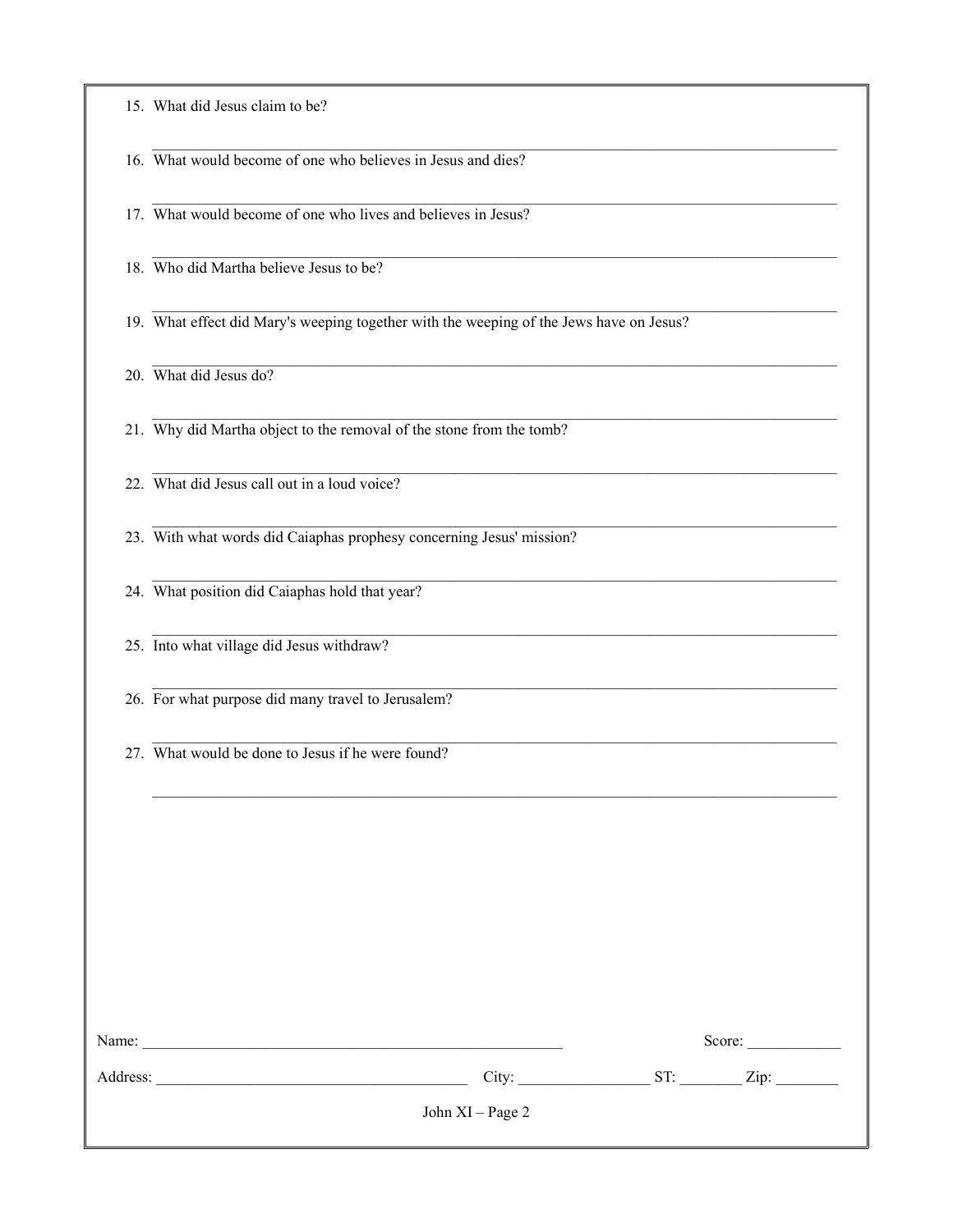

*by* Rev. Eric R Towse 647 74th Street • Brooklyn, NY 11209 • www.spiritsbreath.org

#### The Gospel of John Chapter XII

 $\mathcal{L}_\text{max}$ 

 $\mathcal{L}_\mathcal{L} = \{ \mathcal{L}_\mathcal{L} = \{ \mathcal{L}_\mathcal{L} = \{ \mathcal{L}_\mathcal{L} = \{ \mathcal{L}_\mathcal{L} = \{ \mathcal{L}_\mathcal{L} = \{ \mathcal{L}_\mathcal{L} = \{ \mathcal{L}_\mathcal{L} = \{ \mathcal{L}_\mathcal{L} = \{ \mathcal{L}_\mathcal{L} = \{ \mathcal{L}_\mathcal{L} = \{ \mathcal{L}_\mathcal{L} = \{ \mathcal{L}_\mathcal{L} = \{ \mathcal{L}_\mathcal{L} = \{ \mathcal{L}_\mathcal{$ 

 $\mathcal{L}_\mathcal{L} = \{ \mathcal{L}_\mathcal{L} = \{ \mathcal{L}_\mathcal{L} = \{ \mathcal{L}_\mathcal{L} = \{ \mathcal{L}_\mathcal{L} = \{ \mathcal{L}_\mathcal{L} = \{ \mathcal{L}_\mathcal{L} = \{ \mathcal{L}_\mathcal{L} = \{ \mathcal{L}_\mathcal{L} = \{ \mathcal{L}_\mathcal{L} = \{ \mathcal{L}_\mathcal{L} = \{ \mathcal{L}_\mathcal{L} = \{ \mathcal{L}_\mathcal{L} = \{ \mathcal{L}_\mathcal{L} = \{ \mathcal{L}_\mathcal{$ 

 $\mathcal{L}_\text{max}$ 

 $\mathcal{L}_\mathcal{L} = \{ \mathcal{L}_\mathcal{L} = \{ \mathcal{L}_\mathcal{L} = \{ \mathcal{L}_\mathcal{L} = \{ \mathcal{L}_\mathcal{L} = \{ \mathcal{L}_\mathcal{L} = \{ \mathcal{L}_\mathcal{L} = \{ \mathcal{L}_\mathcal{L} = \{ \mathcal{L}_\mathcal{L} = \{ \mathcal{L}_\mathcal{L} = \{ \mathcal{L}_\mathcal{L} = \{ \mathcal{L}_\mathcal{L} = \{ \mathcal{L}_\mathcal{L} = \{ \mathcal{L}_\mathcal{L} = \{ \mathcal{L}_\mathcal{$ 

 $\mathcal{L}_\mathcal{L} = \{ \mathcal{L}_\mathcal{L} = \{ \mathcal{L}_\mathcal{L} = \{ \mathcal{L}_\mathcal{L} = \{ \mathcal{L}_\mathcal{L} = \{ \mathcal{L}_\mathcal{L} = \{ \mathcal{L}_\mathcal{L} = \{ \mathcal{L}_\mathcal{L} = \{ \mathcal{L}_\mathcal{L} = \{ \mathcal{L}_\mathcal{L} = \{ \mathcal{L}_\mathcal{L} = \{ \mathcal{L}_\mathcal{L} = \{ \mathcal{L}_\mathcal{L} = \{ \mathcal{L}_\mathcal{L} = \{ \mathcal{L}_\mathcal{$ 

 $\mathcal{L}_\text{max}$ 

Supply the word or words to answer the following questions based on this chapter.

1. When did Jesus arrive in Bethany?

2. What did Mary do to Jesus?

3. Why did Judas Iscariot want the perfume to be sold?

 $\mathcal{L}_\mathcal{L} = \{ \mathcal{L}_\mathcal{L} = \{ \mathcal{L}_\mathcal{L} = \{ \mathcal{L}_\mathcal{L} = \{ \mathcal{L}_\mathcal{L} = \{ \mathcal{L}_\mathcal{L} = \{ \mathcal{L}_\mathcal{L} = \{ \mathcal{L}_\mathcal{L} = \{ \mathcal{L}_\mathcal{L} = \{ \mathcal{L}_\mathcal{L} = \{ \mathcal{L}_\mathcal{L} = \{ \mathcal{L}_\mathcal{L} = \{ \mathcal{L}_\mathcal{L} = \{ \mathcal{L}_\mathcal{L} = \{ \mathcal{L}_\mathcal{$ 4. What was this perfume saved for?

5. Who would always be among the people?

6. Who, also, did the chief priests plan to kill?

7. How would the King of Israel come to Jerusalem? (See Zechariah 9:9)

8. When did Jesus' disciples understand what had happened?

9. What did the Pharisees exclaim concerning those who were following Jesus?

10. What would a kernel of wheat produce if it died?

11. What two opinions did the crows have concerning god's voice which came from heaven?

12. In judging this world, what would become of the prince of this world?

13. When would Jesus draw all men unto himself?

14. Why did he say this?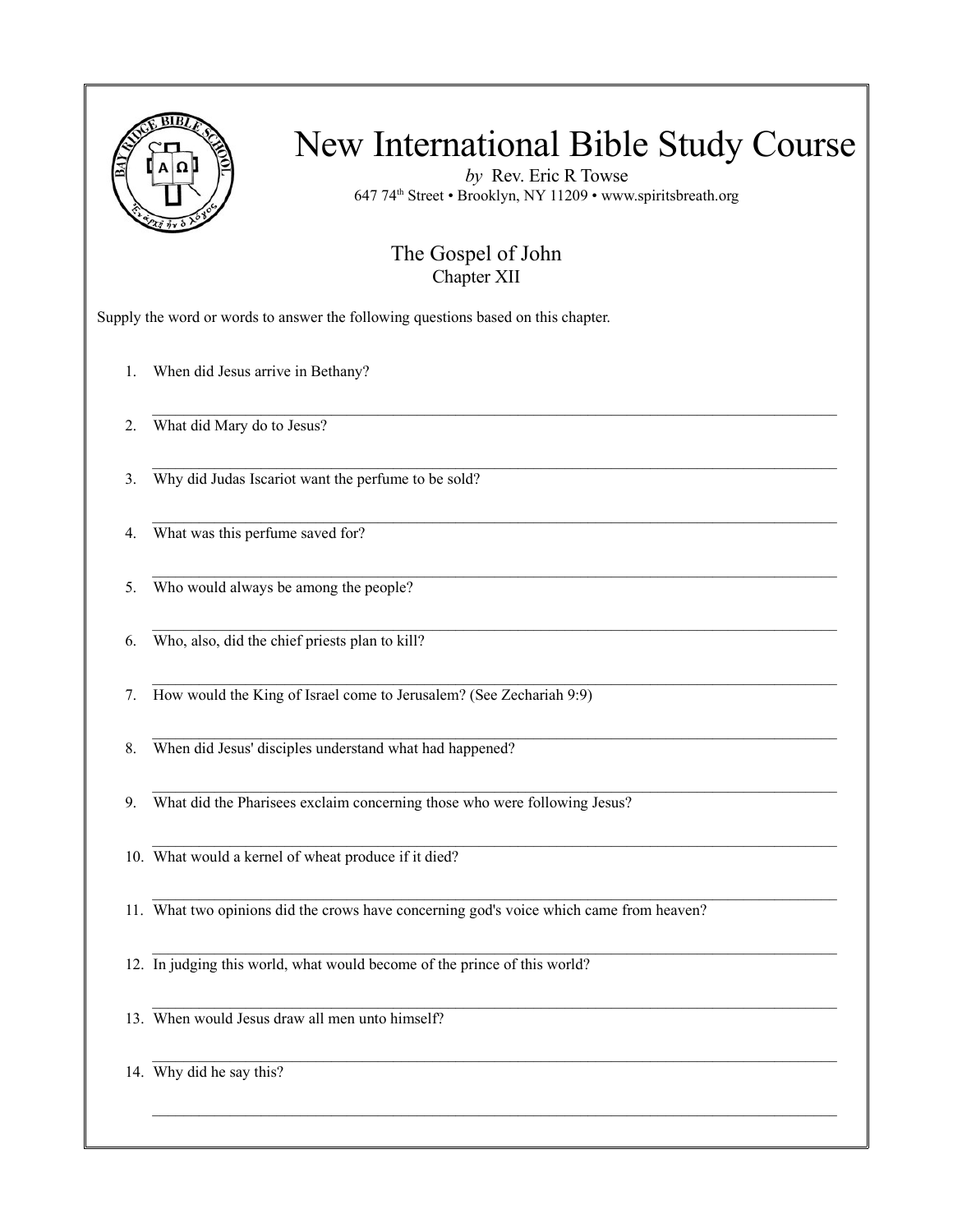|  |  |  |  |  |  |  | 15. Why did Isaiah write about the unbelief of Israel? |
|--|--|--|--|--|--|--|--------------------------------------------------------|
|--|--|--|--|--|--|--|--------------------------------------------------------|

16. What would one see when they looked at Jesus?

17. Why would Jesus not judge a person who does not keep his words?

18. When would that person be condemned?

19. What did the Father command Jesus?

20. What does the command of the Father lead to?

| Name:    |                   | Score: |      |
|----------|-------------------|--------|------|
| Address: | City:             | ST:    | Zip: |
|          | John XII - Page 2 |        |      |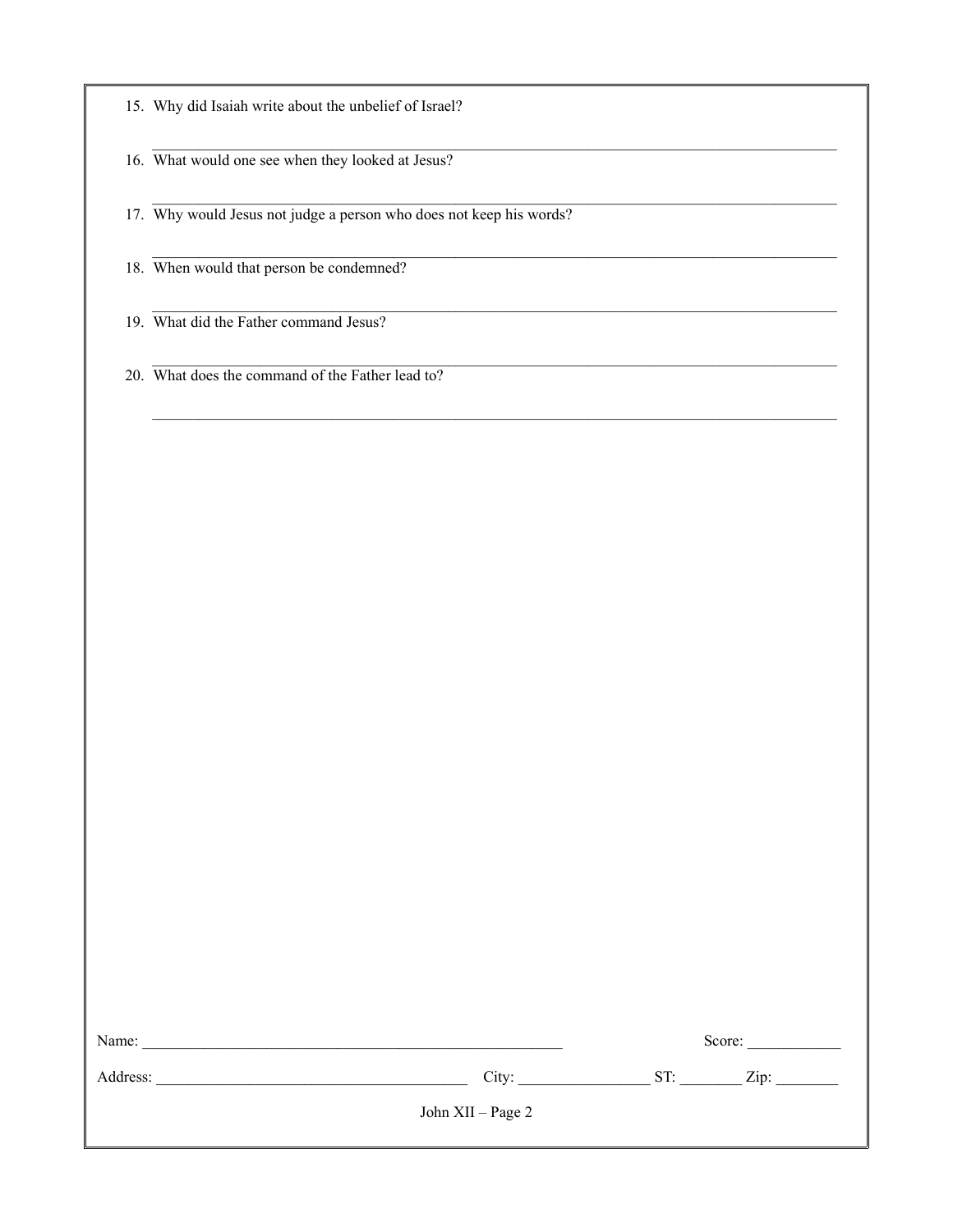

*by* Rev. Eric R Towse 647 74th Street • Brooklyn, NY 11209 • www.spiritsbreath.org

#### The Gospel of John Chapter XIII

 $\mathcal{L}_\text{max}$ 

 $\mathcal{L}_\mathcal{L} = \{ \mathcal{L}_\mathcal{L} = \{ \mathcal{L}_\mathcal{L} = \{ \mathcal{L}_\mathcal{L} = \{ \mathcal{L}_\mathcal{L} = \{ \mathcal{L}_\mathcal{L} = \{ \mathcal{L}_\mathcal{L} = \{ \mathcal{L}_\mathcal{L} = \{ \mathcal{L}_\mathcal{L} = \{ \mathcal{L}_\mathcal{L} = \{ \mathcal{L}_\mathcal{L} = \{ \mathcal{L}_\mathcal{L} = \{ \mathcal{L}_\mathcal{L} = \{ \mathcal{L}_\mathcal{L} = \{ \mathcal{L}_\mathcal{$ 

 $\mathcal{L}_\mathcal{L} = \{ \mathcal{L}_\mathcal{L} = \{ \mathcal{L}_\mathcal{L} = \{ \mathcal{L}_\mathcal{L} = \{ \mathcal{L}_\mathcal{L} = \{ \mathcal{L}_\mathcal{L} = \{ \mathcal{L}_\mathcal{L} = \{ \mathcal{L}_\mathcal{L} = \{ \mathcal{L}_\mathcal{L} = \{ \mathcal{L}_\mathcal{L} = \{ \mathcal{L}_\mathcal{L} = \{ \mathcal{L}_\mathcal{L} = \{ \mathcal{L}_\mathcal{L} = \{ \mathcal{L}_\mathcal{L} = \{ \mathcal{L}_\mathcal{$ 

 $\mathcal{L}_\text{max}$ 

 $\mathcal{L}_\mathcal{L} = \{ \mathcal{L}_\mathcal{L} = \{ \mathcal{L}_\mathcal{L} = \{ \mathcal{L}_\mathcal{L} = \{ \mathcal{L}_\mathcal{L} = \{ \mathcal{L}_\mathcal{L} = \{ \mathcal{L}_\mathcal{L} = \{ \mathcal{L}_\mathcal{L} = \{ \mathcal{L}_\mathcal{L} = \{ \mathcal{L}_\mathcal{L} = \{ \mathcal{L}_\mathcal{L} = \{ \mathcal{L}_\mathcal{L} = \{ \mathcal{L}_\mathcal{L} = \{ \mathcal{L}_\mathcal{L} = \{ \mathcal{L}_\mathcal{$ 

 $\mathcal{L}_\text{max}$ 

Supply the word or words to answer the following questions based on this chapter.

1. What had the time come for Jesus to do?

2. What would he now show them?

3. What had the Devil prompted Judas Iscariot to do?

 $\mathcal{L}_\mathcal{L} = \{ \mathcal{L}_\mathcal{L} = \{ \mathcal{L}_\mathcal{L} = \{ \mathcal{L}_\mathcal{L} = \{ \mathcal{L}_\mathcal{L} = \{ \mathcal{L}_\mathcal{L} = \{ \mathcal{L}_\mathcal{L} = \{ \mathcal{L}_\mathcal{L} = \{ \mathcal{L}_\mathcal{L} = \{ \mathcal{L}_\mathcal{L} = \{ \mathcal{L}_\mathcal{L} = \{ \mathcal{L}_\mathcal{L} = \{ \mathcal{L}_\mathcal{L} = \{ \mathcal{L}_\mathcal{L} = \{ \mathcal{L}_\mathcal{$ 4. What had the Father done with all things?

5. From whom had Jesus come and to whom was he returning?

6. What did Jesus do to his disciples?

7. What cold Simon Peter not have if Jesus did not wash his feet?

8. By what titles was Jesus rightly called?

9. What were the disciples instructed to do for one another?

10. What would be received by following Jesus' example in this?

11. To whom was Jesus referring when he said, 'He who shares my bread has lifted up his heel against me'?

12. What happened to Judas Iscariot when he took the bread from Jesus?

13. What did Jesus tell Judas to do quickly?

 $\mathcal{L}_\mathcal{L} = \{ \mathcal{L}_\mathcal{L} = \{ \mathcal{L}_\mathcal{L} = \{ \mathcal{L}_\mathcal{L} = \{ \mathcal{L}_\mathcal{L} = \{ \mathcal{L}_\mathcal{L} = \{ \mathcal{L}_\mathcal{L} = \{ \mathcal{L}_\mathcal{L} = \{ \mathcal{L}_\mathcal{L} = \{ \mathcal{L}_\mathcal{L} = \{ \mathcal{L}_\mathcal{L} = \{ \mathcal{L}_\mathcal{L} = \{ \mathcal{L}_\mathcal{L} = \{ \mathcal{L}_\mathcal{L} = \{ \mathcal{L}_\mathcal{$ 14. What new command did Jesus give his disciples?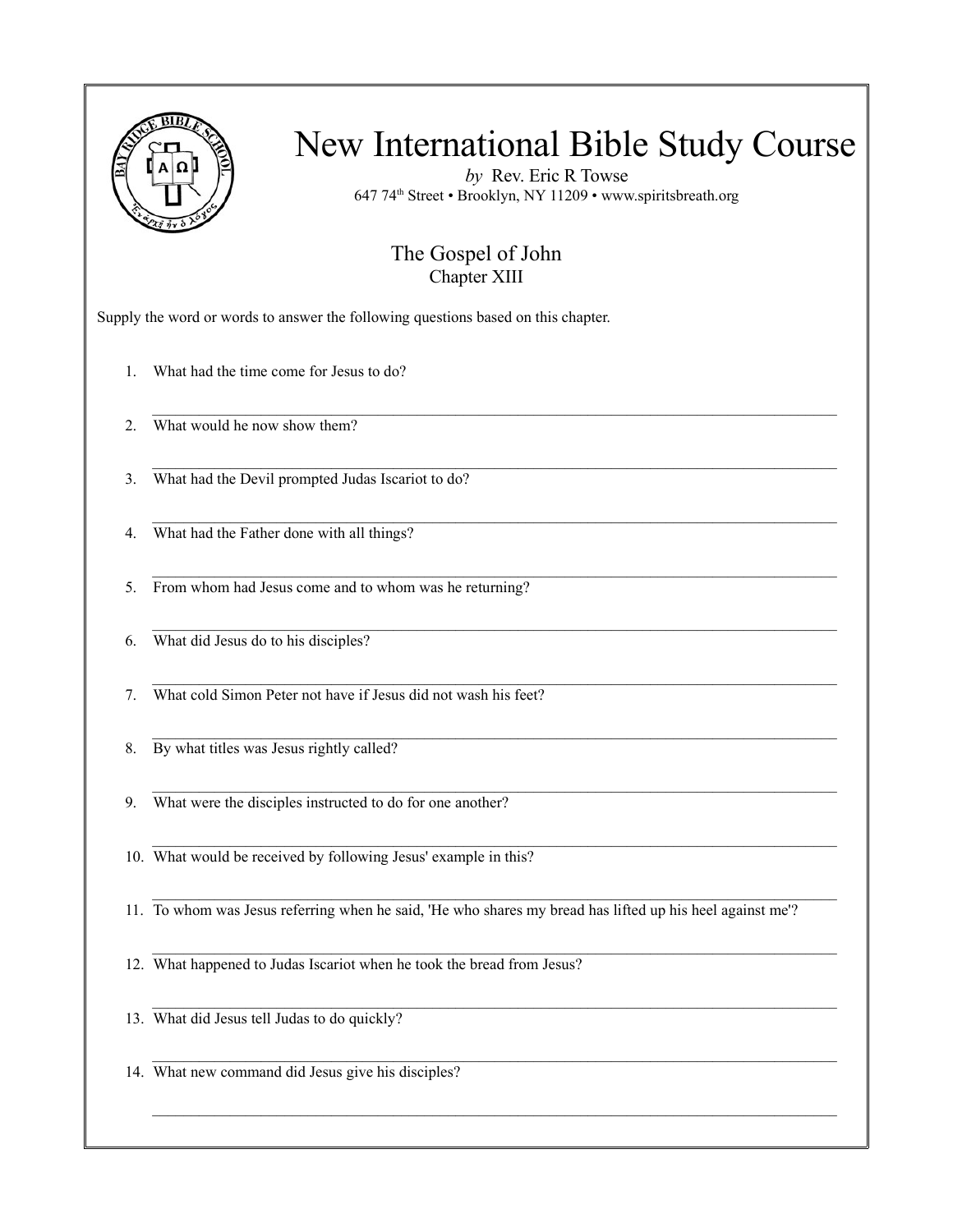|  | 15. What would Peter do before the rooster crew? |  |  |  |  |
|--|--------------------------------------------------|--|--|--|--|
|--|--------------------------------------------------|--|--|--|--|

|                       | Score: |
|-----------------------|--------|
|                       |        |
| John XIII -- Page $2$ |        |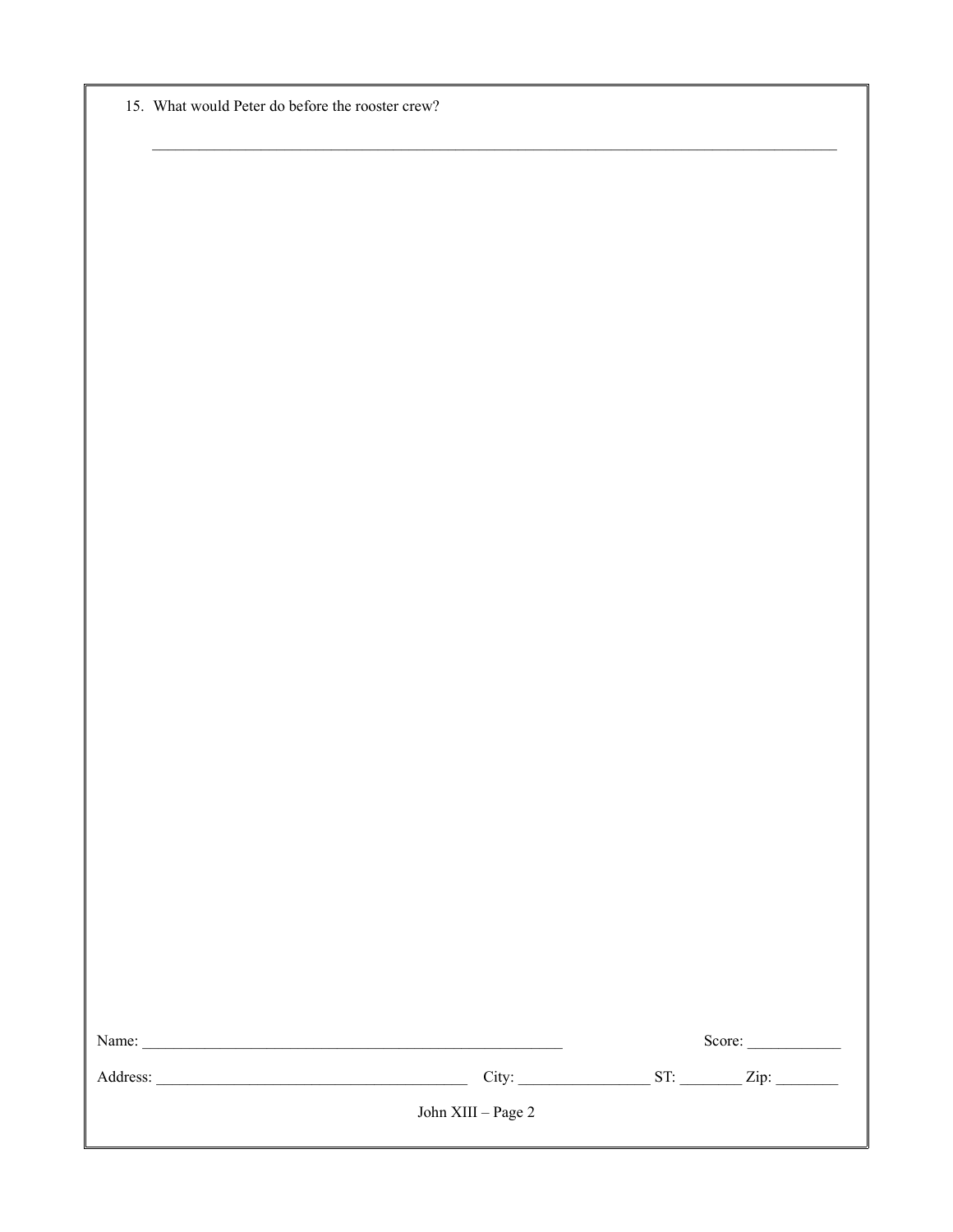

*by* Rev. Eric R Towse 647 74th Street • Brooklyn, NY 11209 • www.spiritsbreath.org

#### The Gospel of John Chapter XIV

 $\mathcal{L}_\mathcal{L} = \{ \mathcal{L}_\mathcal{L} = \{ \mathcal{L}_\mathcal{L} = \{ \mathcal{L}_\mathcal{L} = \{ \mathcal{L}_\mathcal{L} = \{ \mathcal{L}_\mathcal{L} = \{ \mathcal{L}_\mathcal{L} = \{ \mathcal{L}_\mathcal{L} = \{ \mathcal{L}_\mathcal{L} = \{ \mathcal{L}_\mathcal{L} = \{ \mathcal{L}_\mathcal{L} = \{ \mathcal{L}_\mathcal{L} = \{ \mathcal{L}_\mathcal{L} = \{ \mathcal{L}_\mathcal{L} = \{ \mathcal{L}_\mathcal{$ 

 $\mathcal{L}_\text{max}$ 

 $\mathcal{L}_\mathcal{L} = \{ \mathcal{L}_\mathcal{L} = \{ \mathcal{L}_\mathcal{L} = \{ \mathcal{L}_\mathcal{L} = \{ \mathcal{L}_\mathcal{L} = \{ \mathcal{L}_\mathcal{L} = \{ \mathcal{L}_\mathcal{L} = \{ \mathcal{L}_\mathcal{L} = \{ \mathcal{L}_\mathcal{L} = \{ \mathcal{L}_\mathcal{L} = \{ \mathcal{L}_\mathcal{L} = \{ \mathcal{L}_\mathcal{L} = \{ \mathcal{L}_\mathcal{L} = \{ \mathcal{L}_\mathcal{L} = \{ \mathcal{L}_\mathcal{$ 

 $\mathcal{L}_\mathcal{L} = \{ \mathcal{L}_\mathcal{L} = \{ \mathcal{L}_\mathcal{L} = \{ \mathcal{L}_\mathcal{L} = \{ \mathcal{L}_\mathcal{L} = \{ \mathcal{L}_\mathcal{L} = \{ \mathcal{L}_\mathcal{L} = \{ \mathcal{L}_\mathcal{L} = \{ \mathcal{L}_\mathcal{L} = \{ \mathcal{L}_\mathcal{L} = \{ \mathcal{L}_\mathcal{L} = \{ \mathcal{L}_\mathcal{L} = \{ \mathcal{L}_\mathcal{L} = \{ \mathcal{L}_\mathcal{L} = \{ \mathcal{L}_\mathcal{$ 

 $\mathcal{L}_\text{max}$ 

 $\mathcal{L}_\mathcal{L} = \{ \mathcal{L}_\mathcal{L} = \{ \mathcal{L}_\mathcal{L} = \{ \mathcal{L}_\mathcal{L} = \{ \mathcal{L}_\mathcal{L} = \{ \mathcal{L}_\mathcal{L} = \{ \mathcal{L}_\mathcal{L} = \{ \mathcal{L}_\mathcal{L} = \{ \mathcal{L}_\mathcal{L} = \{ \mathcal{L}_\mathcal{L} = \{ \mathcal{L}_\mathcal{L} = \{ \mathcal{L}_\mathcal{L} = \{ \mathcal{L}_\mathcal{L} = \{ \mathcal{L}_\mathcal{L} = \{ \mathcal{L}_\mathcal{$ 

 $\mathcal{L}_\mathcal{L} = \{ \mathcal{L}_\mathcal{L} = \{ \mathcal{L}_\mathcal{L} = \{ \mathcal{L}_\mathcal{L} = \{ \mathcal{L}_\mathcal{L} = \{ \mathcal{L}_\mathcal{L} = \{ \mathcal{L}_\mathcal{L} = \{ \mathcal{L}_\mathcal{L} = \{ \mathcal{L}_\mathcal{L} = \{ \mathcal{L}_\mathcal{L} = \{ \mathcal{L}_\mathcal{L} = \{ \mathcal{L}_\mathcal{L} = \{ \mathcal{L}_\mathcal{L} = \{ \mathcal{L}_\mathcal{L} = \{ \mathcal{L}_\mathcal{$ 

 $\mathcal{L}_\text{max}$ 

Supply the word or words to answer the following questions based on this chapter.

1. What were Jesus' disciples not to do?

2. In whom were they to trust?

3. What is in the Father's house?

4. Why was Jesus going there?

5. For what purpose would Jesus come back?

6. What did Thomas want to know?

7. What three things did Jesus declare himself to be?

8. In what way could one *only* come to the father?

9. Who was Philip desirous of seeing?

10. Through who had Philip seen the Father?

11. Where was the Father living?

12. What would anyone do who had faith in Jesus?

13. Why would even greater things than these be done?

14. What would Jesus do when asked in his name?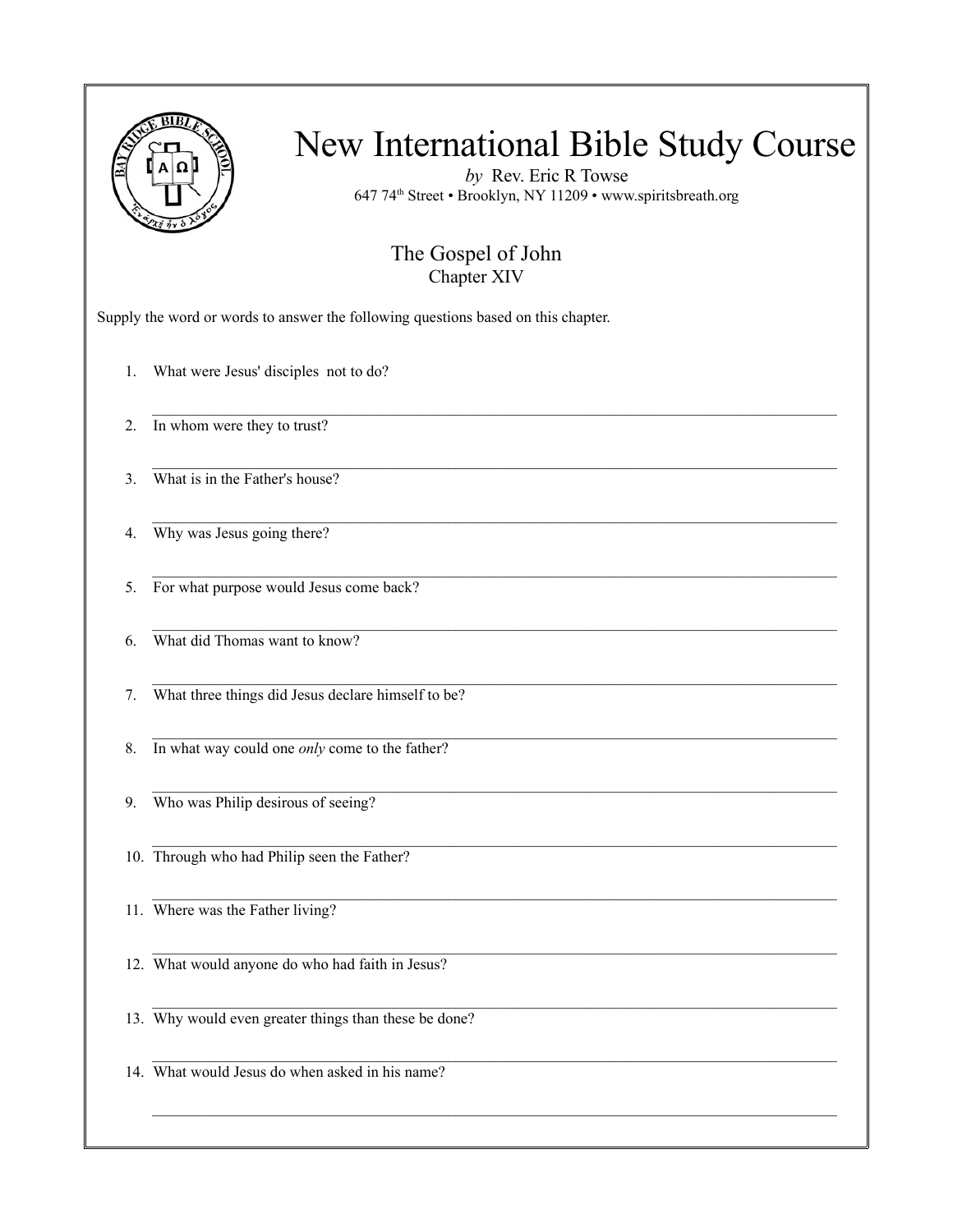|  |  |  | 15. What would one do if he loved Jesus? |
|--|--|--|------------------------------------------|
|  |  |  |                                          |

16. What other Counselor would the Father send?

17. How long would this Counselor remain?

18. With whom would Jesus and the Father make their home?

19. What two things would the forthcoming Holy Spirit do?

20. What did Jesus leave with them?

21. Who had no hold on Jesus?

| Name:    |                   | Score:<br>ST: |      |  |
|----------|-------------------|---------------|------|--|
| Address: | City:             |               | Zip: |  |
|          | John XIV – Page 2 |               |      |  |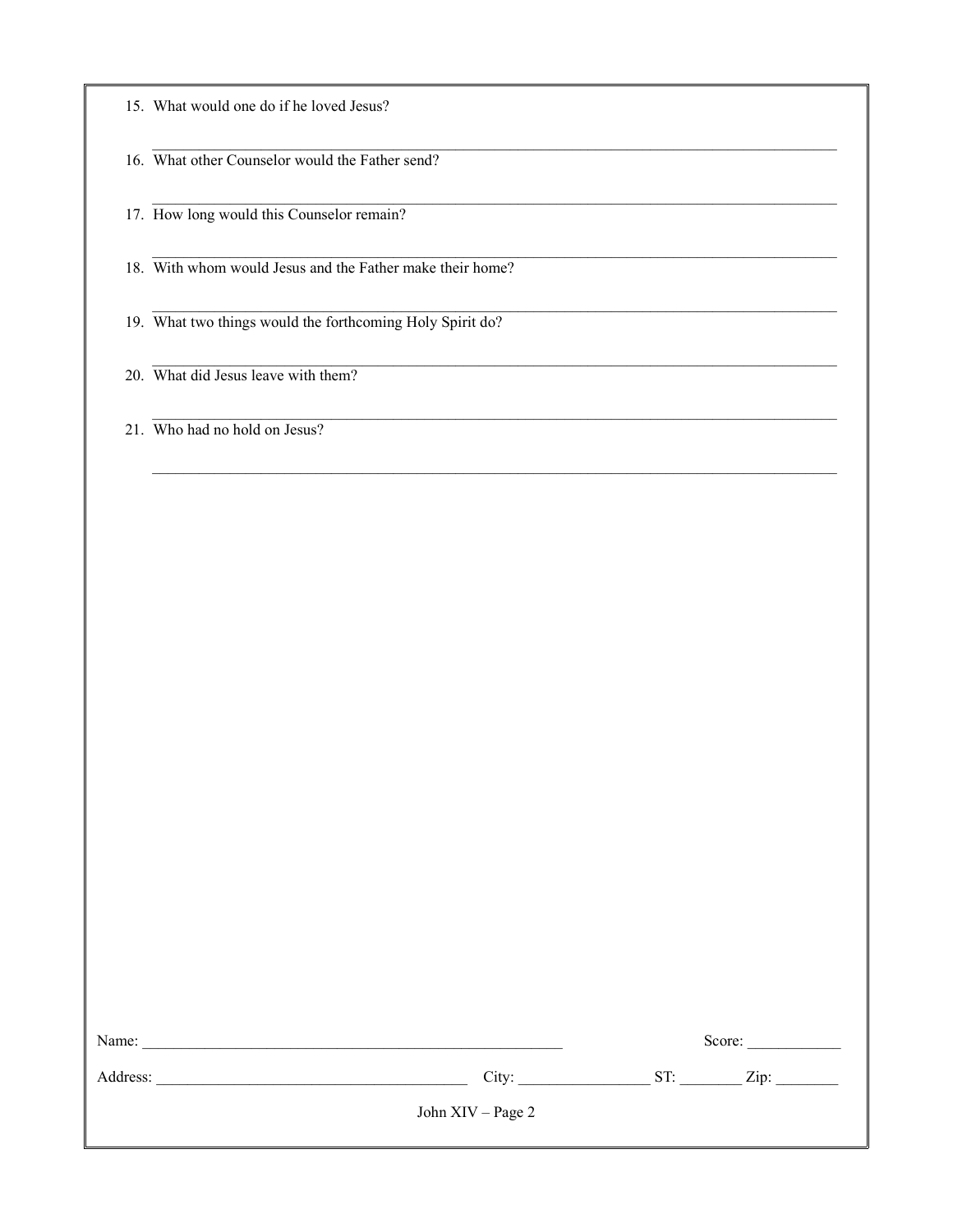|    | New International Bible Study Course<br>by Rev. Eric R Towse<br>647 74th Street · Brooklyn, NY 11209 · www.spiritsbreath.org<br>The Gospel of John<br>Chapter XV |
|----|------------------------------------------------------------------------------------------------------------------------------------------------------------------|
|    | Supply the word or words to answer the following questions based on this chapter.                                                                                |
| 1. | Who is the vine?                                                                                                                                                 |
| 2. | Who is the gardener?                                                                                                                                             |
| 3. | What does the gardener do to every branch that does not bear fruit?                                                                                              |
| 4. | What is done to every branch that bears fruit?                                                                                                                   |
| 5. | In order to bear fruit, where must a branch remain?                                                                                                              |
| 6. | Who are the branches?                                                                                                                                            |
| 7. | What would be given to everyone who remains in Jesus?                                                                                                            |
| 8. | How could one remain in Jesus' love?                                                                                                                             |
| 9. | What is Jesus command?                                                                                                                                           |
|    | 10. Why did Jesus call his disciples friends rather than servants?                                                                                               |
|    | 11. Who does the world love as its own?                                                                                                                          |
|    | 12. Since Jesus had performed the miracles among the people, how would they stand with respect to their sins?                                                    |
|    | 13. In what way did they fulfill what was written in their law?                                                                                                  |
|    | 14. What would the Counselor do when he came?                                                                                                                    |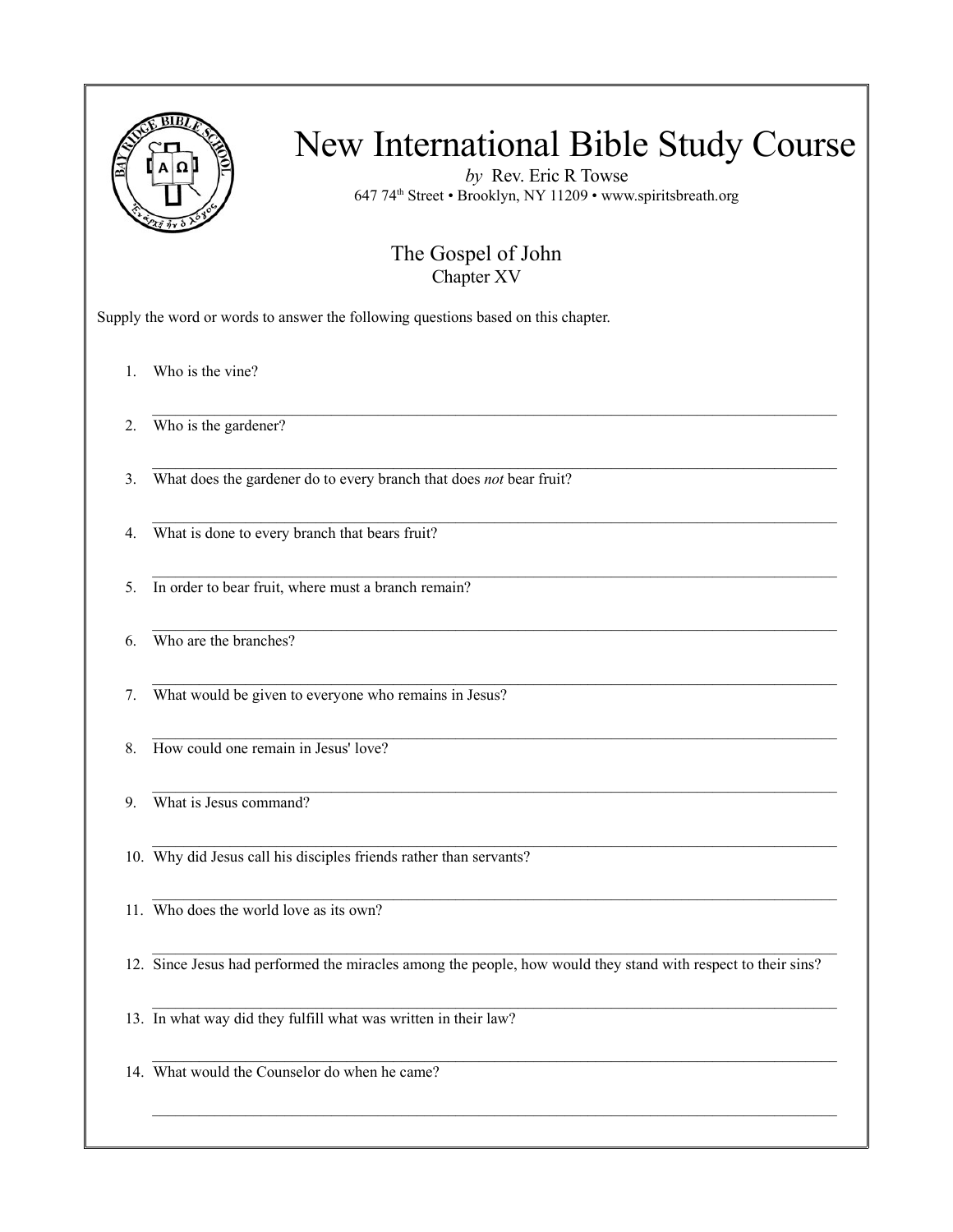|  |  | 15. Why would the disciples also have to testify? |  |  |
|--|--|---------------------------------------------------|--|--|
|--|--|---------------------------------------------------|--|--|

|                    |  |  |  | Score: |  |
|--------------------|--|--|--|--------|--|
|                    |  |  |  |        |  |
| John $XV - Page 2$ |  |  |  |        |  |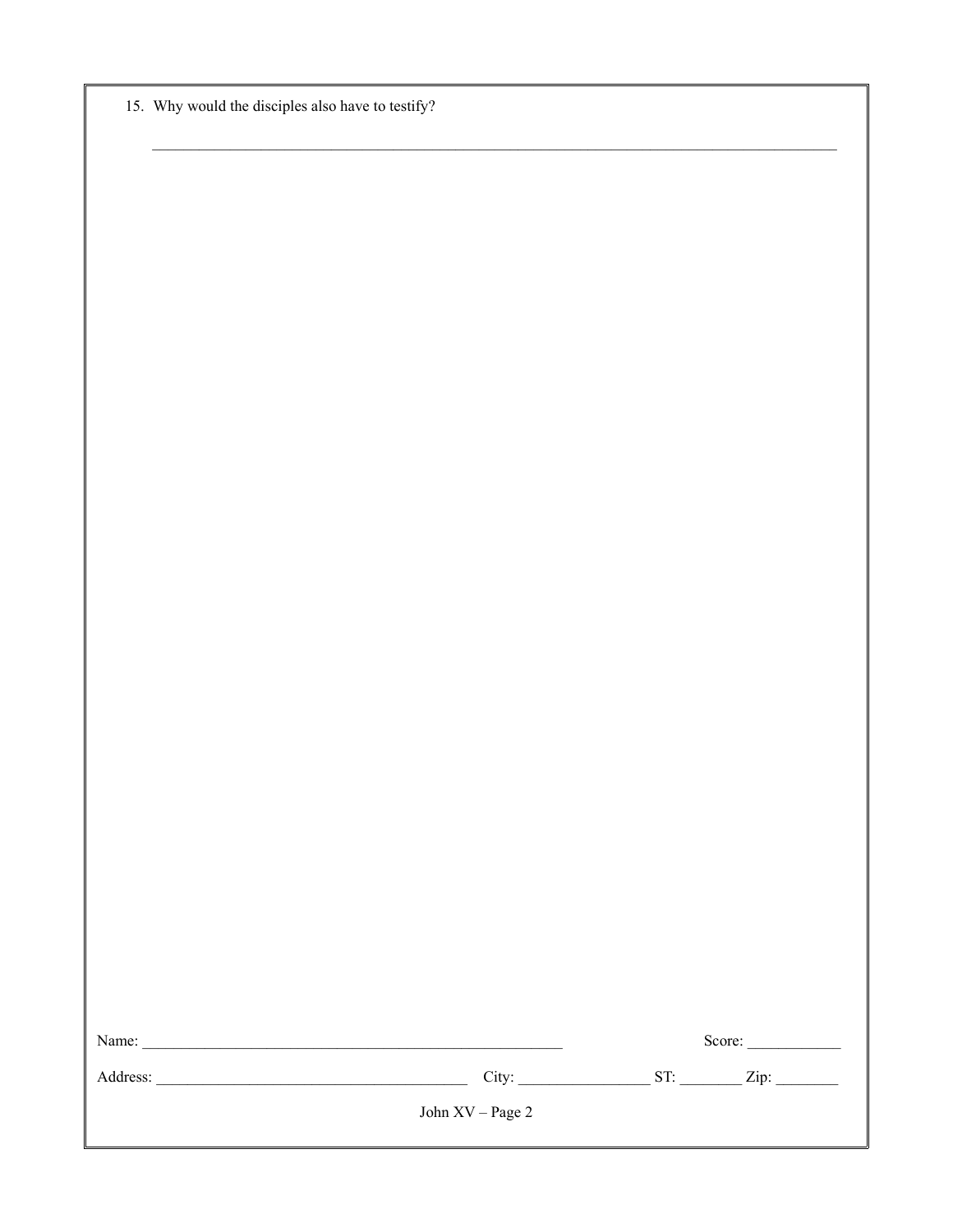|    | New International Bible Study Course<br>by Rev. Eric R Towse<br>647 74th Street · Brooklyn, NY 11209 · www.spiritsbreath.org |
|----|------------------------------------------------------------------------------------------------------------------------------|
|    | The Gospel of John<br>Chapter XVI                                                                                            |
|    | Supply the word or words to answer the following questions based on this chapter.                                            |
| 1. | Why did Jesus tell his disciples these things?                                                                               |
| 2. | What would one who killed a disciple think?                                                                                  |
| 3. | Who would Jesus send to his disciples?                                                                                       |
| 4. | Describe the three reasons for the Counselor to convict the world of guilt in regard to -<br>Sin:<br>Righteousness:          |
| 5. | Judgment:<br>Into what would the Spirit of Truth guide them?                                                                 |
| 6. | What would the Spirit tell them?                                                                                             |
| 7. | What belongs to Jesus?                                                                                                       |
| 8. | How was Jesus speaking to them up to this point?                                                                             |
| 9. | Rather than for Jesus to ask the Father, what were his disciples to do?                                                      |
|    | 10. Although his disciples finally believed, what did Jesus say would happen?                                                |
|    | 11. Why would Jesus not be alone?                                                                                            |
|    | 12. Why could his disciples have peace in times of trouble?                                                                  |
|    |                                                                                                                              |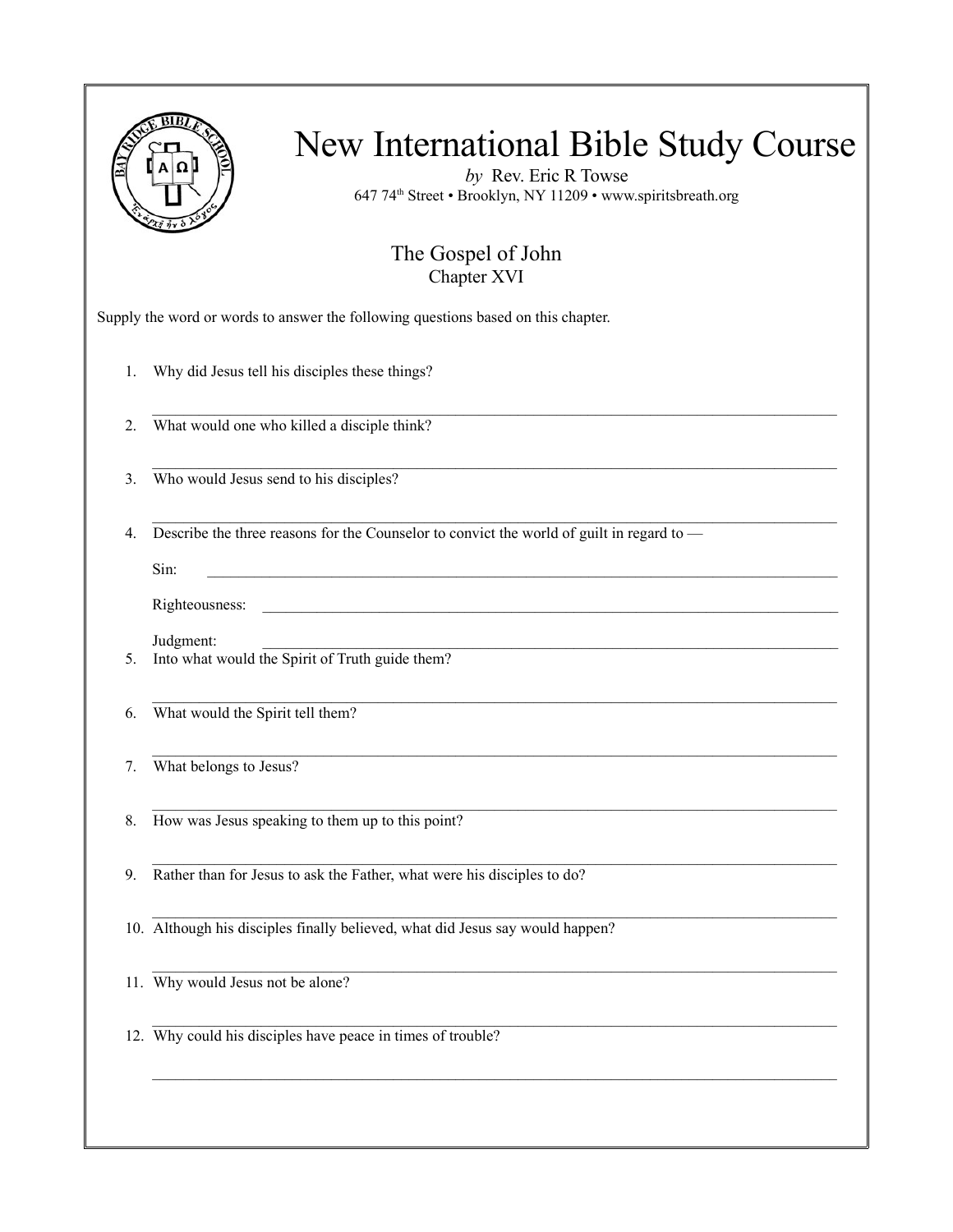|  | Score: |
|--|--------|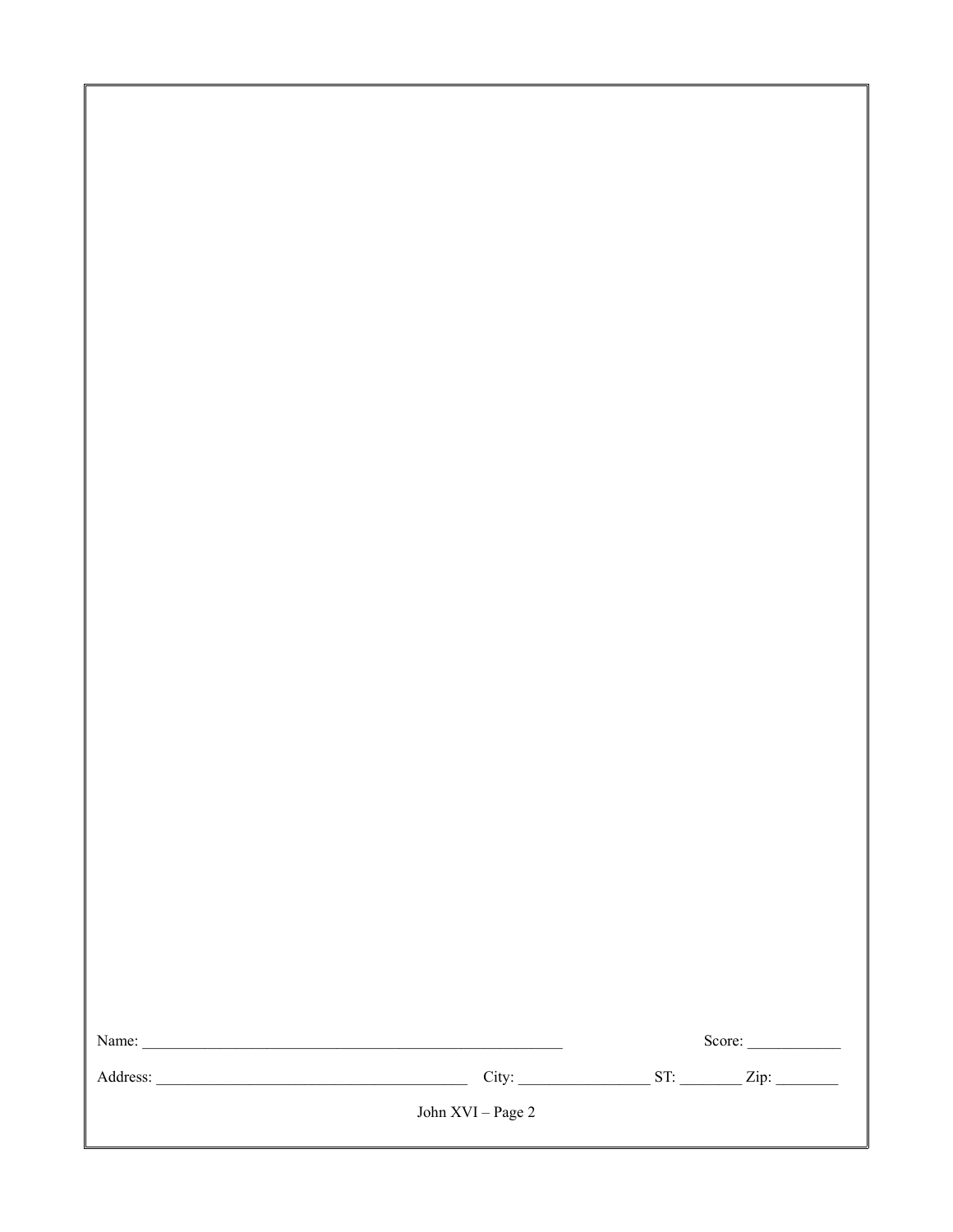

*by* Rev. Eric R Towse 647 74th Street • Brooklyn, NY 11209 • www.spiritsbreath.org

#### The Gospel of John Chapter XVII

 $\mathcal{L}_\mathcal{L} = \{ \mathcal{L}_\mathcal{L} = \{ \mathcal{L}_\mathcal{L} = \{ \mathcal{L}_\mathcal{L} = \{ \mathcal{L}_\mathcal{L} = \{ \mathcal{L}_\mathcal{L} = \{ \mathcal{L}_\mathcal{L} = \{ \mathcal{L}_\mathcal{L} = \{ \mathcal{L}_\mathcal{L} = \{ \mathcal{L}_\mathcal{L} = \{ \mathcal{L}_\mathcal{L} = \{ \mathcal{L}_\mathcal{L} = \{ \mathcal{L}_\mathcal{L} = \{ \mathcal{L}_\mathcal{L} = \{ \mathcal{L}_\mathcal{$ 

 $\mathcal{L}_\mathcal{L} = \{ \mathcal{L}_\mathcal{L} = \{ \mathcal{L}_\mathcal{L} = \{ \mathcal{L}_\mathcal{L} = \{ \mathcal{L}_\mathcal{L} = \{ \mathcal{L}_\mathcal{L} = \{ \mathcal{L}_\mathcal{L} = \{ \mathcal{L}_\mathcal{L} = \{ \mathcal{L}_\mathcal{L} = \{ \mathcal{L}_\mathcal{L} = \{ \mathcal{L}_\mathcal{L} = \{ \mathcal{L}_\mathcal{L} = \{ \mathcal{L}_\mathcal{L} = \{ \mathcal{L}_\mathcal{L} = \{ \mathcal{L}_\mathcal{$ 

Supply the word or words to answer the following questions based on this chapter.

1. According to Jesus, what is eternal life?

2. What did Jesus complete?

3. When was Jesus previously glorified in God's presence?

 $\mathcal{L}_\mathcal{L} = \{ \mathcal{L}_\mathcal{L} = \{ \mathcal{L}_\mathcal{L} = \{ \mathcal{L}_\mathcal{L} = \{ \mathcal{L}_\mathcal{L} = \{ \mathcal{L}_\mathcal{L} = \{ \mathcal{L}_\mathcal{L} = \{ \mathcal{L}_\mathcal{L} = \{ \mathcal{L}_\mathcal{L} = \{ \mathcal{L}_\mathcal{L} = \{ \mathcal{L}_\mathcal{L} = \{ \mathcal{L}_\mathcal{L} = \{ \mathcal{L}_\mathcal{L} = \{ \mathcal{L}_\mathcal{L} = \{ \mathcal{L}_\mathcal{$ 4. To whom did Jesus reveal God?

5. By what did Jesus ask the Holy Father to protect them? (See Exodus 23:21)

 $\mathcal{L}_\text{max}$ 6. Why was one of them lost (doomed to destruction)?

 $\mathcal{L}_\mathcal{L} = \{ \mathcal{L}_\mathcal{L} = \{ \mathcal{L}_\mathcal{L} = \{ \mathcal{L}_\mathcal{L} = \{ \mathcal{L}_\mathcal{L} = \{ \mathcal{L}_\mathcal{L} = \{ \mathcal{L}_\mathcal{L} = \{ \mathcal{L}_\mathcal{L} = \{ \mathcal{L}_\mathcal{L} = \{ \mathcal{L}_\mathcal{L} = \{ \mathcal{L}_\mathcal{L} = \{ \mathcal{L}_\mathcal{L} = \{ \mathcal{L}_\mathcal{L} = \{ \mathcal{L}_\mathcal{L} = \{ \mathcal{L}_\mathcal{$ 7. Rather than take his disciples out of the world, what did Jesus ask of God?

8. By what were his disciples to be sanctified?

9. Who also was Jesus praying for?

10. What did Jesus give to the believers?

 $\mathcal{L}_\text{max}$ 11. What would there be amongst all believers?

12. What did Jesus desire his disciples to see?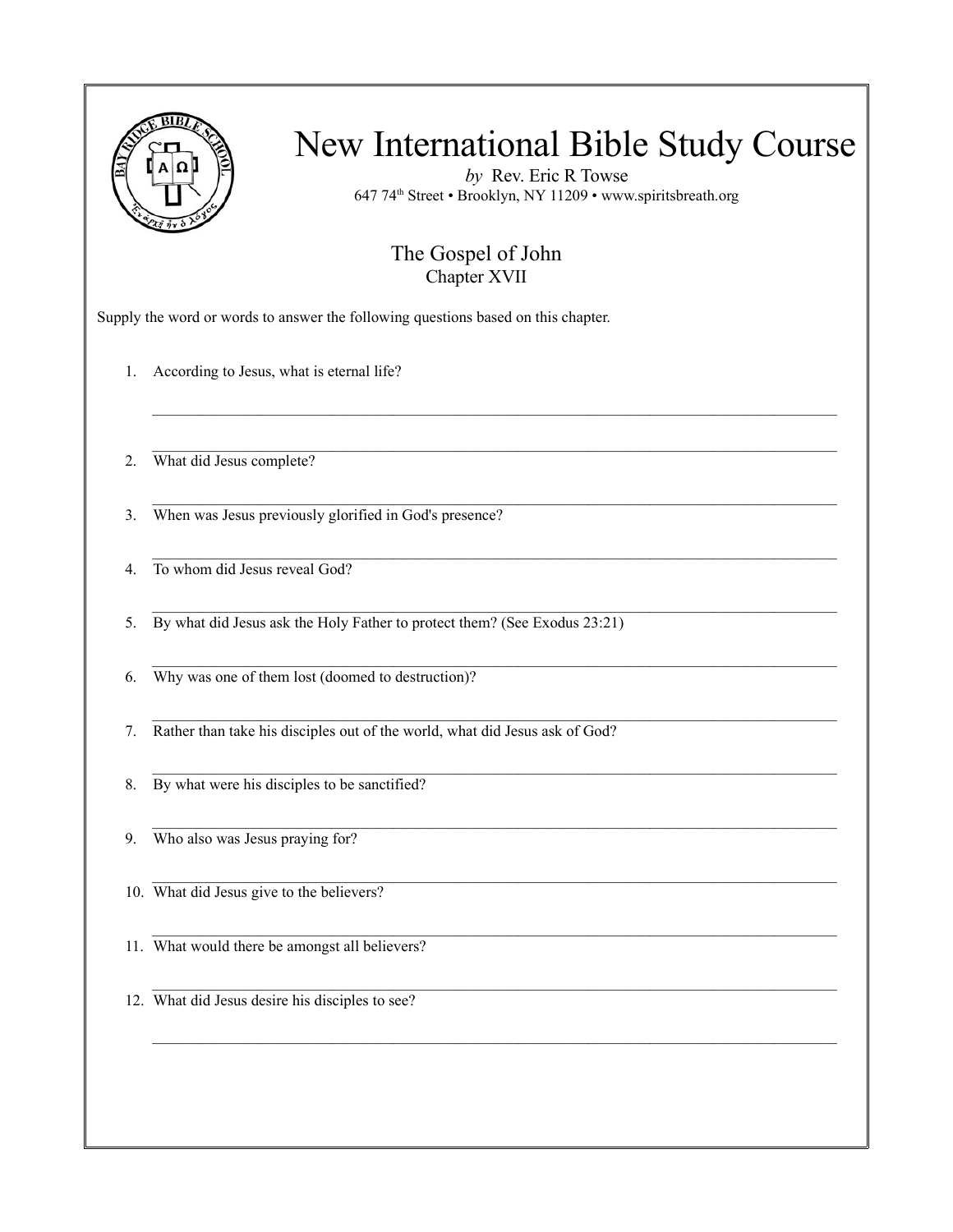|  |  | $\text{Score:}\_$ |
|--|--|-------------------|
|  |  |                   |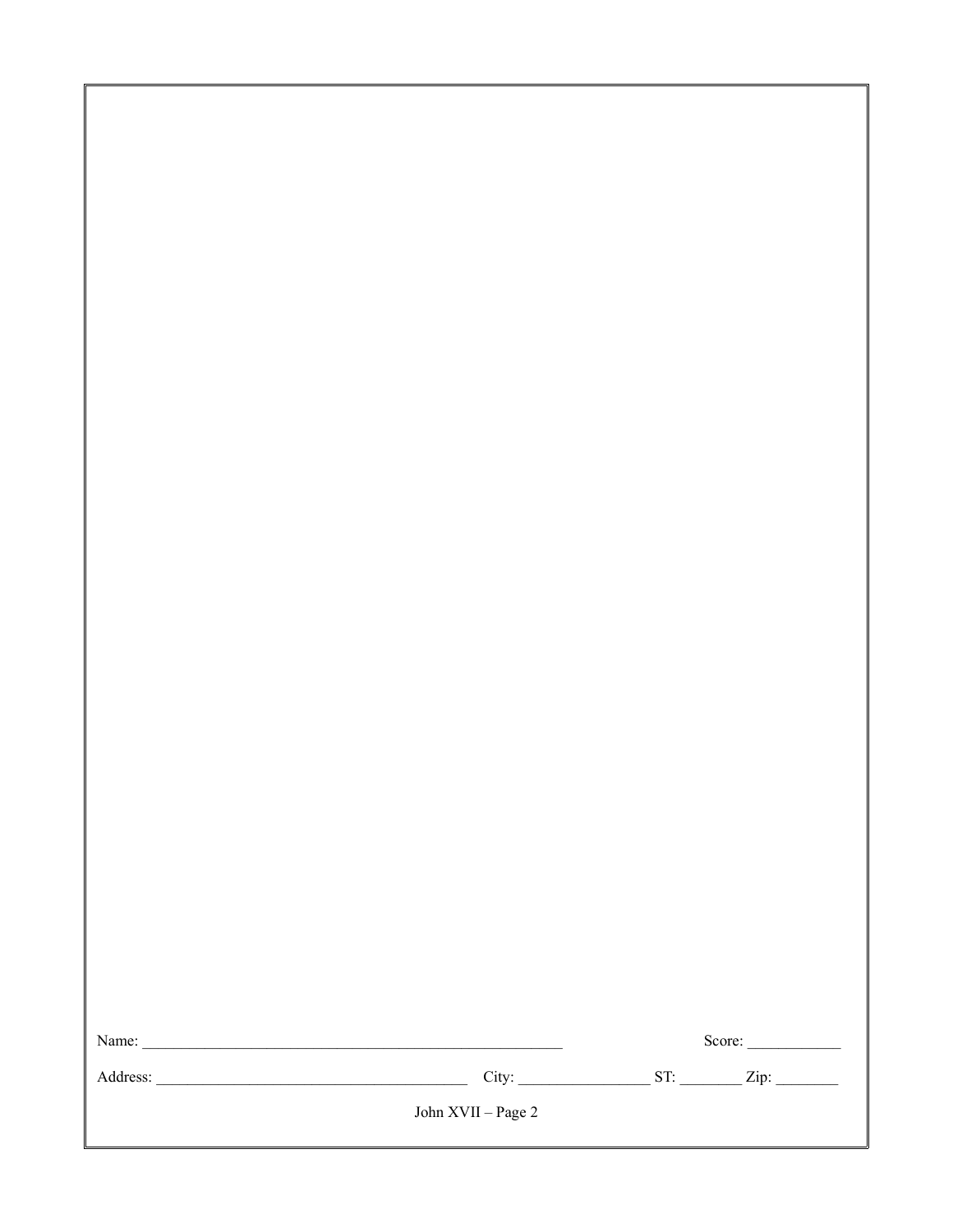

*by* Rev. Eric R Towse 647 74th Street • Brooklyn, NY 11209 • www.spiritsbreath.org

#### The Gospel of John Chapter XVIII

Supply the word or words to answer the following questions based on this chapter.

- 1. Where had Jesus gone to meet his disciples?
- 2. Who brought a detachment of soldiers and some officials from the chief priests and pharisees to Jesus?

 $\mathcal{L}_\text{max}$ 

 $\mathcal{L}_\mathcal{L} = \{ \mathcal{L}_\mathcal{L} = \{ \mathcal{L}_\mathcal{L} = \{ \mathcal{L}_\mathcal{L} = \{ \mathcal{L}_\mathcal{L} = \{ \mathcal{L}_\mathcal{L} = \{ \mathcal{L}_\mathcal{L} = \{ \mathcal{L}_\mathcal{L} = \{ \mathcal{L}_\mathcal{L} = \{ \mathcal{L}_\mathcal{L} = \{ \mathcal{L}_\mathcal{L} = \{ \mathcal{L}_\mathcal{L} = \{ \mathcal{L}_\mathcal{L} = \{ \mathcal{L}_\mathcal{L} = \{ \mathcal{L}_\mathcal{$ 

 $\mathcal{L}_\mathcal{L} = \{ \mathcal{L}_\mathcal{L} = \{ \mathcal{L}_\mathcal{L} = \{ \mathcal{L}_\mathcal{L} = \{ \mathcal{L}_\mathcal{L} = \{ \mathcal{L}_\mathcal{L} = \{ \mathcal{L}_\mathcal{L} = \{ \mathcal{L}_\mathcal{L} = \{ \mathcal{L}_\mathcal{L} = \{ \mathcal{L}_\mathcal{L} = \{ \mathcal{L}_\mathcal{L} = \{ \mathcal{L}_\mathcal{L} = \{ \mathcal{L}_\mathcal{L} = \{ \mathcal{L}_\mathcal{L} = \{ \mathcal{L}_\mathcal{$ 

 $\mathcal{L}_\text{max}$ 

 $\mathcal{L}_\mathcal{L} = \{ \mathcal{L}_\mathcal{L} = \{ \mathcal{L}_\mathcal{L} = \{ \mathcal{L}_\mathcal{L} = \{ \mathcal{L}_\mathcal{L} = \{ \mathcal{L}_\mathcal{L} = \{ \mathcal{L}_\mathcal{L} = \{ \mathcal{L}_\mathcal{L} = \{ \mathcal{L}_\mathcal{L} = \{ \mathcal{L}_\mathcal{L} = \{ \mathcal{L}_\mathcal{L} = \{ \mathcal{L}_\mathcal{L} = \{ \mathcal{L}_\mathcal{L} = \{ \mathcal{L}_\mathcal{L} = \{ \mathcal{L}_\mathcal{$ 

 $\mathcal{L}_\text{max}$ 

- 3. What happened to the soldiers when Jesus identified himself to them?
- $\mathcal{L}_\mathcal{L} = \{ \mathcal{L}_\mathcal{L} = \{ \mathcal{L}_\mathcal{L} = \{ \mathcal{L}_\mathcal{L} = \{ \mathcal{L}_\mathcal{L} = \{ \mathcal{L}_\mathcal{L} = \{ \mathcal{L}_\mathcal{L} = \{ \mathcal{L}_\mathcal{L} = \{ \mathcal{L}_\mathcal{L} = \{ \mathcal{L}_\mathcal{L} = \{ \mathcal{L}_\mathcal{L} = \{ \mathcal{L}_\mathcal{L} = \{ \mathcal{L}_\mathcal{L} = \{ \mathcal{L}_\mathcal{L} = \{ \mathcal{L}_\mathcal{$ 4. What did Simon Peter do to Malchus, the high priest's servant?
- 5. What did Jesus command Peter to do?
- 6. To whom was Jesus first brought?
- 7. What did the girl on duty ask Peter?
- 8. What did he reply?
- 9. What did one of the officials do to Jesus when he had answered the high priest?
- 10. To whom did Annas send Jesus?
- 11. What happened as Simon Peter denied Jesus for the third time?
- 12. To where was Jesus taken next?
- 13. Why did the Jews not enter the palace?
- $\mathcal{L}_\mathcal{L} = \{ \mathcal{L}_\mathcal{L} = \{ \mathcal{L}_\mathcal{L} = \{ \mathcal{L}_\mathcal{L} = \{ \mathcal{L}_\mathcal{L} = \{ \mathcal{L}_\mathcal{L} = \{ \mathcal{L}_\mathcal{L} = \{ \mathcal{L}_\mathcal{L} = \{ \mathcal{L}_\mathcal{L} = \{ \mathcal{L}_\mathcal{L} = \{ \mathcal{L}_\mathcal{L} = \{ \mathcal{L}_\mathcal{L} = \{ \mathcal{L}_\mathcal{L} = \{ \mathcal{L}_\mathcal{L} = \{ \mathcal{L}_\mathcal{$ 14. Why could Jesus not be judged by Jewish law?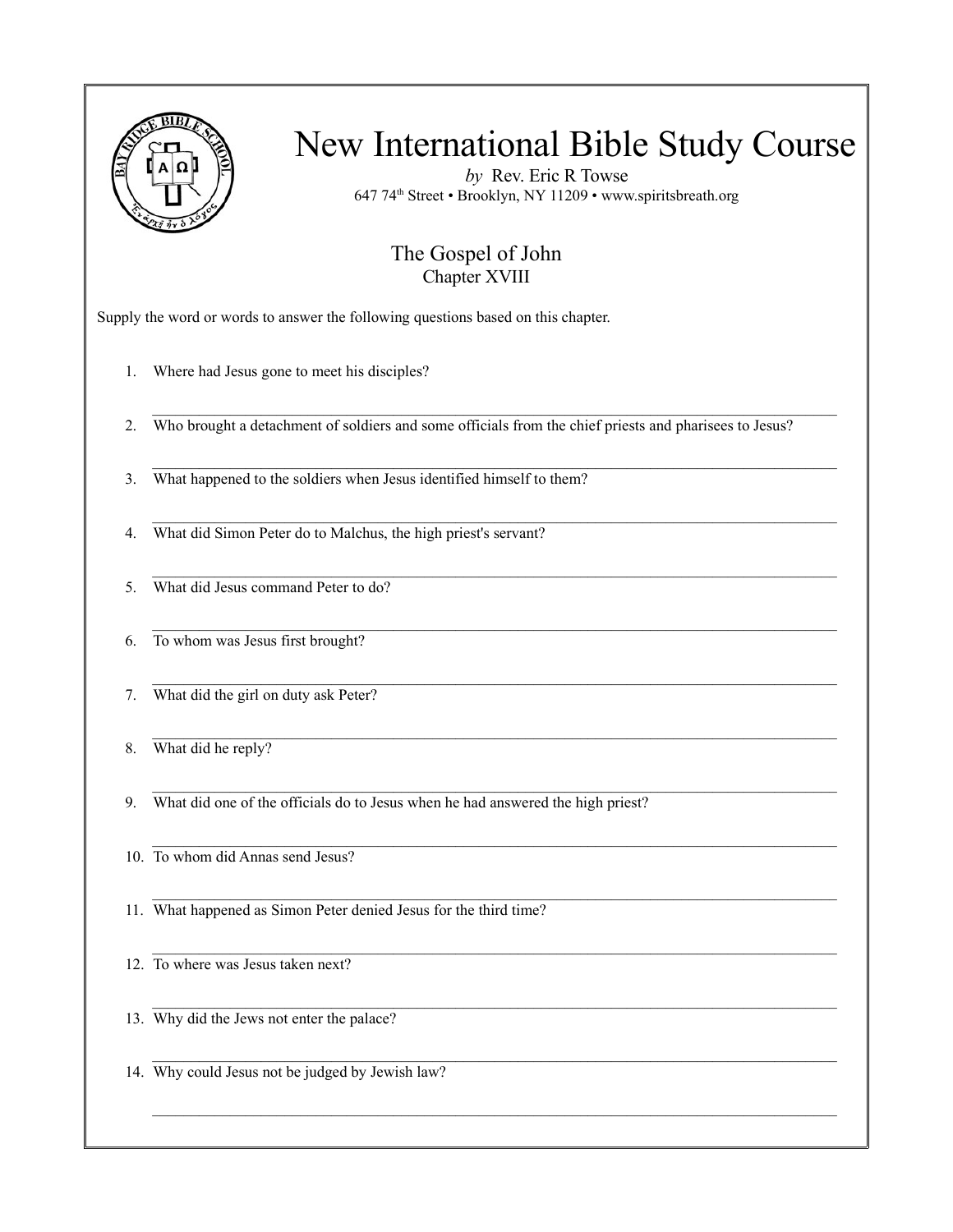|  |  |  |  |  |  |  | 15. What did Pilate first ask Jesus? |
|--|--|--|--|--|--|--|--------------------------------------|
|--|--|--|--|--|--|--|--------------------------------------|

16. What did Jesus say of this kingdom?

17. What did Pilate ask Jesus concerning truth?

18. What did Pilate find concerning the Jew's accusations?

19. What did Pilate offer to do?

20. Rather than Jesus, who did the Jews want released?

| Name:    |                     | Score: |                    |  |
|----------|---------------------|--------|--------------------|--|
| Address: | City:               | ST:    | $\overline{Lip}$ : |  |
|          | John XVIII – Page 2 |        |                    |  |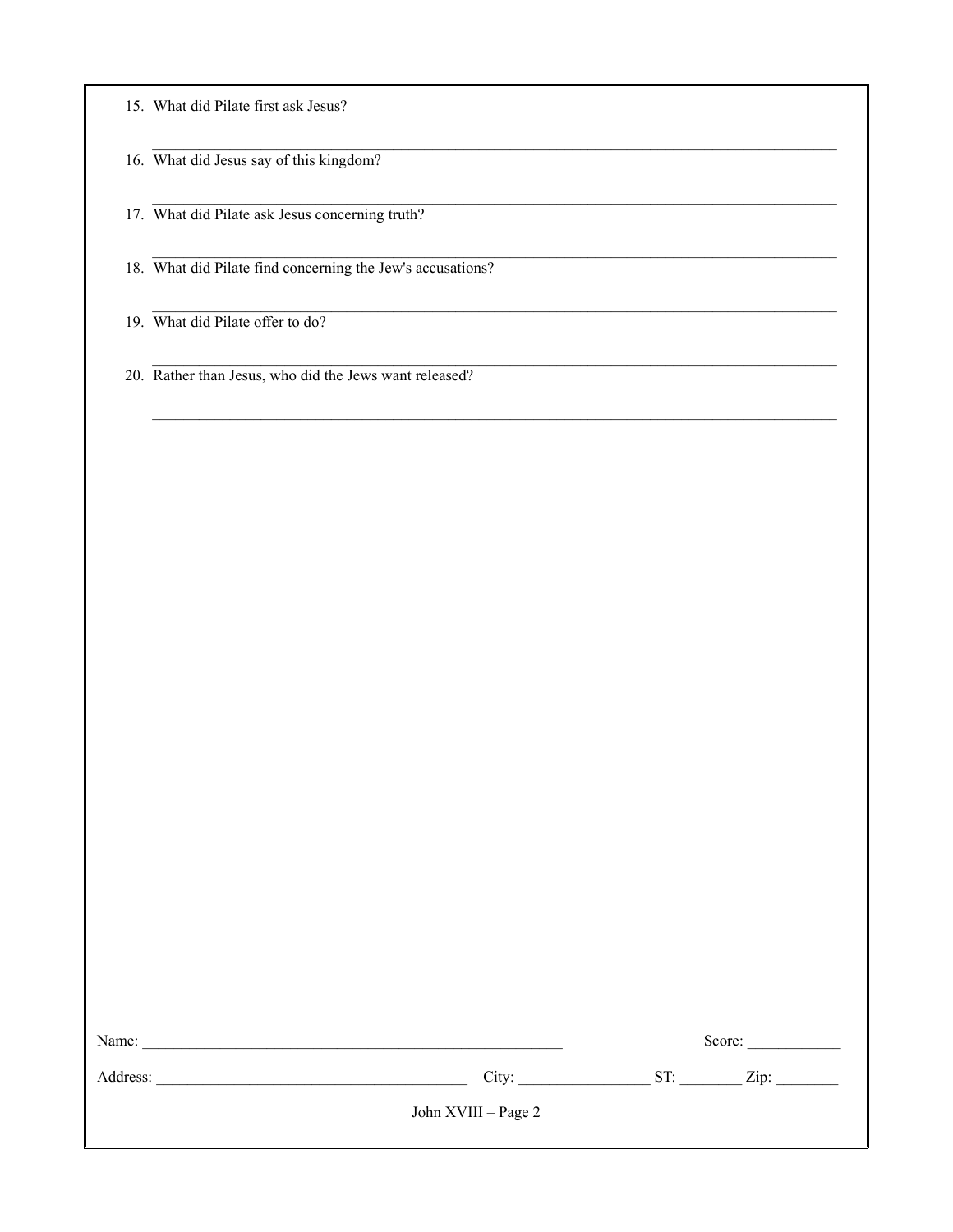

*by* Rev. Eric R Towse 647 74th Street • Brooklyn, NY 11209 • www.spiritsbreath.org

#### The Gospel of John Chapter XIX

 $\mathcal{L}_\mathcal{L} = \{ \mathcal{L}_\mathcal{L} = \{ \mathcal{L}_\mathcal{L} = \{ \mathcal{L}_\mathcal{L} = \{ \mathcal{L}_\mathcal{L} = \{ \mathcal{L}_\mathcal{L} = \{ \mathcal{L}_\mathcal{L} = \{ \mathcal{L}_\mathcal{L} = \{ \mathcal{L}_\mathcal{L} = \{ \mathcal{L}_\mathcal{L} = \{ \mathcal{L}_\mathcal{L} = \{ \mathcal{L}_\mathcal{L} = \{ \mathcal{L}_\mathcal{L} = \{ \mathcal{L}_\mathcal{L} = \{ \mathcal{L}_\mathcal{$ 

 $\mathcal{L}_\text{max}$ 

 $\mathcal{L}_\mathcal{L} = \{ \mathcal{L}_\mathcal{L} = \{ \mathcal{L}_\mathcal{L} = \{ \mathcal{L}_\mathcal{L} = \{ \mathcal{L}_\mathcal{L} = \{ \mathcal{L}_\mathcal{L} = \{ \mathcal{L}_\mathcal{L} = \{ \mathcal{L}_\mathcal{L} = \{ \mathcal{L}_\mathcal{L} = \{ \mathcal{L}_\mathcal{L} = \{ \mathcal{L}_\mathcal{L} = \{ \mathcal{L}_\mathcal{L} = \{ \mathcal{L}_\mathcal{L} = \{ \mathcal{L}_\mathcal{L} = \{ \mathcal{L}_\mathcal{$ 

 $\mathcal{L}_\mathcal{L} = \{ \mathcal{L}_\mathcal{L} = \{ \mathcal{L}_\mathcal{L} = \{ \mathcal{L}_\mathcal{L} = \{ \mathcal{L}_\mathcal{L} = \{ \mathcal{L}_\mathcal{L} = \{ \mathcal{L}_\mathcal{L} = \{ \mathcal{L}_\mathcal{L} = \{ \mathcal{L}_\mathcal{L} = \{ \mathcal{L}_\mathcal{L} = \{ \mathcal{L}_\mathcal{L} = \{ \mathcal{L}_\mathcal{L} = \{ \mathcal{L}_\mathcal{L} = \{ \mathcal{L}_\mathcal{L} = \{ \mathcal{L}_\mathcal{$ 

 $\mathcal{L}_\text{max}$ 

 $\mathcal{L}_\mathcal{L} = \{ \mathcal{L}_\mathcal{L} = \{ \mathcal{L}_\mathcal{L} = \{ \mathcal{L}_\mathcal{L} = \{ \mathcal{L}_\mathcal{L} = \{ \mathcal{L}_\mathcal{L} = \{ \mathcal{L}_\mathcal{L} = \{ \mathcal{L}_\mathcal{L} = \{ \mathcal{L}_\mathcal{L} = \{ \mathcal{L}_\mathcal{L} = \{ \mathcal{L}_\mathcal{L} = \{ \mathcal{L}_\mathcal{L} = \{ \mathcal{L}_\mathcal{L} = \{ \mathcal{L}_\mathcal{L} = \{ \mathcal{L}_\mathcal{$ 

 $\mathcal{L}_\mathcal{L} = \{ \mathcal{L}_\mathcal{L} = \{ \mathcal{L}_\mathcal{L} = \{ \mathcal{L}_\mathcal{L} = \{ \mathcal{L}_\mathcal{L} = \{ \mathcal{L}_\mathcal{L} = \{ \mathcal{L}_\mathcal{L} = \{ \mathcal{L}_\mathcal{L} = \{ \mathcal{L}_\mathcal{L} = \{ \mathcal{L}_\mathcal{L} = \{ \mathcal{L}_\mathcal{L} = \{ \mathcal{L}_\mathcal{L} = \{ \mathcal{L}_\mathcal{L} = \{ \mathcal{L}_\mathcal{L} = \{ \mathcal{L}_\mathcal{$ 

 $\mathcal{L}_\text{max}$ 

Supply the word or words to answer the following questions based on this chapter.

1. What was done to Jesus by Pilate's orders?

2. What did the soldiers place upon his head?

3. In what did they clothe him?

4. What were the soldiers saying?

5. How did hey assault him?

6. With what words did Pilate present Jesus to the Jews?

7. What did the chief priests and their officials want done to Jesus?

8. Why was Jesus supposed to die according to the law of the Jews?

9. From where did Pilate receive power over Jesus?

10. Who was guilty of the greater sin?

11. By what other name was the stone pavement known?

12. Who did the chief priests claim was their king?

13. By what other name was the Place of the Skull known?

14. With whom was Jesus crucified?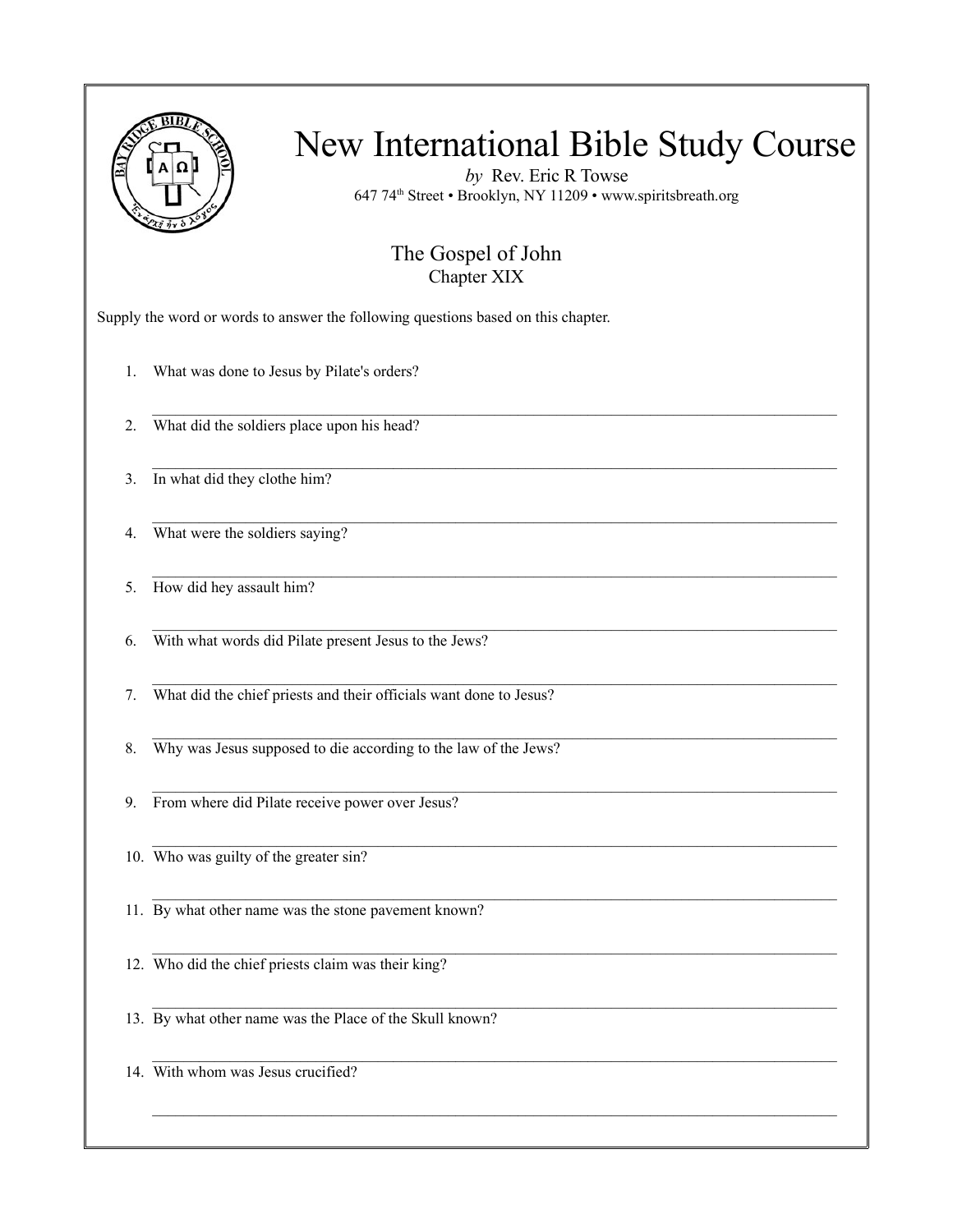| 15. What was written on the notice Pilate had prepared and fastened to the cross? |
|-----------------------------------------------------------------------------------|
| 16. In what three languages was it written?                                       |
| 17. Who objected to Jesus being call the King of the Jews?                        |
| 18. Into how many shares were Jesus' clothes divided?                             |
| 19. How was ownership of Jesus' undergarment divided?                             |
| 20. Who were the women who stood near the cross?                                  |
| 21. To whom did Jesus entrust the care of his mother?                             |
| 22. Why was Jesus given a sponge soaked with wine vinegar?                        |
| 23. What did Jesus say after drinking it?                                         |
| 24. What did Jesus give up as he died?                                            |
| 25. Why were the legs of those crucified broken and their bodies taken down?      |
| 26. Why did the soldiers not break the legs of Jesus?                             |
| 27. What flowed from Jesus as his side was pierced?                               |
| 28. Why did these things happen in this way?                                      |
| 29. Who asked Pilate for the body of Jesus?                                       |
| 30. Who accompanied him to take Jesus' body?                                      |
| 31. How much myrrh and aloes did he bring with him?                               |
| 32. In what did the two of them wrap Jesus' body?                                 |
|                                                                                   |
| John XIX - Page 2                                                                 |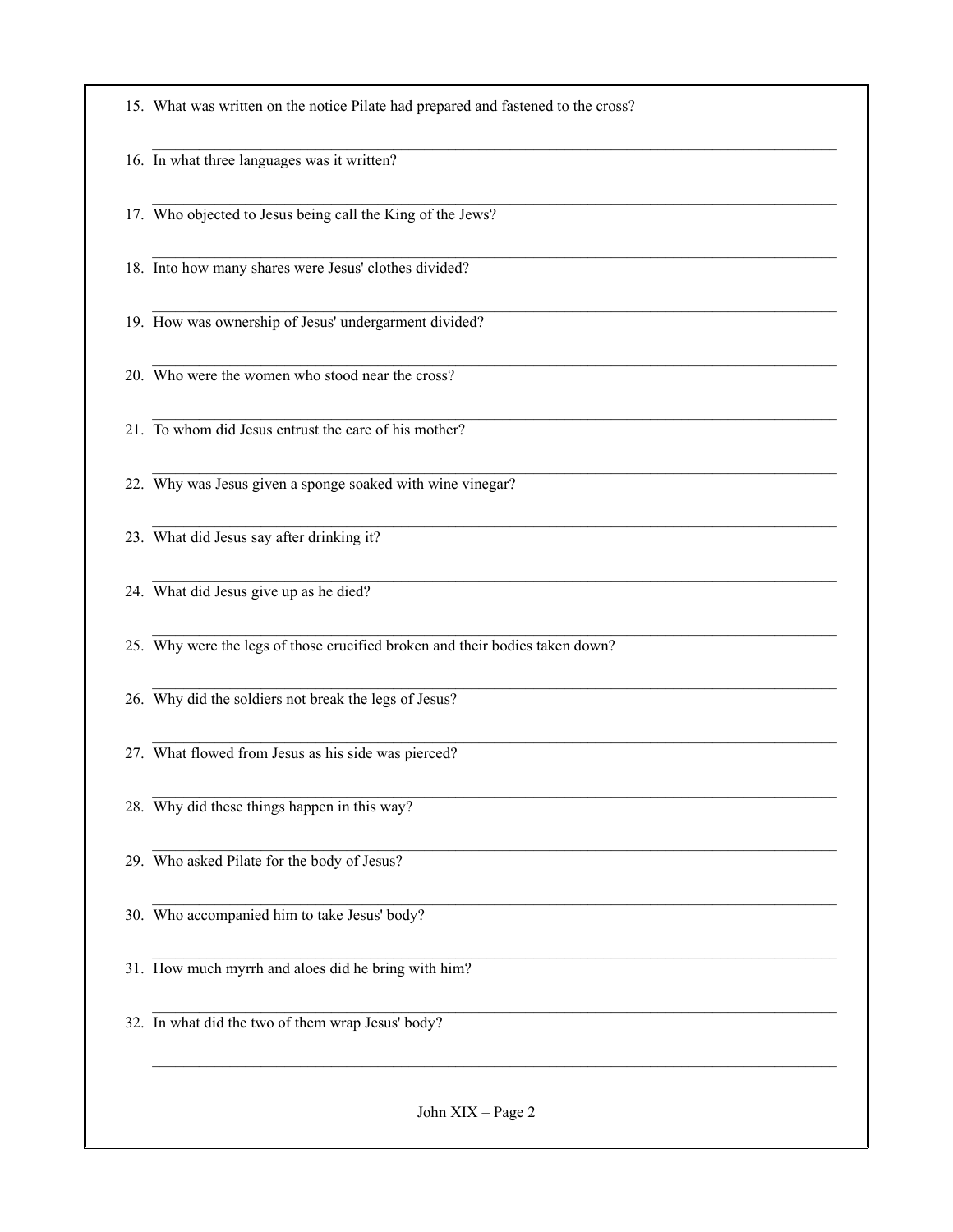|  | 33. Why was Jesus lain in a nearby tomb? |  |  |  |  |  |
|--|------------------------------------------|--|--|--|--|--|
|--|------------------------------------------|--|--|--|--|--|

|                     |  | Score: |
|---------------------|--|--------|
|                     |  |        |
| John $XIX - Page 3$ |  |        |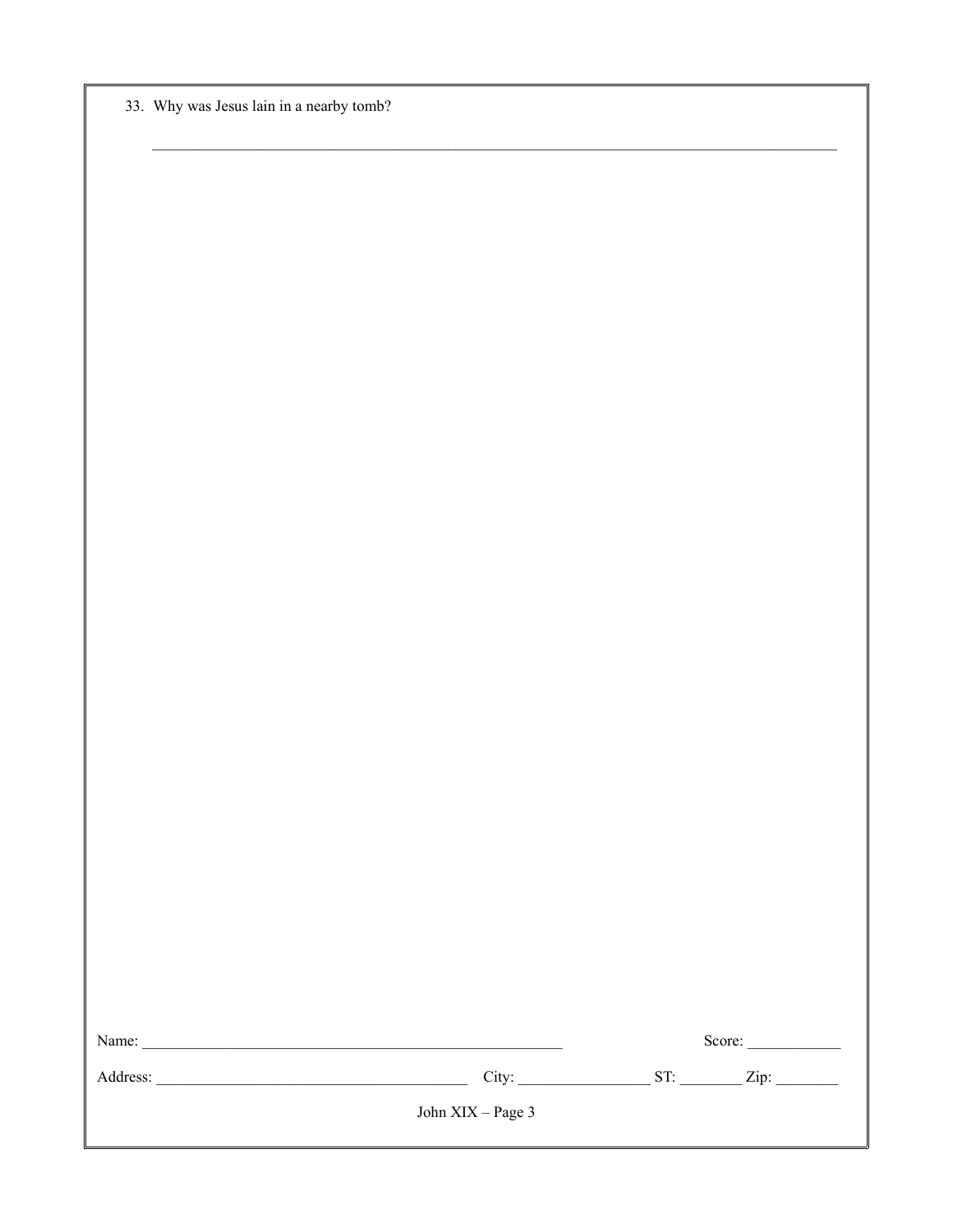

*by* Rev. Eric R Towse 647 74th Street • Brooklyn, NY 11209 • www.spiritsbreath.org

#### The Gospel of John Chapter XX

 $\mathcal{L}_\text{max}$ 

 $\mathcal{L}_\mathcal{L} = \{ \mathcal{L}_\mathcal{L} = \{ \mathcal{L}_\mathcal{L} = \{ \mathcal{L}_\mathcal{L} = \{ \mathcal{L}_\mathcal{L} = \{ \mathcal{L}_\mathcal{L} = \{ \mathcal{L}_\mathcal{L} = \{ \mathcal{L}_\mathcal{L} = \{ \mathcal{L}_\mathcal{L} = \{ \mathcal{L}_\mathcal{L} = \{ \mathcal{L}_\mathcal{L} = \{ \mathcal{L}_\mathcal{L} = \{ \mathcal{L}_\mathcal{L} = \{ \mathcal{L}_\mathcal{L} = \{ \mathcal{L}_\mathcal{$ 

 $\mathcal{L}_\mathcal{L} = \{ \mathcal{L}_\mathcal{L} = \{ \mathcal{L}_\mathcal{L} = \{ \mathcal{L}_\mathcal{L} = \{ \mathcal{L}_\mathcal{L} = \{ \mathcal{L}_\mathcal{L} = \{ \mathcal{L}_\mathcal{L} = \{ \mathcal{L}_\mathcal{L} = \{ \mathcal{L}_\mathcal{L} = \{ \mathcal{L}_\mathcal{L} = \{ \mathcal{L}_\mathcal{L} = \{ \mathcal{L}_\mathcal{L} = \{ \mathcal{L}_\mathcal{L} = \{ \mathcal{L}_\mathcal{L} = \{ \mathcal{L}_\mathcal{$ 

 $\mathcal{L}_\text{max}$ 

 $\mathcal{L}_\mathcal{L} = \{ \mathcal{L}_\mathcal{L} = \{ \mathcal{L}_\mathcal{L} = \{ \mathcal{L}_\mathcal{L} = \{ \mathcal{L}_\mathcal{L} = \{ \mathcal{L}_\mathcal{L} = \{ \mathcal{L}_\mathcal{L} = \{ \mathcal{L}_\mathcal{L} = \{ \mathcal{L}_\mathcal{L} = \{ \mathcal{L}_\mathcal{L} = \{ \mathcal{L}_\mathcal{L} = \{ \mathcal{L}_\mathcal{L} = \{ \mathcal{L}_\mathcal{L} = \{ \mathcal{L}_\mathcal{L} = \{ \mathcal{L}_\mathcal{$ 

 $\mathcal{L}_\mathcal{L} = \{ \mathcal{L}_\mathcal{L} = \{ \mathcal{L}_\mathcal{L} = \{ \mathcal{L}_\mathcal{L} = \{ \mathcal{L}_\mathcal{L} = \{ \mathcal{L}_\mathcal{L} = \{ \mathcal{L}_\mathcal{L} = \{ \mathcal{L}_\mathcal{L} = \{ \mathcal{L}_\mathcal{L} = \{ \mathcal{L}_\mathcal{L} = \{ \mathcal{L}_\mathcal{L} = \{ \mathcal{L}_\mathcal{L} = \{ \mathcal{L}_\mathcal{L} = \{ \mathcal{L}_\mathcal{L} = \{ \mathcal{L}_\mathcal{$ 

 $\mathcal{L}_\text{max}$ 

Supply the word or words to answer the following questions based on this chapter.

1. When did Mary of Magdala see that the stone was removed from the entrance to the tomb?

2. To whom did Mary go?

3. What did she think had happened?

 $\mathcal{L}_\mathcal{L} = \{ \mathcal{L}_\mathcal{L} = \{ \mathcal{L}_\mathcal{L} = \{ \mathcal{L}_\mathcal{L} = \{ \mathcal{L}_\mathcal{L} = \{ \mathcal{L}_\mathcal{L} = \{ \mathcal{L}_\mathcal{L} = \{ \mathcal{L}_\mathcal{L} = \{ \mathcal{L}_\mathcal{L} = \{ \mathcal{L}_\mathcal{L} = \{ \mathcal{L}_\mathcal{L} = \{ \mathcal{L}_\mathcal{L} = \{ \mathcal{L}_\mathcal{L} = \{ \mathcal{L}_\mathcal{L} = \{ \mathcal{L}_\mathcal{$ 4. What was folded up and separate from the linen?

5. What was not yet understood from Scripture?

6. Where did the disciples go?

7. What did Mary of Magdala see in the tomb?

8. Who did she think Jesus was as he spoke to her?

9. What did she call Jesus when she recognized him?

10. Why was she not to hold onto Jesus?

11. To whom was she to go and tell what Jesus had said?

12. When did the disciples meet behind locked doors?

13. With what words did Jesus greet the disciples?

14. What did he show them?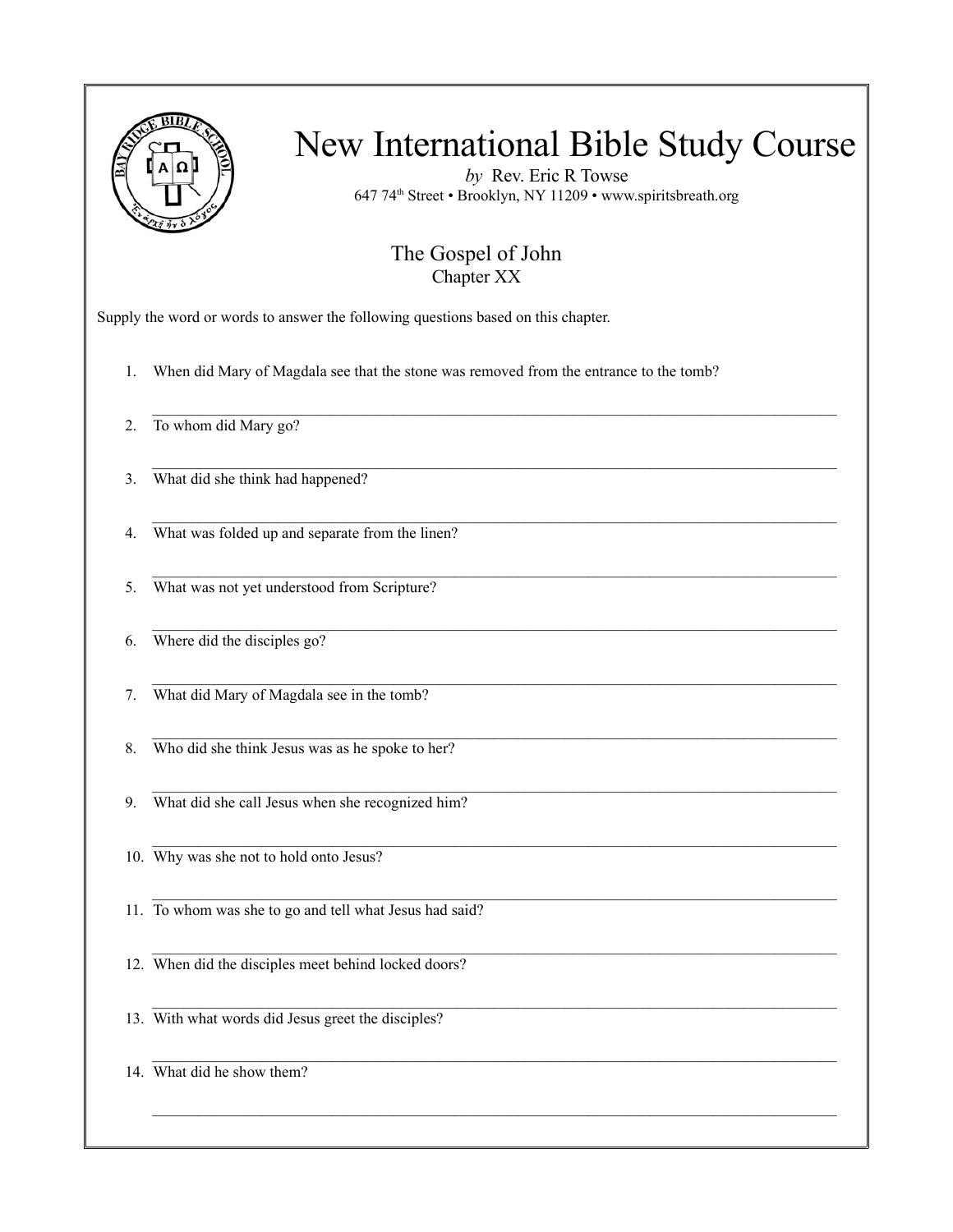|  | 15. What did Jesus do as he said, 'Receive the Holy Spirit'? |  |  |  |  |  |
|--|--------------------------------------------------------------|--|--|--|--|--|
|--|--------------------------------------------------------------|--|--|--|--|--|

16. What ability was given to the disciples?

17. Who would not believe unless he saw the nail marks and put his hand into Jesus' side?

18. When did Jesus next appear to the disciples?

19. What did Thomas call Jesus when he appeared to him?

20. For what reason was this account of the miraculous signs written?

| Name:    | Score:           |     |      |  |
|----------|------------------|-----|------|--|
| Address: | City:            | ST: | Zip: |  |
|          | John XX – Page 2 |     |      |  |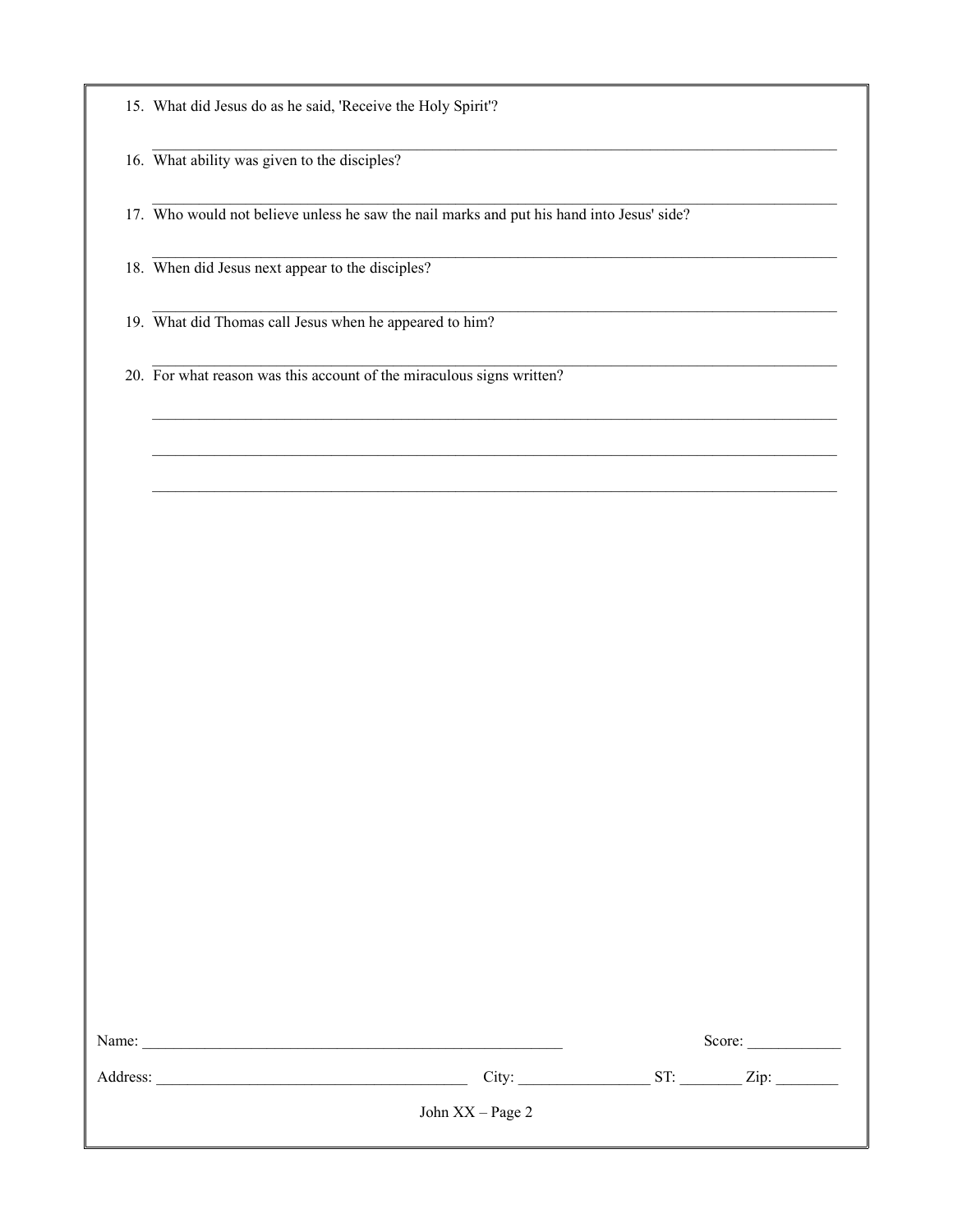

*by* Rev. Eric R Towse 647 74th Street • Brooklyn, NY 11209 • www.spiritsbreath.org

#### The Gospel of John Chapter XXI

 $\mathcal{L}_\text{max}$ 

 $\mathcal{L}_\mathcal{L} = \{ \mathcal{L}_\mathcal{L} = \{ \mathcal{L}_\mathcal{L} = \{ \mathcal{L}_\mathcal{L} = \{ \mathcal{L}_\mathcal{L} = \{ \mathcal{L}_\mathcal{L} = \{ \mathcal{L}_\mathcal{L} = \{ \mathcal{L}_\mathcal{L} = \{ \mathcal{L}_\mathcal{L} = \{ \mathcal{L}_\mathcal{L} = \{ \mathcal{L}_\mathcal{L} = \{ \mathcal{L}_\mathcal{L} = \{ \mathcal{L}_\mathcal{L} = \{ \mathcal{L}_\mathcal{L} = \{ \mathcal{L}_\mathcal{$ 

 $\mathcal{L}_\text{max}$ 

 $\mathcal{L}_\mathcal{L} = \{ \mathcal{L}_\mathcal{L} = \{ \mathcal{L}_\mathcal{L} = \{ \mathcal{L}_\mathcal{L} = \{ \mathcal{L}_\mathcal{L} = \{ \mathcal{L}_\mathcal{L} = \{ \mathcal{L}_\mathcal{L} = \{ \mathcal{L}_\mathcal{L} = \{ \mathcal{L}_\mathcal{L} = \{ \mathcal{L}_\mathcal{L} = \{ \mathcal{L}_\mathcal{L} = \{ \mathcal{L}_\mathcal{L} = \{ \mathcal{L}_\mathcal{L} = \{ \mathcal{L}_\mathcal{L} = \{ \mathcal{L}_\mathcal{$ 

Supply the word or words to answer the following questions based on this chapter.

- 1. Where did Jesus appear to his disciples?
- 2. How many of the disciples went out to fish?
- 3. What had they caught?
- $\mathcal{L}_\mathcal{L} = \{ \mathcal{L}_\mathcal{L} = \{ \mathcal{L}_\mathcal{L} = \{ \mathcal{L}_\mathcal{L} = \{ \mathcal{L}_\mathcal{L} = \{ \mathcal{L}_\mathcal{L} = \{ \mathcal{L}_\mathcal{L} = \{ \mathcal{L}_\mathcal{L} = \{ \mathcal{L}_\mathcal{L} = \{ \mathcal{L}_\mathcal{L} = \{ \mathcal{L}_\mathcal{L} = \{ \mathcal{L}_\mathcal{L} = \{ \mathcal{L}_\mathcal{L} = \{ \mathcal{L}_\mathcal{L} = \{ \mathcal{L}_\mathcal{$ 4. What did Jesus tell them to do?
- 5. Who first recognized Jesus on the shore?
- 6. What did the disciples see burning on the shore?
- 7. How many fish were in the net?
- $\mathcal{L}_\mathcal{L} = \{ \mathcal{L}_\mathcal{L} = \{ \mathcal{L}_\mathcal{L} = \{ \mathcal{L}_\mathcal{L} = \{ \mathcal{L}_\mathcal{L} = \{ \mathcal{L}_\mathcal{L} = \{ \mathcal{L}_\mathcal{L} = \{ \mathcal{L}_\mathcal{L} = \{ \mathcal{L}_\mathcal{L} = \{ \mathcal{L}_\mathcal{L} = \{ \mathcal{L}_\mathcal{L} = \{ \mathcal{L}_\mathcal{L} = \{ \mathcal{L}_\mathcal{L} = \{ \mathcal{L}_\mathcal{L} = \{ \mathcal{L}_\mathcal{$ 8. How may times had Jesus appeared to his disciples after he was raised from the dead?
- 9. How many times did Jesus ask Simon Peter if he loved him?
- 10. What did Jesus instruct him to do for his sheep?
- 11. What did Jesus reveal to Peter?
- 12. What would not contain the books of the tings Jesus did if they were written?